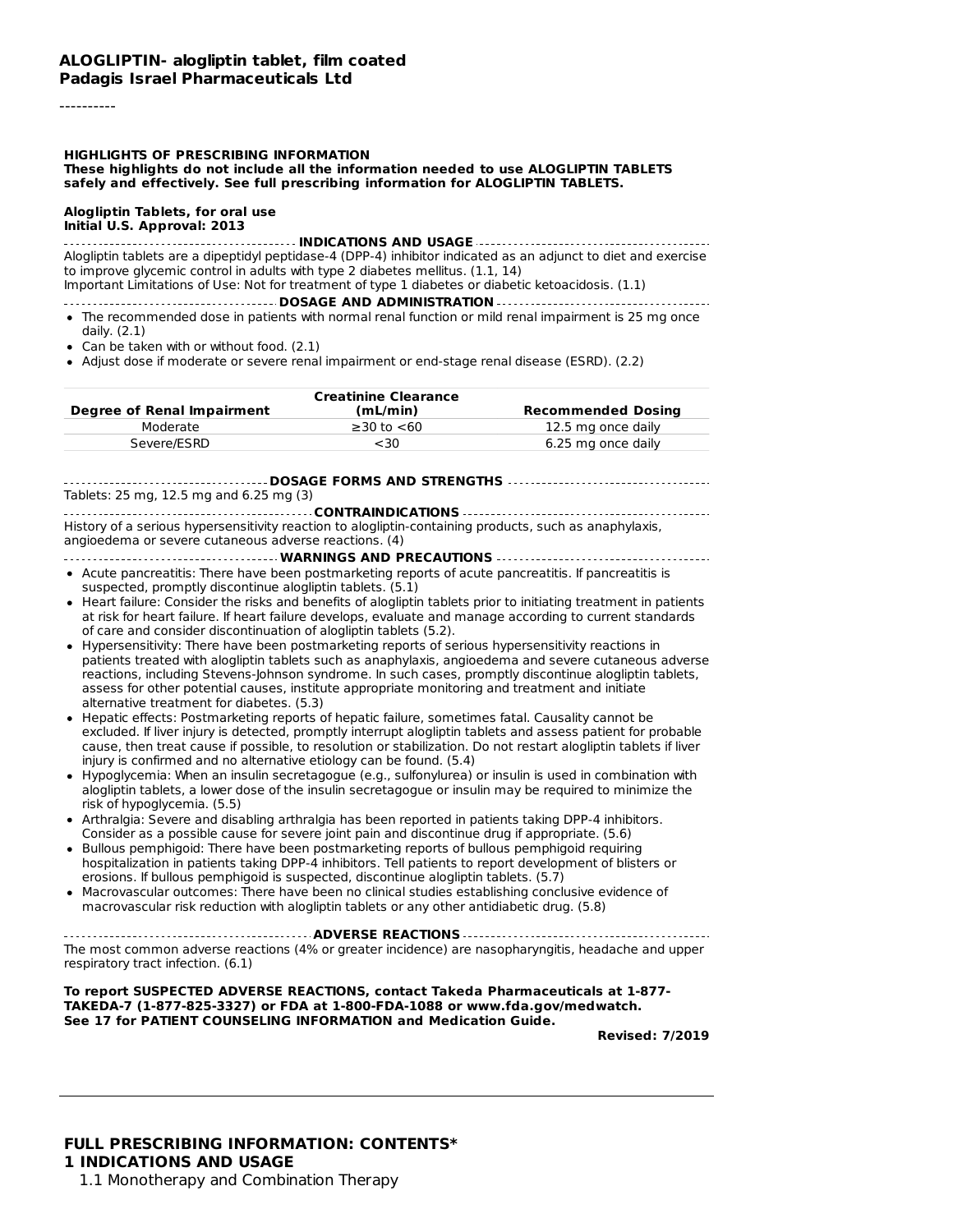#### 1.1 Monotherapy and Combination Therapy **2 DOSAGE AND ADMINISTRATION**

2.1 Recommended Dosing

2.2 Patients with Renal Impairment

### **3 DOSAGE FORMS AND STRENGTHS**

# **4 CONTRAINDICATIONS**

# **5 WARNINGS AND PRECAUTIONS**

- 5.1 Pancreatitis
- 5.2 Heart Failure
- 5.3 Hypersensitivity Reactions
- 5.4 Hepatic Effects
- 5.5 Use with Medications Known to Cause Hypoglycemia
- 5.6 Severe and Disabling Arthralgia
- 5.7 Bullous Pemphigoid
- 5.8 Macrovascular Outcomes

### **6 ADVERSE REACTIONS**

- 6.1 Clinical Trials Experience
- 6.2 Postmarketing Experience

### **7 DRUG INTERACTIONS**

# **8 USE IN SPECIFIC POPULATIONS**

- 8.1 Pregnancy
- 8.2 Lactation
- 8.4 Pediatric Use
- 8.5 Geriatric Use
- 8.6 Renal Impairment
- 8.7 Hepatic Impairment

### **10 OVERDOSAGE**

**11 DESCRIPTION**

### **12 CLINICAL PHARMACOLOGY**

- 12.1 Mechanism of Action
- 12.2 Pharmacodynamics
- 12.3 Pharmacokinetics

### **13 NONCLINICAL TOXICOLOGY**

13.1 Carcinogenesis, Mutagenesis, Impairment of Fertility

### **14 CLINICAL STUDIES**

- 14.1 Patients with Inadequate Glycemic Control on Diet and Exercise
- 14.2 Combination Therapy
- 14.3 Cardiovascular Safety Trial

# **16 HOW SUPPLIED/STORAGE AND HANDLING**

### **17 PATIENT COUNSELING INFORMATION**

\* Sections or subsections omitted from the full prescribing information are not listed.

### **FULL PRESCRIBING INFORMATION**

### **1 INDICATIONS AND USAGE**

### **1.1 Monotherapy and Combination Therapy**

Alogliptin tablets are indicated as an adjunct to diet and exercise to improve glycemic control in adults with type 2 diabetes mellitus [see Clinical Studies (14)].

### **Important Limitations of Use**

Alogliptin tablets are not indicated for the treatment of type 1 diabetes mellitus or diabetic ketoacidosis, as it would not be effective in these settings.

### **2 DOSAGE AND ADMINISTRATION**

### **2.1 Recommended Dosing**

The recommended dose of alogliptin tablets is 25 mg once daily. Alogliptin tablets may be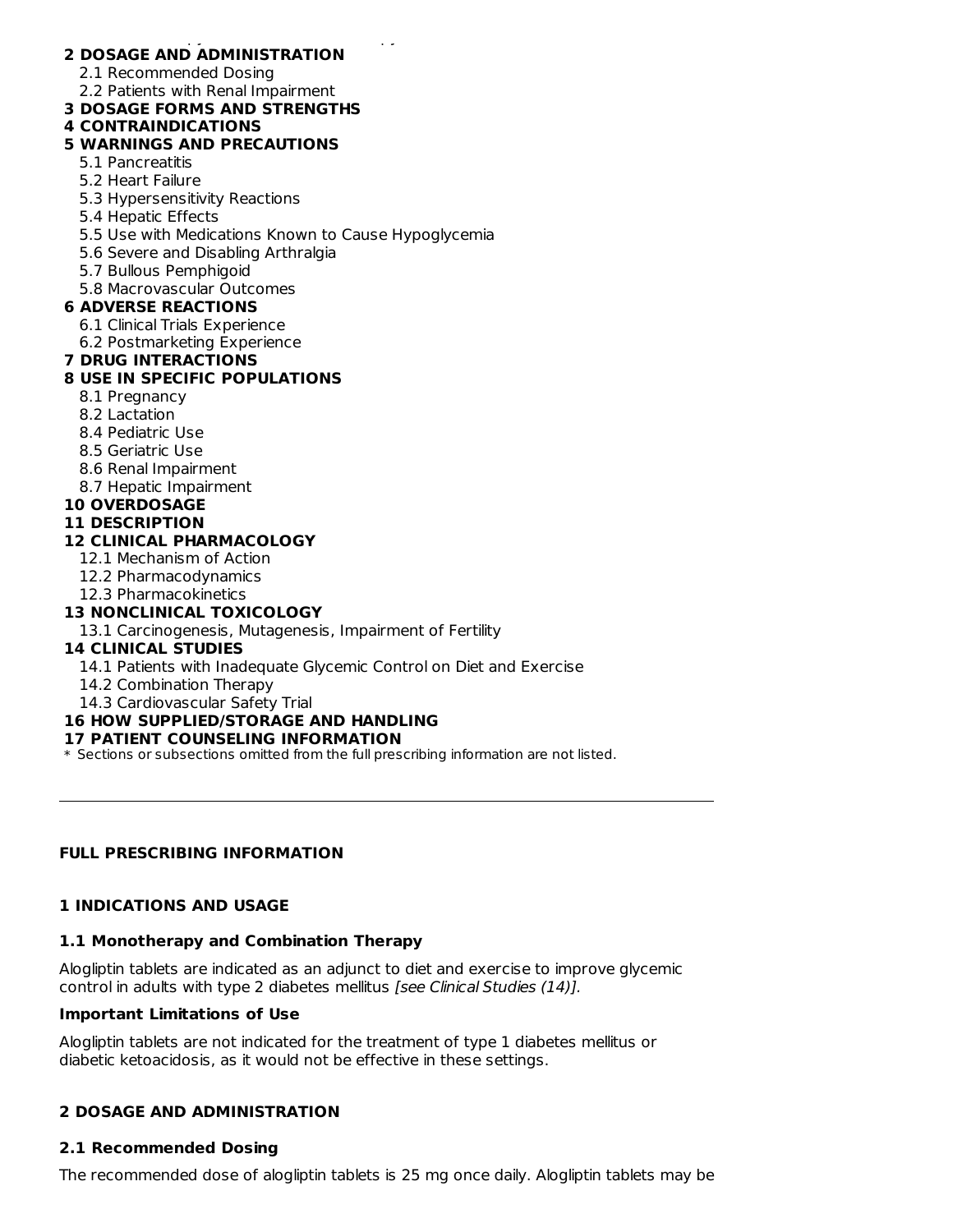taken with or without food.

# **2.2 Patients with Renal Impairment**

No dose adjustment of alogliptin tablets is necessary for patients with mild renal impairment (creatinine clearance [CrCl] ≥60 mL/min).

The dose of alogliptin tablets is 12.5 mg once daily for patients with moderate renal impairment (CrCl ≥30 to <60 mL/min).

The dose of alogliptin tablets is 6.25 mg once daily for patients with severe renal impairment (CrCl ≥15 to <30 mL/min) or with end-stage renal disease (ESRD) (CrCl <15 mL/min or requiring hemodialysis). Alogliptin tablets may be administered without regard to the timing of dialysis. Alogliptin tablets have not been studied in patients undergoing peritoneal dialysis [see Use in Specific Populations (8.6), Clinical Pharmacology (12.3)].

Because there is a need for dose adjustment based upon renal function, assessment of renal function is recommended prior to initiation of alogliptin tablets therapy and periodically thereafter.

# **3 DOSAGE FORMS AND STRENGTHS**

- 25 mg tablets are light red, oval, biconvex, film-coated, with "TAK ALG-25" printed on one side.
- 12.5 mg tablets are yellow, oval, biconvex, film-coated, with "TAK ALG-12.5" printed on one side.
- 6.25 mg tablets are light pink, oval, biconvex, film-coated, with "TAK ALG-6.25" printed on one side.

# **4 CONTRAINDICATIONS**

History of a serious hypersensitivity reaction to alogliptin-containing products, such as anaphylaxis, angioedema or severe cutaneous adverse reactions.

# **5 WARNINGS AND PRECAUTIONS**

# **5.1 Pancreatitis**

Acute pancreatitis has been reported in the postmarketing setting and in randomized clinical trials. In glycemic control trials in patients with type 2 diabetes, acute pancreatitis was reported in 6 (0.2%) patients treated with alogliptin tablets 25 mg and 2 ( $< 0.1\%$ ) patients treated with active comparators or placebo. In the EXAMINE trial (a cardiovascular outcomes trial of patients with type 2 diabetes and high cardiovascular (CV) risk), acute pancreatitis was reported in 10 (0.4%) of patients treated with alogliptin tablets and in 7 (0.3%) of patients treated with placebo.

It is unknown whether patients with a history of pancreatitis are at increased risk for pancreatitis while using alogliptin tablets.

After initiation of alogliptin tablets, patients should be observed for signs and symptoms of pancreatitis. If pancreatitis is suspected, alogliptin tablets should promptly be discontinued and appropriate management should be initiated.

# **5.2 Heart Failure**

In the EXAMINE trial which enrolled patients with type 2 diabetes and recent acute coronary syndrome, 106 (3.9%) of patients treated with alogliptin tablets and 89 (3.3%) of patients treated with placebo were hospitalized for congestive heart failure.

Consider the risks and benefits of alogliptin tablets prior to initiating treatment in patients at risk for heart failure, such as those with a prior history of heart failure and a history of renal impairment, and observe these patients for signs and symptoms of heart failure during therapy. Patients should be advised of the characteristic symptoms of heart failure and should be instructed to immediately report such symptoms. If heart failure develops, evaluate and manage according to current standards of care and consider discontinuation of alogliptin tablets.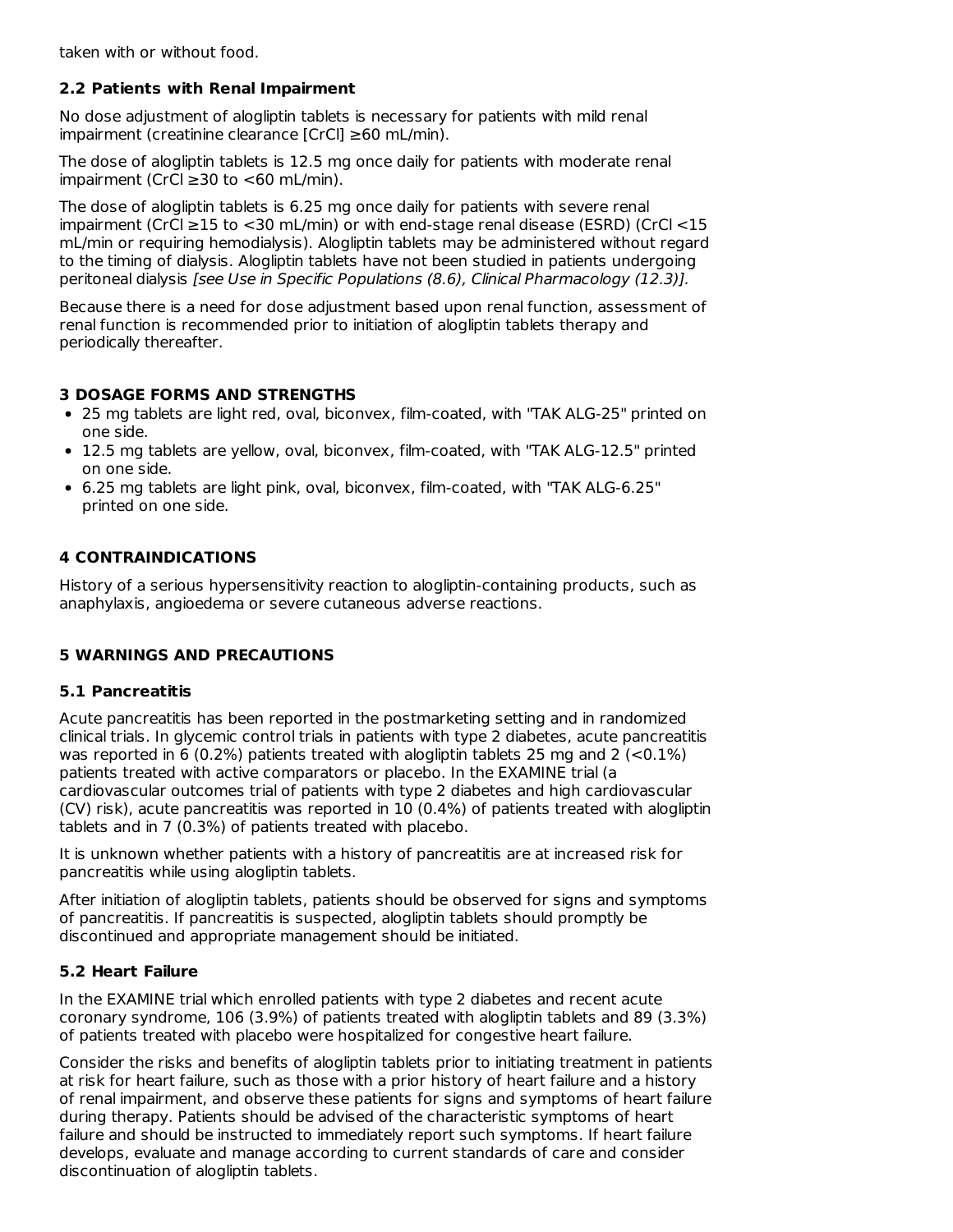# **5.3 Hypersensitivity Reactions**

There have been postmarketing reports of serious hypersensitivity reactions in patients treated with alogliptin tablets. These reactions include anaphylaxis, angioedema and severe cutaneous adverse reactions, including Stevens-Johnson syndrome. If a serious hypersensitivity reaction is suspected, discontinue alogliptin tablets, assess for other potential causes for the event and institute alternative treatment for diabetes [see Adverse Reactions (6.2)]. Use caution in patients with a history of angioedema with another dipeptidyl peptidase-4 (DPP-4) inhibitor because it is unknown whether such patients will be predisposed to angioedema with alogliptin tablets.

# **5.4 Hepatic Effects**

There have been postmarketing reports of fatal and nonfatal hepatic failure in patients taking alogliptin tablets, although some of the reports contain insufficient information necessary to establish the probable cause [see Adverse Reactions (6.2)].

In glycemic control trials in patients with type 2 diabetes, serum alanine aminotransferase (ALT) elevations greater than three times the upper limit of normal (ULN) were reported in 1.3% of patients treated with alogliptin tablets 25 mg and 1.7% of patients treated with active comparators or placebo. In the EXAMINE trial (a cardiovascular outcomes trial of patients with type 2 diabetes and high cardiovascular (CV) risk), increases in serum alanine aminotransferase three times the upper limit of the reference range occurred in 2.4% of patients treated with alogliptin tablets and in 1.8% of patients treated with placebo.

Measure liver tests promptly in patients who report symptoms that may indicate liver injury, including fatigue, anorexia, right upper abdominal discomfort, dark urine or jaundice. In this clinical context, if the patient is found to have clinically significant liver enzyme elevations and if abnormal liver tests persist or worsen, alogliptin tablets should be interrupted and investigation done to establish the probable cause. Alogliptin tablets should not be restarted in these patients without another explanation for the liver test abnormalities.

### **5.5 Use with Medications Known to Cause Hypoglycemia**

Insulin and insulin secretagogues, such as sulfonylureas, are known to cause hypoglycemia. Therefore, a lower dose of insulin or insulin secretagogue may be required to minimize the risk of hypoglycemia when used in combination with alogliptin tablets.

# **5.6 Severe and Disabling Arthralgia**

There have been postmarketing reports of severe and disabling arthralgia in patients taking DPP-4 inhibitors. The time to onset of symptoms following initiation of drug therapy varied from one day to years. Patients experienced relief of symptoms upon discontinuation of the medication. A subset of patients experienced a recurrence of symptoms when restarting the same drug or a different DPP-4 inhibitor. Consider DPP-4 inhibitors as a possible cause for severe joint pain and discontinue drug if appropriate.

# **5.7 Bullous Pemphigoid**

Postmarketing cases of bullous pemphigoid requiring hospitalization have been reported with DPP-4 inhibitor use. In reported cases, patients typically recovered with topical or systemic immunosuppressive treatment and discontinuation of the DPP-4 inhibitor. Tell patients to report development of blisters or erosions while receiving alogliptin tablets. If bullous pemphigoid is suspected, alogliptin tablets should be discontinued and referral to a dermatologist should be considered for diagnosis and appropriate treatment.

### **5.8 Macrovascular Outcomes**

There have been no clinical studies establishing conclusive evidence of macrovascular risk reduction with alogliptin tablets or any other antidiabetic drug.

### **6 ADVERSE REACTIONS**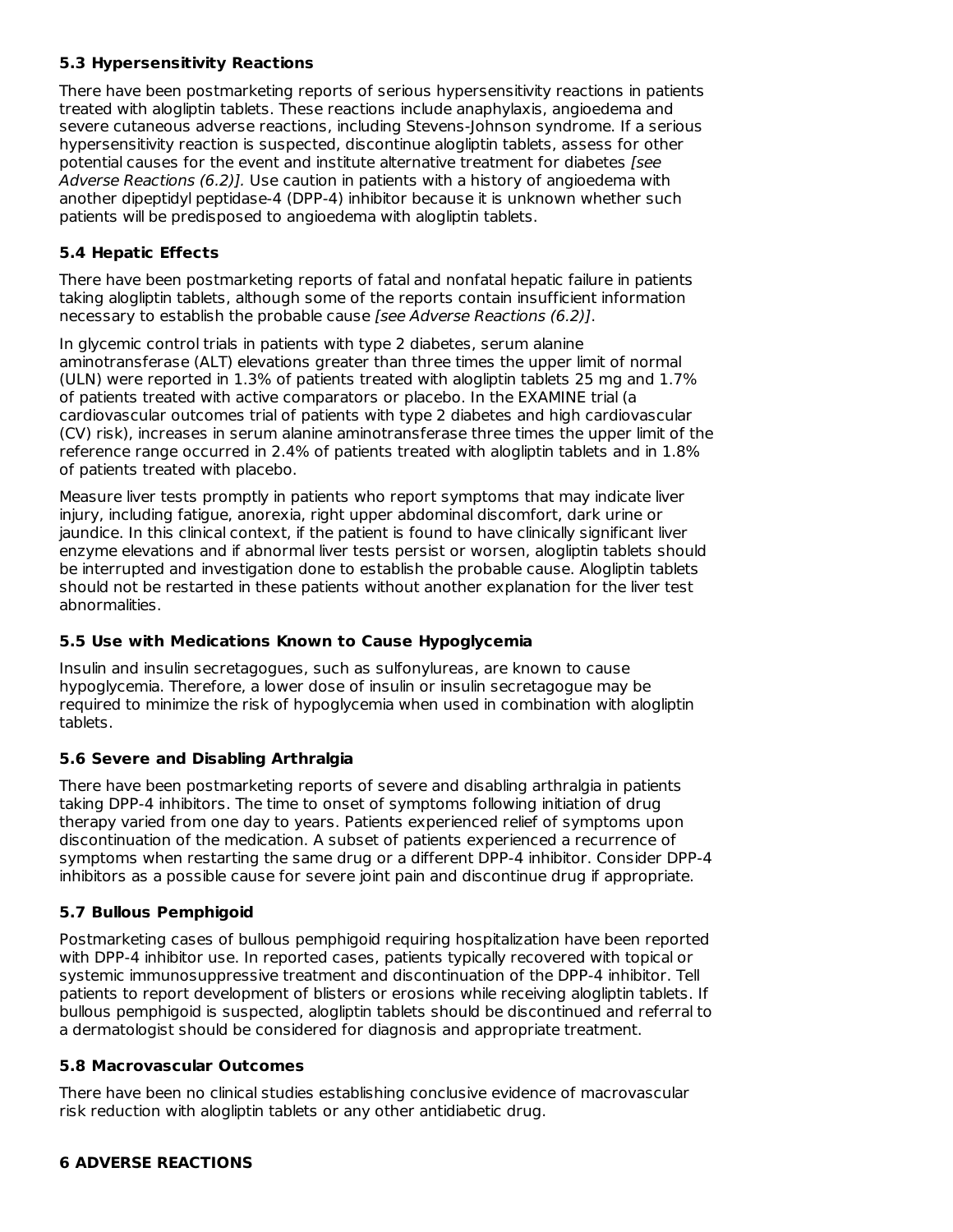The following serious adverse reactions are described below or elsewhere in the prescribing information:

- Pancreatitis [see Warnings and Precautions (5.1)]
- Heart Failure [see Warnings and Precautions (5.2)]
- Hypersensitivity Reactions [see Warnings and Precautions (5.3)]
- Hepatic Effects [see Warnings and Precautions (5.4)]
- Severe and Disabling Arthralgia [see Warnings and Precautions (5.6)]
- Bullous Pemphigoid [see Warnings and Precautions (5.7)]

# **6.1 Clinical Trials Experience**

Because clinical trials are conducted under widely varying conditions, adverse reaction rates observed in the clinical trials of a drug cannot be directly compared to rates in the clinical trials of another drug and may not reflect the rates observed in practice.

A total of 14,778 patients with type 2 diabetes participated in 14 randomized, doubleblind, controlled clinical trials of whom 9052 subjects were treated with alogliptin tablets, 3469 subjects were treated with placebo and 2257 were treated with an active comparator. The mean duration of diabetes was seven years, the mean body mass index (BMI) was 31 kg/m<sup>2</sup> (49% of patients had a BMI ≥30 kg/m<sup>2</sup>), and the mean age was 58 years (26% of patients ≥65 years of age). The mean exposure to alogliptin tablets was 49 weeks with 3348 subjects treated for more than one year.

In a pooled analysis of these 14 controlled clinical trials, the overall incidence of adverse reactions was 73% in patients treated with alogliptin tablets 25 mg compared to 75% with placebo and 70% with active comparator. Overall discontinuation of therapy due to adverse reactions was 6.8% with alogliptin tablets 25 mg compared to 8.4% with placebo or 6.2% with active comparator.

Adverse reactions reported in  $\geq 4\%$  of patients treated with alogliptin tablets 25 mg and more frequently than in patients who received placebo are summarized in Table 1.

#### **Table 1. Adverse Reactions Reported in ≥4% Patients Treated with Alogliptin Tablets 25 mg and More Frequently Than in Patients Given Placebo in Pooled Studies**

|                                             | <b>Number of Patients (%)</b>                           |                |                                    |  |  |  |
|---------------------------------------------|---------------------------------------------------------|----------------|------------------------------------|--|--|--|
|                                             | <b>Alogliptin</b><br><b>Tablets</b><br>25 <sub>mg</sub> | <b>Placebo</b> | <b>Active</b><br><b>Comparator</b> |  |  |  |
|                                             | $N = 6447$                                              | $N = 3469$     | $N = 2257$                         |  |  |  |
| Nasopharyngitis                             | 309(4.8)                                                | 152(4.4)       | 113(5.0)                           |  |  |  |
| <b>Upper Respiratory Tract</b><br>Infection | 287(4.5)                                                | 121(3.5)       | 113(5.0)                           |  |  |  |
| Headache                                    | 278 (4.3)                                               | 101(2.9)       | 121(5.4)                           |  |  |  |

# **Hypoglycemia**

Hypoglycemic events were documented based upon a blood glucose value and/or clinical signs and symptoms of hypoglycemia.

In the monotherapy study, the incidence of hypoglycemia was 1.5% in patients treated with alogliptin tablets compared to 1.6% with placebo. The use of alogliptin tablets as add-on therapy to glyburide or insulin did not increase the incidence of hypoglycemia compared to placebo. In a monotherapy study comparing alogliptin tablets to a sulfonylurea in elderly patients, the incidence of hypoglycemia was 5.4% with alogliptin tablets compared to 26% with glipizide (Table 2).

#### **Table 2. Incidence and Rate of Hypoglycemia in Placebo and Active-\*Controlled Studies when Alogliptin Tablets Were Used as Add-On Therapy to Glyburide, Insulin, Metformin, Pioglitazone or Compared to Glipizide or Metformin**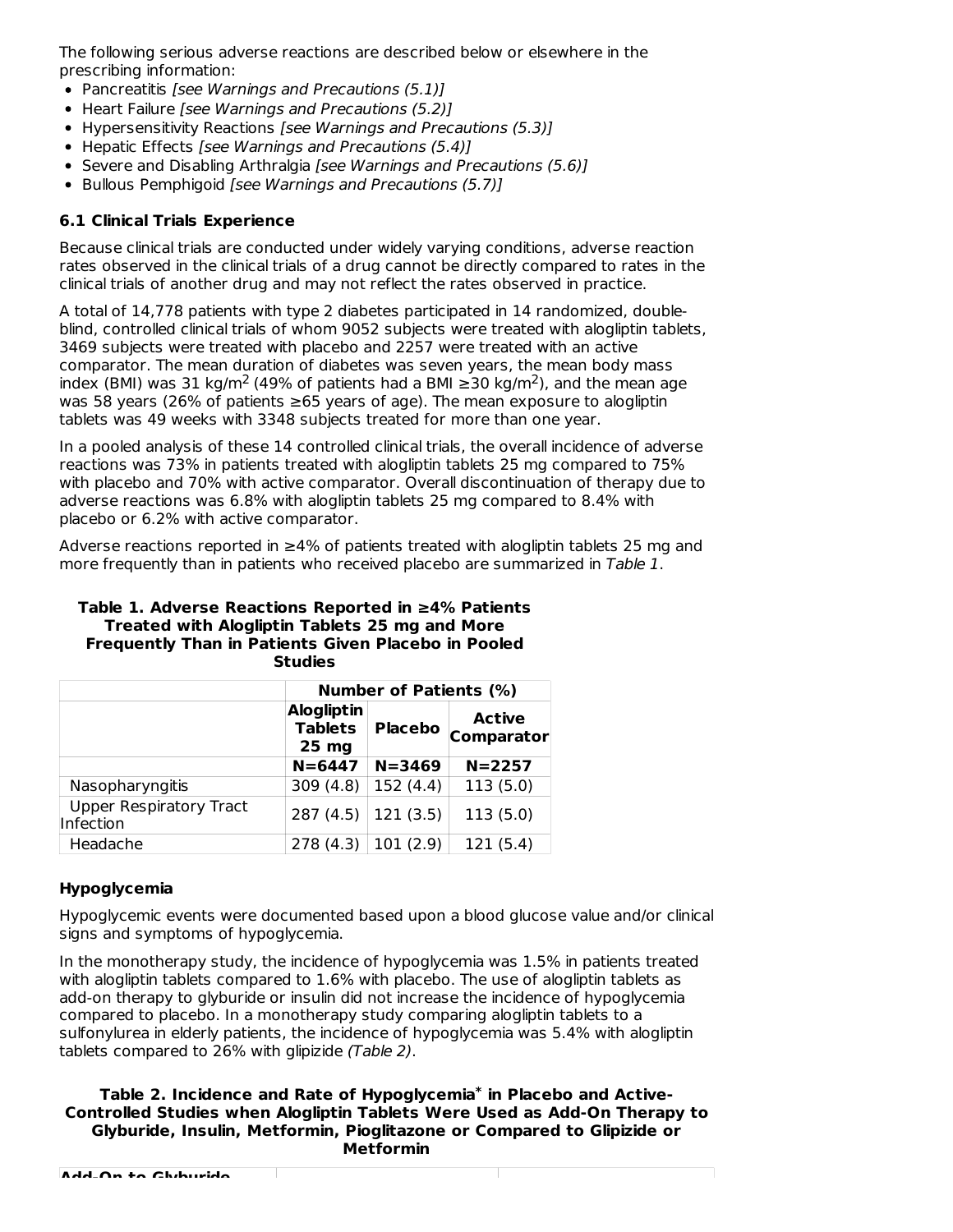| <b>AUU-VII LU UIJUUI IUE</b><br>(26 Weeks)                                      | <b>Alogliptin Tablets 25 mg</b> | <b>Placebo</b>                  |  |  |
|---------------------------------------------------------------------------------|---------------------------------|---------------------------------|--|--|
|                                                                                 | $N = 198$                       | $N = 99$                        |  |  |
| Overall (%)                                                                     | 19 (9.6)                        | 11(11.1)                        |  |  |
| Severe (%) <sup>†</sup>                                                         | $\mathbf 0$                     | 1(1)                            |  |  |
| Add-On to Insulin $($<br><b>Metformin)</b><br>(26 Weeks)                        | <b>Alogliptin Tablets 25 mg</b> | <b>Placebo</b>                  |  |  |
|                                                                                 | $N = 129$                       | $N = 129$                       |  |  |
| Overall (%)                                                                     | 35 (27)                         | 31(24)                          |  |  |
| Severe $(%)^{\dagger}$                                                          | 1(0.8)                          | 2(1.6)                          |  |  |
| <b>Add-On to Metformin</b><br>(26 Weeks)                                        | <b>Alogliptin Tablets 25 mg</b> | <b>Placebo</b>                  |  |  |
|                                                                                 | $N = 207$                       | $N = 104$                       |  |  |
| Overall (%)                                                                     | 0                               | 3(2.9)                          |  |  |
| Severe (%) <sup>t</sup>                                                         | 0                               | 0                               |  |  |
| <b>Add-On to Pioglitazone</b><br>(± Metformin or<br>Sulfonylurea)<br>(26 Weeks) | Alogliptin Tablets 25 mg        | <b>Placebo</b>                  |  |  |
|                                                                                 | $N = 199$                       | $N=97$                          |  |  |
| Overall (%)                                                                     | 14(7.0)                         | 5(5.2)                          |  |  |
| Severe (%) <sup>†</sup>                                                         | 0                               | 1(1)                            |  |  |
| <b>Compared to Glipizide</b><br>(52 Weeks)                                      | <b>Alogliptin Tablets 25 mg</b> | <b>Glipizide</b>                |  |  |
|                                                                                 | $N = 222$                       | $N = 219$                       |  |  |
| Overall (%)                                                                     | 12(5.4)                         | 57(26)                          |  |  |
| Severe (%) <sup>†</sup>                                                         | $\overline{0}$                  | 3(1.4)                          |  |  |
| <b>Compared to Metformin</b><br>(26 Weeks)                                      | <b>Alogliptin Tablets 25 mg</b> | Metformin 500 mg<br>twice daily |  |  |
|                                                                                 | $N = 112$                       | $N = 109$                       |  |  |
| Overall (%)                                                                     | 2(1.8)                          | 2(1.8)                          |  |  |
| Severe (%) <sup>†</sup>                                                         | $\overline{0}$                  | $\Omega$                        |  |  |
| <b>Add-On to Metformin</b><br><b>Compared to Glipizide</b><br>(52 Weeks)        | <b>Alogliptin Tablets 25 mg</b> | <b>Glipizide</b>                |  |  |
|                                                                                 | $N = 877$                       | $N = 869$                       |  |  |
| Overall (%)                                                                     | 12(1.4)                         | 207 (23.8)                      |  |  |
| Severe (%) <sup>†</sup>                                                         | 0                               | 4(0.5)                          |  |  |

\* Adverse reactions of hypoglycemia were based on all reports of symptomatic and asymptomatic hypoglycemia; a concurrent glucose measurement was not required; intent-to-treat population.

† Severe events of hypoglycemia were defined as those events requiring medical assistance or exhibiting depressed level or loss of consciousness or seizure.

In the EXAMINE trial, the incidence of investigator reported hypoglycemia was 6.7% in patients receiving alogliptin tablets and 6.5% in patients receiving placebo. Serious adverse reactions of hypoglycemia were reported in 0.8% of patients treated with alogliptin tablets and in 0.6% of patients treated with placebo.

### **Renal Impairment**

In glycemic control trials in patients with type 2 diabetes, 3.4% of patients treated with alogliptin tablets and 1.3% of patients treated with placebo had renal function adverse reactions. The most commonly reported adverse reactions were renal impairment (0.5% for alogliptin tablets and 0.1% for active comparators or placebo), decreased creatinine clearance (1.6% for alogliptin tablets and 0.5% for active comparators or placebo) and increased blood creatinine (0.5% for alogliptin tablets and 0.3% for active comparators or placebo) [see Use in Specific Populations (8.6)].

In the EXAMINE trial of high CV risk type 2 diabetes patients, 23% of patients treated with alogliptin tablets and 21% of patients treated with placebo had an investigator reported renal impairment adverse reaction. The most commonly reported adverse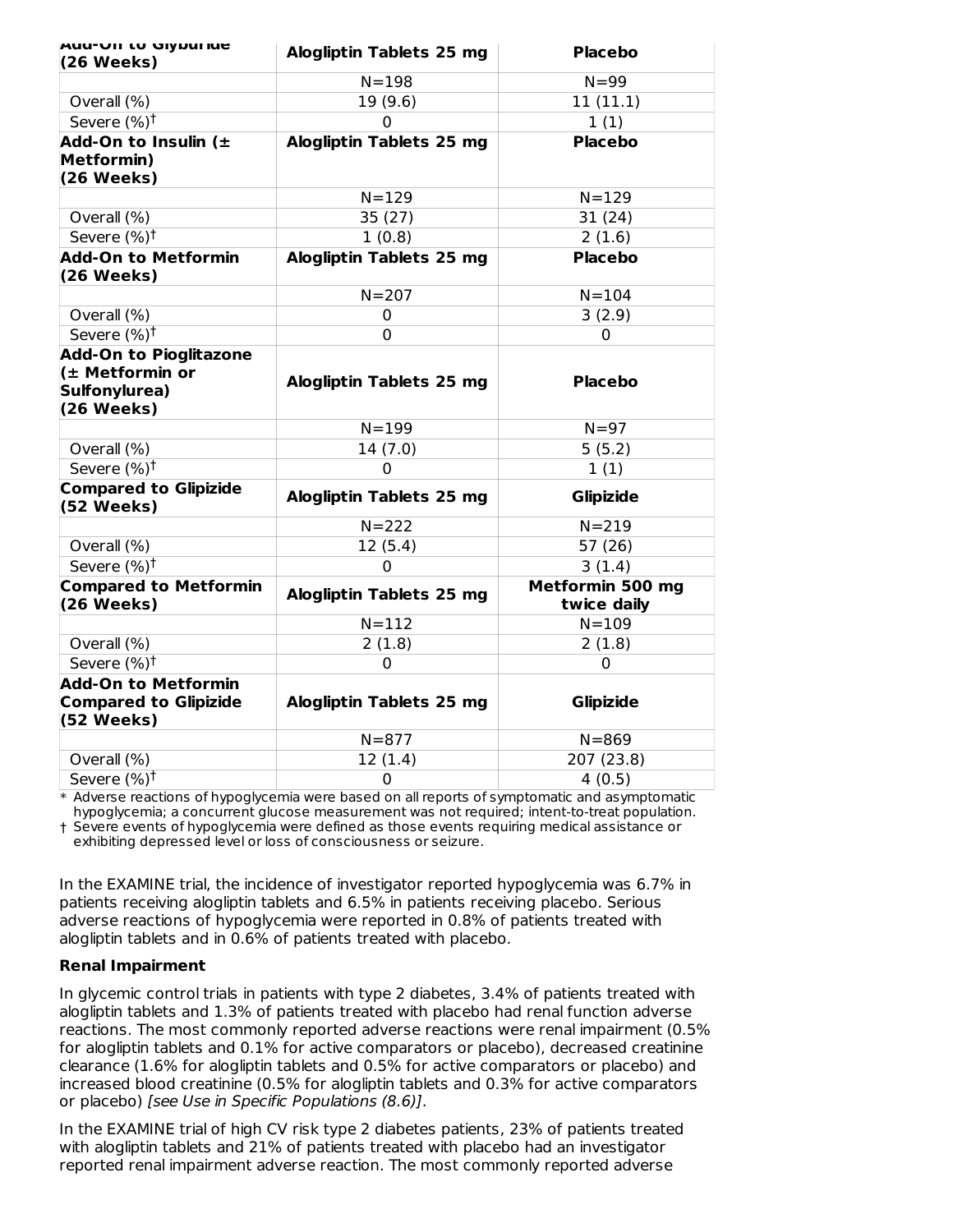reactions were renal impairment (7.7% for alogliptin tablets and 6.7% for placebo), decreased glomerular filtration rate (4.9% for alogliptin tablets and 4.3% for placebo) and decreased renal clearance (2.2% for alogliptin tablets and 1.8% for placebo). Laboratory measures of renal function were also assessed. Estimated glomerular filtration rate decreased by 25% or more in 21.1% of patients treated with alogliptin tablets and 18.7% of patients treated with placebo. Worsening of chronic kidney disease stage was seen in 16.8% of patients treated with alogliptin tablets and in 15.5% of patients treated with placebo.

# **6.2 Postmarketing Experience**

The following adverse reactions have been identified during the postmarketing use of alogliptin tablets. Because these reactions are reported voluntarily from a population of uncertain size, it is not always possible to reliably estimate their frequency or establish a causal relationship to drug exposure.

Acute Pancreatitis, hypersensitivity reactions including anaphylaxis, angioedema, rash, urticaria and severe cutaneous adverse reactions, including Stevens-Johnson syndrome, hepatic enzyme elevations, fulminant hepatic failure, severe and disabling arthralgia, bullous pemphigoid, rhabdomyolysis, and diarrhea, constipation, nausea, and ileus [see Warnings and Precautions (5.1, 5.3, 5.4, 5.6, 5.7)].

# **7 DRUG INTERACTIONS**

Alogliptin tablets are primarily renally excreted. Cytochrome (CYP) P450-related metabolism is negligible. No significant drug-drug interactions were observed with the CYP-substrates or inhibitors tested or with renally excreted drugs [see Clinical Pharmacology (12.3)].

# **8 USE IN SPECIFIC POPULATIONS**

### **8.1 Pregnancy**

### **Risk Summary**

Limited data with alogliptin in pregnant women are not sufficient to determine a drugassociated risk for major birth defects or miscarriage. There are risks to the mother and fetus associated with poorly controlled diabetes in pregnancy [see Clinical Considerations].

No adverse developmental effects were observed when alogliptin was administered to pregnant rats and rabbits during organogenesis at exposures 180 and 149 times the 25 mg clinical dose, respectively, based on plasma drug exposure (AUC) [see Data].

The estimated background risk of major birth defects is 6-10% in women with pregestational diabetes with a HbA1c >7 and has been reported to be as high as 20-25% in women with HbA1c >10. The estimated background risk of miscarriage for the indicated population is unknown. In the U.S. general population, the estimated background risk of major birth defects and miscarriage in clinically recognized pregnancies is 2-4% and 15- 20%, respectively.

### **Clinical Considerations**

#### Disease-associated maternal and/or embryo/fetal risk

Poorly controlled diabetes in pregnancy increases the maternal risk for diabetic ketoacidosis, pre-eclampsia, spontaneous abortions, preterm delivery, still birth and delivery complications. Poorly controlled diabetes increases the fetal risk for major birth defects, still birth, and macrosomia related morbidity.

### **Data**

### **Animal Data**

Alogliptin administered to pregnant rabbits and rats during the period of organogenesis did not cause adverse developmental effects at doses of up to 200 mg/kg and 500 mg/kg, or 149 times and 180 times, the 25 mg clinical dose, respectively, based on plasma drug exposure (AUC).Placental transfer of alogliptin into the fetus was observed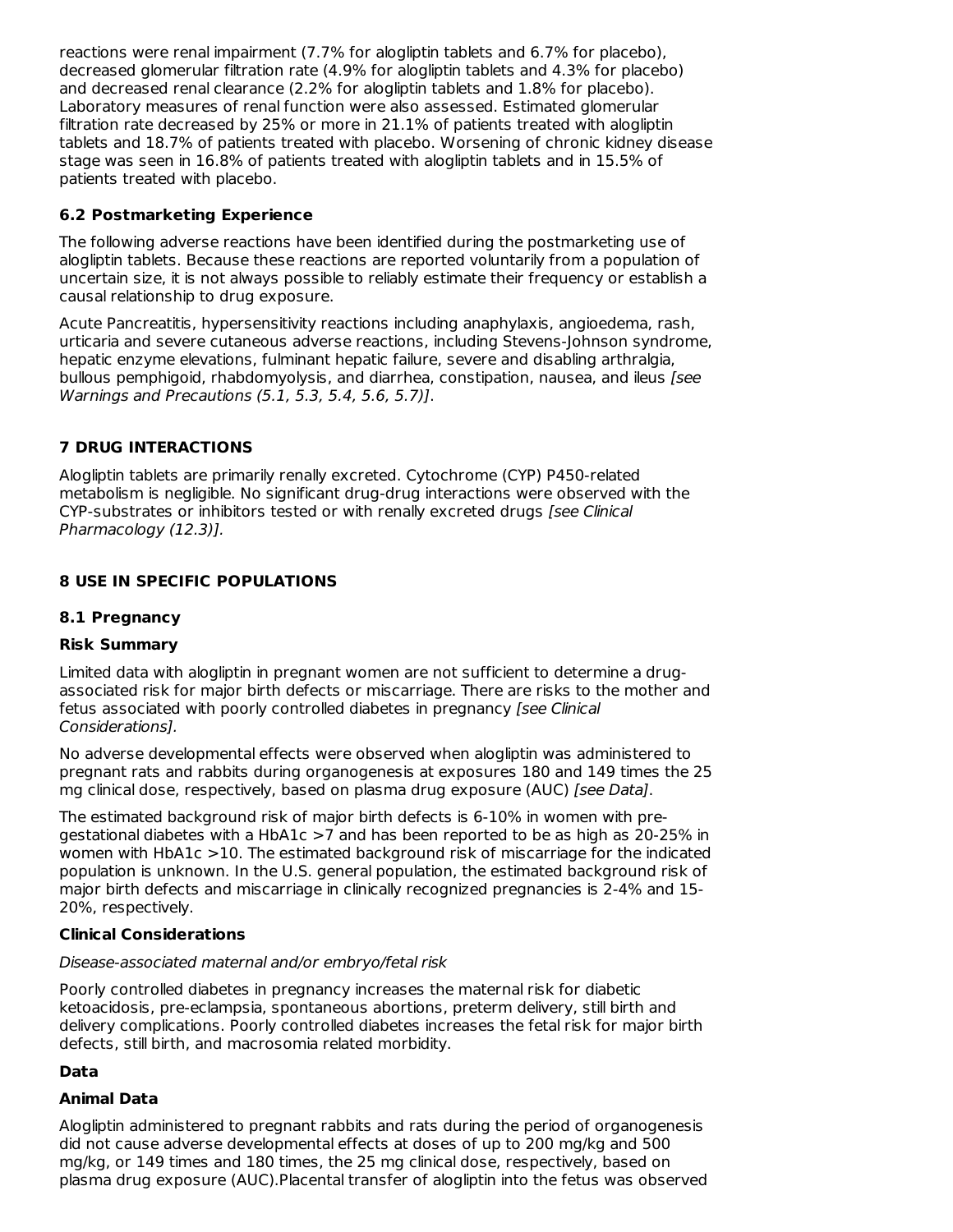plasma drug exposure (AUC).Placental transfer of alogliptin into the fetus was observed following oral dosing to pregnant rats.

No adverse developmental outcomes were observed in offspring when alogliptin was administered to pregnant rats during gestation and lactation at doses up to 250 mg/kg  $\sim$  95 times the 25 mg clinical dose, based on AUC).

# **8.2 Lactation**

### **Risk Summary**

There is no information regarding the presence of alogliptin in human milk, the effects on the breastfed infant, or the effects on milk production. Alogliptin is present in rat milk: however, due to species specific differences in lactation physiology, animal lactation data may not reliably predict levels in human milk. The developmental and health benefits of breastfeeding should be considered along with the mother's clinical need for alogliptin tablets and any potential adverse effects on the breastfed infant from alogliptin tablets or from the underlying maternal condition.

# **8.4 Pediatric Use**

Safety and effectiveness of alogliptin tablets in pediatric patients have not been established.

# **8.5 Geriatric Use**

Of the total number of patients (N=9052) in clinical safety and efficacy studies treated with alogliptin tablets, 2257 (24.9%) patients were 65 years and older and 386 (4.3%) patients were 75 years and older. No overall differences in safety or effectiveness were observed between patients 65 years and over and younger patients. While this clinical experience has not identified differences in responses between the elderly and younger patients, greater sensitivity of some older individuals cannot be ruled out.

# **8.6 Renal Impairment**

A total of 602 patients with moderate renal impairment (eGFR ≥30 and <60 mL/min/1.73  $\rm m^2$ ) and 4 patients with severe renal impairment/end-stage renal disease (eGFR  $<$  30 mL/min/1.73 m<sup>2</sup> or <15 mL/min/1.73 m<sup>2</sup>, respectively) at baseline were treated with alogliptin tablets in clinical trials in patients with type 2 diabetes. Reductions in HbA1c were generally similar in this subgroup of patients. The overall incidence of adverse reactions was generally balanced between alogliptin tablets and placebo treatments in this subgroup of patients.

In the EXAMINE trial of high CV risk type 2 diabetes patients, 694 patients had moderate renal impairment and 78 patients had severe renal impairment or end-stage renal disease at baseline. The overall incidences of adverse reactions, serious adverse reactions and adverse reactions leading to study drug discontinuation were generally similar between the treatment groups.

### **8.7 Hepatic Impairment**

No dose adjustments are required in patients with mild to moderate hepatic impairment (Child-Pugh Grade A and B) based on insignificant change in systemic exposures (e.g., AUC) compared to subjects with normal hepatic function in a pharmacokinetic study. Alogliptin tablets have not been studied in patients with severe hepatic impairment (Child-Pugh Grade C). Use caution when administering alogliptin tablets to patients with liver disease [see Warnings and Precautions (5.3)].

# **10 OVERDOSAGE**

The highest doses of alogliptin tablets administered in clinical trials were single doses of 800 mg to healthy subjects and doses of 400 mg once daily for 14 days to patients with type 2 diabetes (equivalent to 32 times and 16 times the maximum recommended clinical dose of 25 mg, respectively). No serious adverse reactions were observed at these doses.

In the event of an overdose, it is reasonable to institute the necessary clinical monitoring and supportive therapy as dictated by the patient's clinical status. Per clinical judgment, it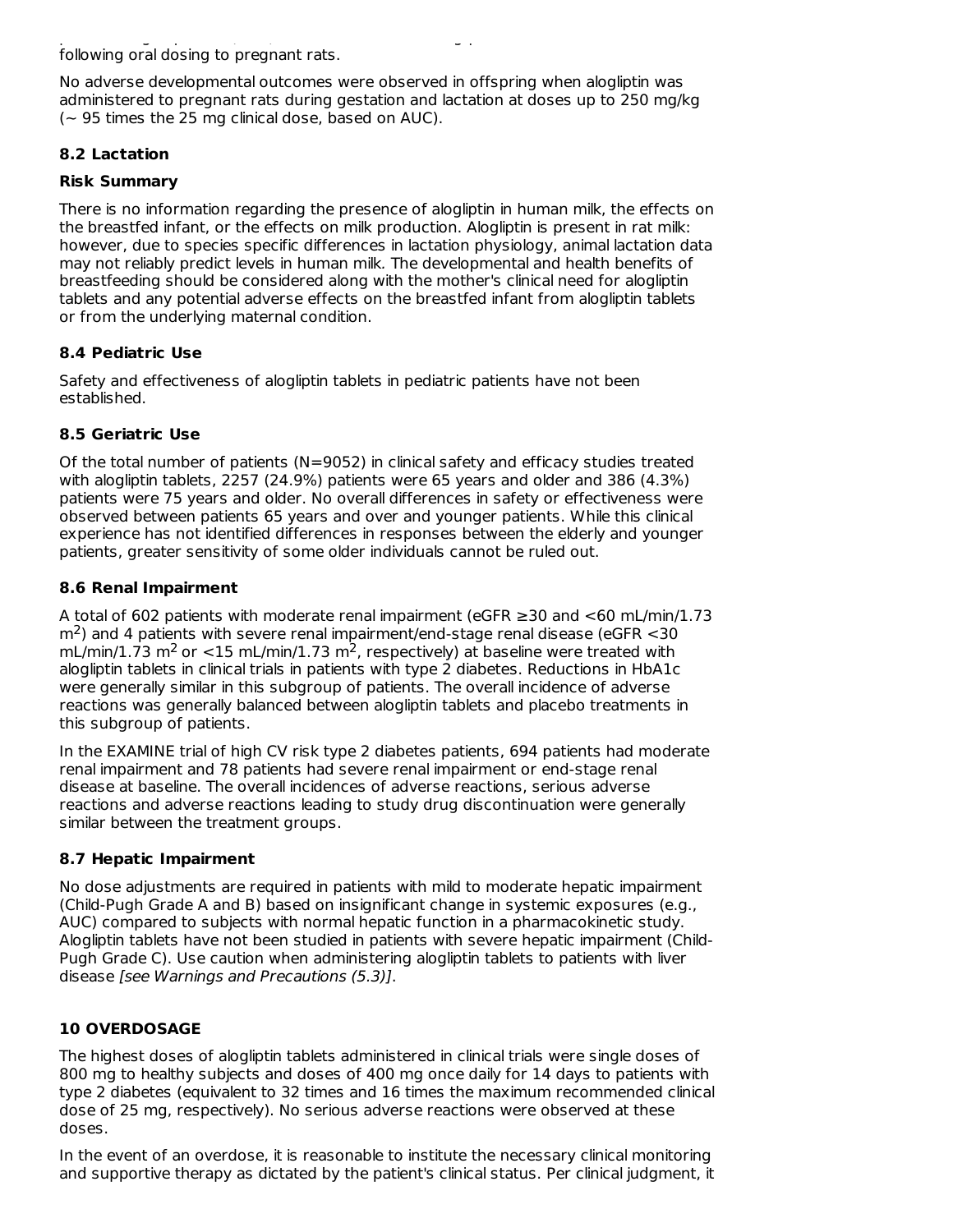may be reasonable to initiate removal of unabsorbed material from the gastrointestinal tract.

Alogliptin is minimally dialyzable; over a three-hour hemodialysis session, approximately 7% of the drug was removed. Therefore, hemodialysis is unlikely to be beneficial in an overdose situation. It is not known if alogliptin tablets are dialyzable by peritoneal dialysis.

# **11 DESCRIPTION**

Alogliptin tablets contain the active ingredient alogliptin, which is a selective, orally bioavailable inhibitor of the enzymatic activity of dipeptidyl peptidase-4 (DPP-4).

Chemically, alogliptin is prepared as a benzoate salt, which is identified as 2-({6-[(3R)-3 aminopiperidin-1-yl]-3-methyl-2,4-dioxo-3,4-dihydropyrimidin-1(2H) yl}methyl)benzonitrile monobenzoate. It has a molecular formula of  $\mathsf{C}_{18} \mathsf{H}_{21} \mathsf{N}_5 \mathsf{O}_2$  • $\mathsf{C}_7 \mathsf{H}_6 \mathsf{O}_2$  and a molecular weight of 461.51 daltons. The structural formula is:



Alogliptin benzoate is a white to off-white crystalline powder containing one asymmetric carbon in the aminopiperidine moiety. It is soluble in dimethylsulfoxide, sparingly soluble in water and methanol, slightly soluble in ethanol and very slightly soluble in octanol and isopropyl acetate.

Each alogliptin tablet contains 34 mg, 17 mg or 8.5 mg alogliptin benzoate, which is equivalent to 25 mg, 12.5 mg or 6.25 mg, respectively, of alogliptin and the following inactive ingredients: mannitol, microcrystalline cellulose, hydroxypropyl cellulose, croscarmellose sodium and magnesium stearate. In addition, the film coating contains the following inactive ingredients: hypromellose, titanium dioxide, ferric oxide (red or yellow) and polyethylene glycol, and is marked with printing ink (Gray F1).

### **12 CLINICAL PHARMACOLOGY**

### **12.1 Mechanism of Action**

Increased concentrations of the incretin hormones such as glucagon-like peptide-1 (GLP-1) and glucose-dependent insulinotropic polypeptide (GIP) are released into the bloodstream from the small intestine in response to meals. These hormones cause insulin release from the pancreatic beta cells in a glucose-dependent manner but are inactivated by the dipeptidyl peptidase-4 (DPP-4) enzyme within minutes. GLP-1 also lowers glucagon secretion from pancreatic alpha cells, reducing hepatic glucose production. In patients with type 2 diabetes, concentrations of GLP-1 are reduced but the insulin response to GLP-1 is preserved. Alogliptin is a DPP-4 inhibitor that slows the inactivation of the incretin hormones, thereby increasing their bloodstream concentrations and reducing fasting and postprandial glucose concentrations in a glucose-dependent manner in patients with type 2 diabetes mellitus. Alogliptin selectively binds to and inhibits DPP-4 but not DPP-8 or DPP-9 activity in vitro at concentrations approximating therapeutic exposures.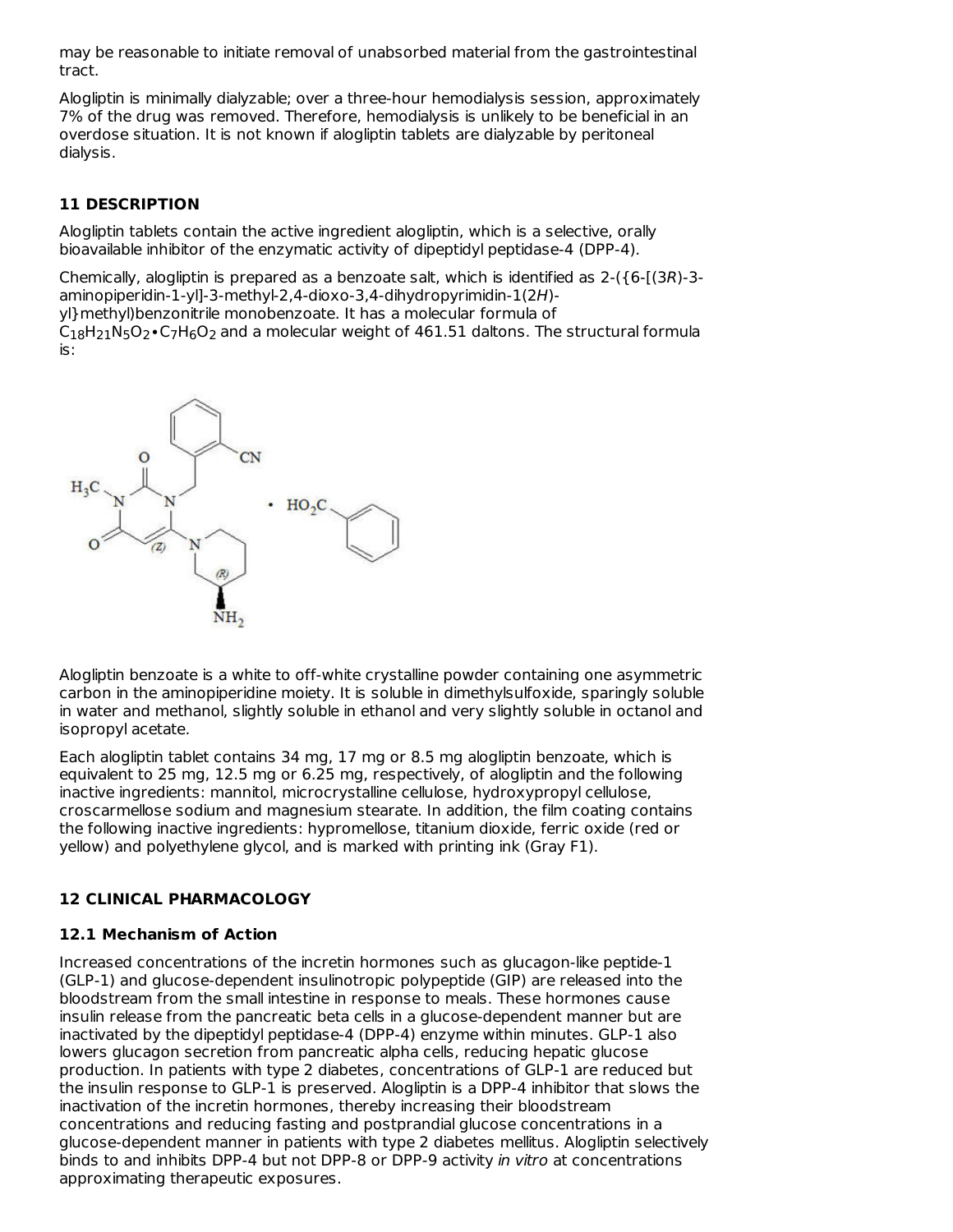# **12.2 Pharmacodynamics**

Single-dose administration of alogliptin tablets to healthy subjects resulted in a peak inhibition of DPP-4 within two to three hours after dosing. The peak inhibition of DPP-4 exceeded 93% across doses of 12.5 mg to 800 mg. Inhibition of DPP-4 remained above 80% at 24 hours for doses greater than or equal to 25 mg. Peak and total exposure over 24 hours to active GLP-1 were three to four fold greater with alogliptin tablets (at doses of 25 to 200 mg) than placebo. In a 16 week, double-blind, placebo-controlled study, alogliptin tablets 25 mg demonstrated decreases in postprandial glucagon while increasing postprandial active GLP-1 levels compared to placebo over an eight hour period following a standardized meal. It is unclear how these findings relate to changes in overall glycemic control in patients with type 2 diabetes mellitus. In this study, alogliptin tablets 25 mg demonstrated decreases in two hour postprandial glucose compared to placebo (-30 mg/dL versus 17 mg/dL, respectively).

Multiple-dose administration of alogliptin to patients with type 2 diabetes also resulted in a peak inhibition of DPP-4 within one to two hours and exceeded 93% across all doses (25 mg, 100 mg and 400 mg) after a single dose and after 14 days of once-daily dosing. At these doses of alogliptin tablets, inhibition of DPP-4 remained above 81% at 24 hours after 14 days of dosing.

# **Cardiac Electrophysiology**

In a randomized, placebo-controlled, four-arm, parallel-group study, 257 subjects were administered either alogliptin 50 mg, alogliptin 400 mg, moxifloxacin 400 mg or placebo once daily for a total of seven days. No increase in corrected QT (QTc) was observed with either dose of alogliptin. At the 400 mg dose, peak alogliptin plasma concentrations were 19 fold higher than the peak concentrations following the maximum recommended clinical dose of 25 mg.

# **12.3 Pharmacokinetics**

The pharmacokinetics of alogliptin tablets has been studied in healthy subjects and in patients with type 2 diabetes. After administration of single, oral doses up to 800 mg in healthy subjects, the peak plasma alogliptin concentration (median  $\mathsf{T}_{\mathsf{max}}$ ) occurred one to two hours after dosing. At the maximum recommended clinical dose of 25 mg, alogliptin tablets were eliminated with a mean terminal half-life (T $_{\rm 1/2}$ ) of approximately 21 hours.

After multiple-dose administration up to 400 mg for 14 days in patients with type 2 diabetes, accumulation of alogliptin was minimal with an increase in total [e.g., area under the plasma concentration curve (AUC)] and peak (i.e., C<sub>max</sub>) alogliptin exposures of 34% and 9%, respectively. Total and peak exposure to alogliptin increased proportionally across single doses and multiple doses of alogliptin ranging from 25 mg to 400 mg. The intersubject coefficient of variation for alogliptin AUC was 17%. The pharmacokinetics of alogliptin tablets were also shown to be similar in healthy subjects and in patients with type 2 diabetes.

### **Absorption**

The absolute bioavailability of alogliptin tablets is approximately 100%. Administration of alogliptin tablets with a high-fat meal results in no significant change in total and peak exposure to alogliptin. Alogliptin tablets may therefore be administered with or without food.

### **Distribution**

Following a single, 12.5 mg intravenous infusion of alogliptin to healthy subjects, the volume of distribution during the terminal phase was 417 L, indicating that the drug is well distributed into tissues.

Alogliptin is 20% bound to plasma proteins.

# **Metabolism**

Alogliptin does not undergo extensive metabolism and 60% to 71% of the dose is excreted as unchanged drug in the urine.

Two minor metabolites were detected following administration of an oral dose of [ $^{14}$ C]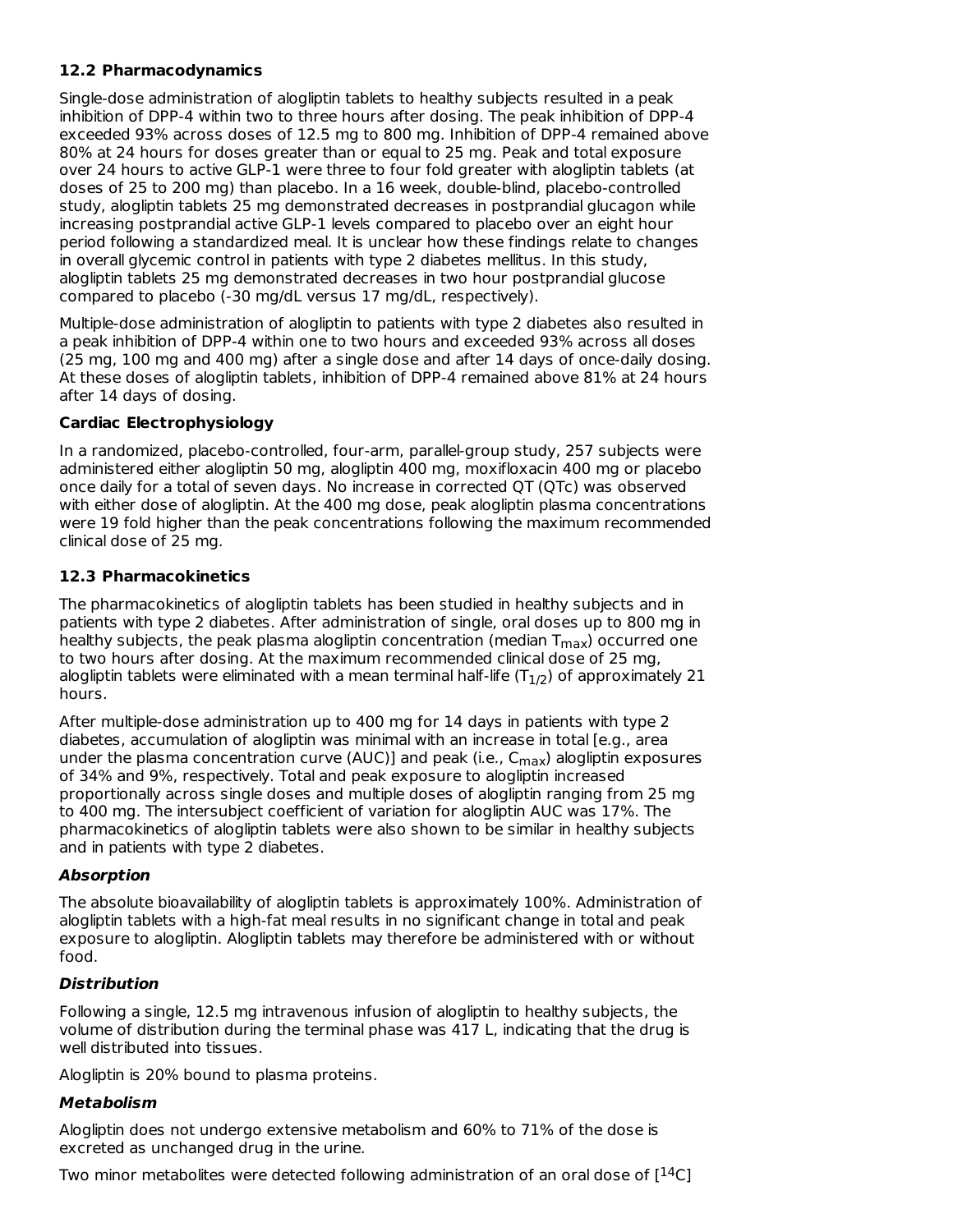alogliptin, N-demethylated, M-I (less than 1% of the parent compound), and N-acetylated alogliptin, M-II (less than 6% of the parent compound). M-I is an active metabolite and is an inhibitor of DPP-4 similar to the parent molecule; M-II does not display any inhibitory activity toward DPP-4 or other DPP-related enzymes. In vitro data indicate that CYP2D6 and CYP3A4 contribute to the limited metabolism of alogliptin.

Alogliptin exists predominantly as the (R)-enantiomer (more than 99%) and undergoes little or no chiral conversion in vivo to the  $(S)$ -enantiomer. The  $(S)$ -enantiomer is not detectable at the 25 mg dose.

# **Excretion**

The primary route of elimination of  $[$ <sup>14</sup>C] alogliptin-derived radioactivity occurs via renal excretion (76%) with 13% recovered in the feces, achieving a total recovery of 89% of the administered radioactive dose. The renal clearance of alogliptin (9.6 L/hr) indicates some active renal tubular secretion and systemic clearance was 14.0 L/hr.

# **Special Populations**

# **Renal Impairment**

A single-dose, open-label study was conducted to evaluate the pharmacokinetics of alogliptin 50 mg in patients with chronic renal impairment compared with healthy subjects.

In patients with mild renal impairment (creatinine clearance [CrCl] ≥60 to <90 mL/min), an approximate 1.2 fold increase in plasma AUC of alogliptin was observed. Because increases of this magnitude are not considered clinically relevant, dose adjustment for patients with mild renal impairment is not recommended.

In patients with moderate renal impairment (CrCl ≥30 to <60 mL/min), an approximate two fold increase in plasma AUC of alogliptin was observed. To maintain similar systemic exposures of alogliptin tablets to those with normal renal function, the recommended dose is 12.5 mg once daily in patients with moderate renal impairment.

In patients with severe renal impairment (CrCl ≥15 to <30 mL/min) and end-stage renal disease (ESRD) (CrCl <15 mL/min or requiring dialysis), an approximate three and four fold increase in plasma AUC of alogliptin were observed, respectively. Dialysis removed approximately 7% of the drug during a three hour dialysis session. Alogliptin tablets may be administered without regard to the timing of the dialysis. To maintain similar systemic exposures of alogliptin tablets to those with normal renal function, the recommended dose is 6.25 mg once daily in patients with severe renal impairment, as well as in patients with ESRD requiring dialysis.

### **Hepatic Impairment**

Total exposure to alogliptin was approximately 10% lower and peak exposure was approximately 8% lower in patients with moderate hepatic impairment (Child-Pugh Grade B) compared to healthy subjects. The magnitude of these reductions is not considered to be clinically meaningful. Patients with severe hepatic impairment (Child-Pugh Grade C) have not been studied. Use caution when administering alogliptin tablets to patients with liver disease [see Use in Specific Populations (8.6) and Warnings and Precautions (5.3)].

### **Gender**

No dose adjustment of alogliptin tablets is necessary based on gender. Gender did not have any clinically meaningful effect on the pharmacokinetics of alogliptin.

### **Geriatric**

No dose adjustment of alogliptin tablets is necessary based on age. Age did not have any clinically meaningful effect on the pharmacokinetics of alogliptin.

# **Pediatric**

Studies characterizing the pharmacokinetics of alogliptin in pediatric patients have not been performed.

# **Race**

No dose adjustment of alogliptin tablets is necessary based on race. Race (White, Black, and Asian) did not have any clinically meaningful effect on the pharmacokinetics of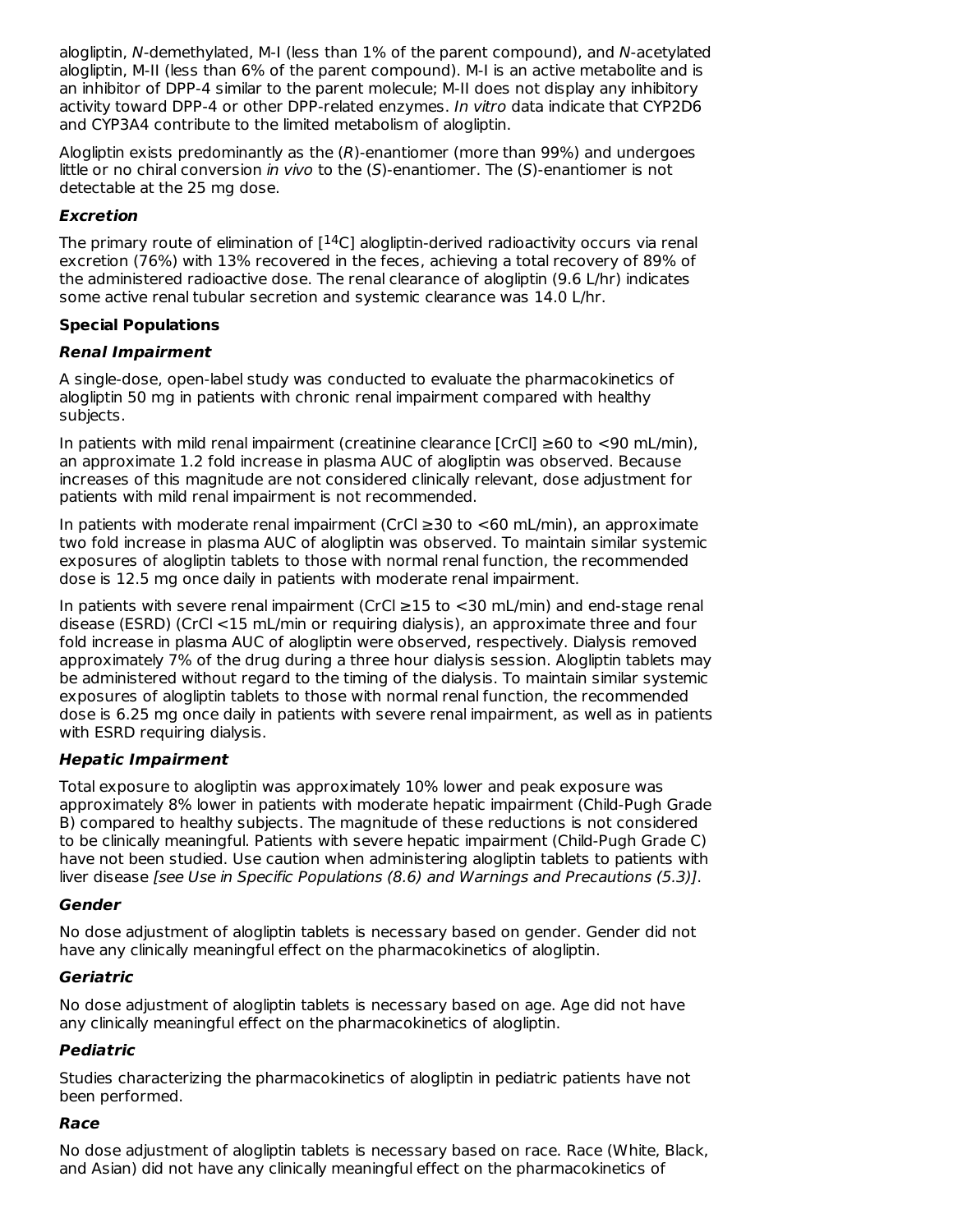alogliptin.

#### **Drug Interactions**

#### **In Vitro Assessment of Drug Interactions**

In vitro studies indicate that alogliptin is neither an inducer of CYP1A2, CYP2B6, CYP2C9, CYP2C19 and CYP3A4, nor an inhibitor of CYP1A2, CYP2C8, CYP2C9, CYP2C19, CYP3A4 and CYP2D6 at clinically relevant concentrations.

#### **In Vivo Assessment of Drug Interactions**

#### **Effects of Alogliptin on the Pharmacokinetics of Other Drugs**

In clinical studies, alogliptin did not meaningfully increase the systemic exposure to the following drugs that are metabolized by CYP isozymes or excreted unchanged in urine (Figure 1). No dose adjustment of alogliptin tablets is recommended based on results of the described pharmacokinetic studies.

#### **Figure 1. Effect of Alogliptin on the Pharmacokinetic Exposure to Other Drugs**

| <b>ALOGLIPTIN</b>                                                                          | Coadministrated Drug                                        | PK                        | Ratio and 90% CI                               | Recommendation                           |
|--------------------------------------------------------------------------------------------|-------------------------------------------------------------|---------------------------|------------------------------------------------|------------------------------------------|
| <b>Renally Excreted:</b><br>ALOGLIPTIN 100 mg<br>Once daily for 6 days                     | METFORMIN 1000 mg<br>Twice daily for 6 days                 | AUC<br>Cmax               |                                                | No dose adjustment                       |
| ALOGLIPTIN 100 mg<br>Once daily for 6 days                                                 | CIMETIDINE 400 mg<br>Once daily for 6 days                  | <b>AUC</b><br>Cmax        |                                                | No dose adjustment                       |
| <b>CYP1A2 Substrate:</b><br>ALOGLIPTIN 25 mg<br>Once daily for 7 days<br>ALOGLIPTIN 100 mg | (R)-WARFARIN*<br>Once daily for 7 days<br>CAFFEINE 200 mg** | AUC<br>Cmax<br><b>AUC</b> |                                                | No dose adjustment<br>No dose adjustment |
| Once daily for 7 days                                                                      | Single Dose                                                 | Cmax                      |                                                |                                          |
| <b>CYP2C8 Substrate:</b><br>ALOGLIPTIN 25 mg<br>Once daily for 12 days                     | PIOGLITAZONE 45 mg<br>Once daily for 12 days                | <b>AUC</b><br>Cmax        |                                                | No dose adjustment                       |
| CYP2C9 Substrate:<br>ALOGLIPTIN 25 mg<br>Once daily for 8 days                             | GLYBURIDE 5 mg<br>Single Dose                               | AUC<br>Cmax               |                                                | No dose adjustment                       |
| ALOGLIPTIN 25 mg<br>Once daily for 7 days                                                  | (S)-WARFARIN*<br>Once daily for 7 days                      | <b>AUC</b><br>Cmax        |                                                | No dose adjustment                       |
| ALOGLIPTIN 100 mg<br>Once daily for 7 days                                                 | TOLBUTAMIDE 500 mg**<br>Single Dose                         | <b>AUC</b><br>Cmax        |                                                | No dose adjustment                       |
| <b>CYP2D6 Substrate:</b><br>ALOGLIPTIN 100 mg<br>Once daily for 7 days                     | DEXTROMETHORPHAN 30 mg**<br>Single Dose                     | <b>AUC</b><br>Cmax        |                                                | No dose adjustment                       |
| CYP3A4 Substrate:<br>ALOGLIPTIN 25 mg<br>Once daily for 7 days                             | ATORVASTATIN 80 mg<br>Once daily for 7 days                 | <b>AUC</b><br>Cmax        |                                                | No dose adjustment                       |
| ALOGLIPTIN 25 mg<br>Once daily for 21 days                                                 | ETHINYL ESTRADIOL 35 mcg<br>Once daily for 21 days          | AUC-<br>Cmax              | ⊢                                              | No dose adjustment                       |
| ALOGLIPTIN 25 mg<br>Once daily for 21 days                                                 | NORETHINDRONE 1 mg<br>Once daily for 21 days                | <b>AUC</b><br>Cmax        |                                                | No dose adjustment                       |
| ALOGLIPTIN 100 mg<br>Once daily for 7 days                                                 | MIDAZOLAM 4 mg**<br>Single Dose                             | <b>AUC</b><br>Cmax        |                                                | No dose adjustment                       |
| Pgp Substrate:<br>ALOGLIPTIN 25 mg<br>Once daily for 10 days                               | DIGOXIN 0.2 mg<br>Once daily for 10 days                    | <b>AUC</b><br>Cmax        |                                                | No dose adjustment                       |
| ALOGLIPTIN 100 mg<br>Once daily for 7 days                                                 | FEXOFENADINE 80 mg**<br>Single Dose                         | <b>AUC</b><br>Cmax        |                                                | No dose adjustment                       |
|                                                                                            |                                                             |                           | 0.6<br>0.8<br>1.0<br>1.2<br>1.4                | 1.6                                      |
|                                                                                            |                                                             |                           | Ratio of Alogliptin + Other Drug vs Other Drug |                                          |

\*Warfarin was given once daily at a stable dose in the range of 1 mg to 10 mg. Alogliptin had no significant effect on the prothrombin time (PT) or International Normalized Ratio (INR).

\*\*Caffeine (1A2 substrate), tolbutamide (2C9 substrate), dextromethorphan (2D6 substrate), midazolam (3A4 substrate) and fexofenadine (P-gp substrate) were administered as a cocktail.

#### **Effects of Other Drugs on the Pharmacokinetics of Alogliptin**

There are no clinically meaningful changes in the pharmacokinetics of alogliptin when alogliptin tablets are administered concomitantly with the drugs described below (Figure 2).

#### **Figure 2. Effect of Other Drugs on the Pharmacokinetic Exposure of**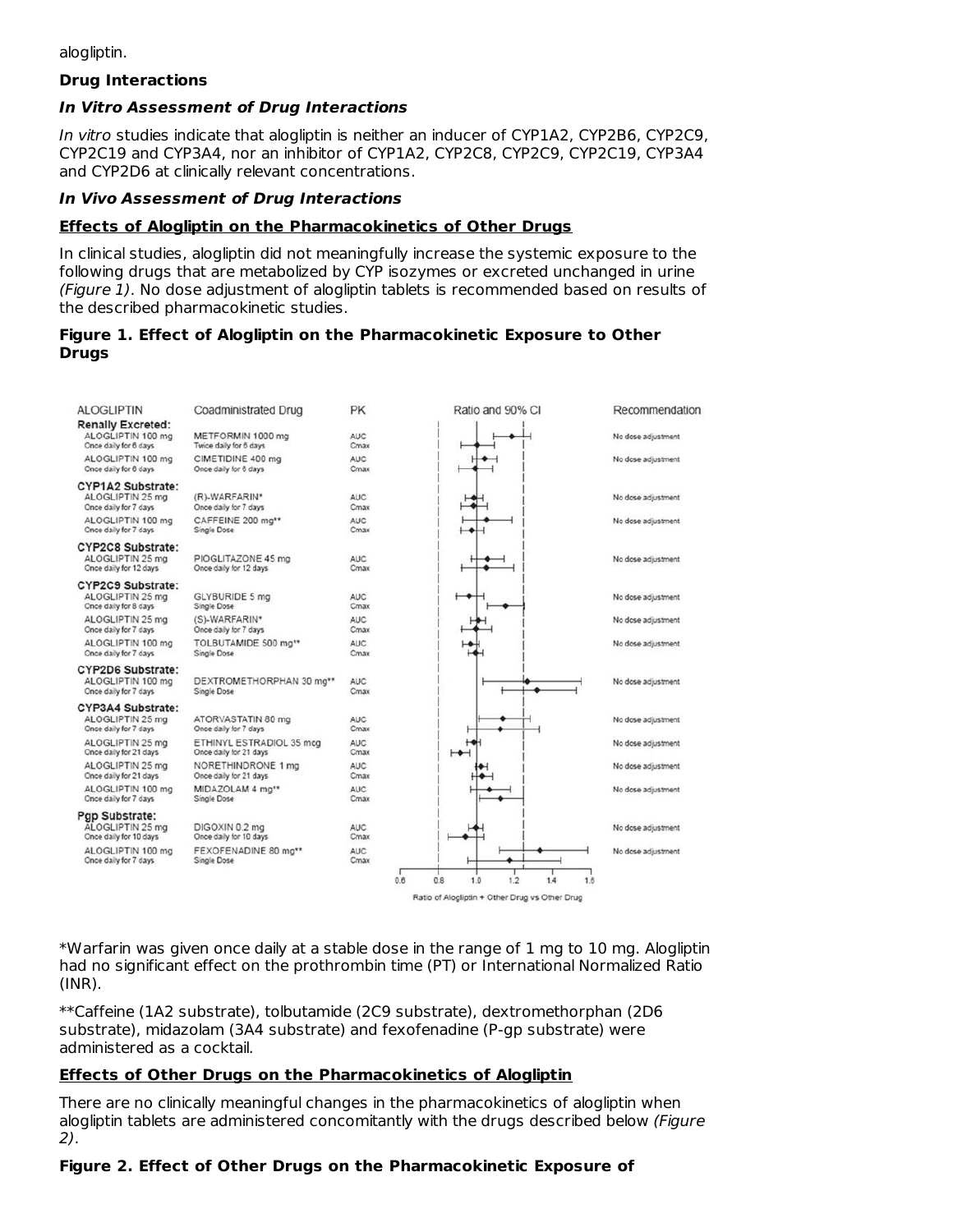# **Alogliptin**



# **13 NONCLINICAL TOXICOLOGY**

#### **13.1 Carcinogenesis, Mutagenesis, Impairment of Fertility**

Rats were administered oral doses of 75, 400 and 800 mg/kg alogliptin for two years. No drug-related tumors were observed up to 75 mg/kg or approximately 32 times the maximum recommended clinical dose of 25 mg, based on area under the plasma concentration curve (AUC) exposure. At higher doses (approximately 308 times the maximum recommended clinical dose of 25 mg), a combination of thyroid C-cell adenomas and carcinomas increased in male but not female rats. No drug-related tumors were observed in mice after administration of 50, 150 or 300 mg/kg alogliptin for two years, or up to approximately 51 times the maximum recommended clinical dose of 25 mg, based on AUC exposure.

Alogliptin was not mutagenic or clastogenic, with and without metabolic activation, in the Ames test with S. typhimurium and E. coli or the cytogenetic assay in mouse lymphoma cells. Alogliptin was negative in the *in vivo* mouse micronucleus study.

In a fertility study in rats, alogliptin had no adverse effects on early embryonic development, mating or fertility at doses up to 500 mg/kg, or approximately 172 times the clinical dose based on plasma drug exposure (AUC).

### **14 CLINICAL STUDIES**

Alogliptin tablets have been studied as monotherapy and in combination with metformin, a sulfonylurea, a thiazolidinedione (either alone or in combination with metformin or a sulfonylurea) and insulin (either alone or in combination with metformin).

A total of 14,053 patients with type 2 diabetes were randomized in 11 double-blind, placebo- or active-controlled clinical safety and efficacy studies conducted to evaluate the effects of alogliptin tablets on glycemic control. The racial distribution of patients exposed to study medication was 70% Caucasian, 17% Asian, 6% Black and 7% other racial groups. The ethnic distribution was 30% Hispanic. Patients had an overall mean age of 57 years (range 21 to 91 years).

In patients with type 2 diabetes, treatment with alogliptin tablets produced clinically meaningful and statistically significant improvements in hemoglobin A1c (A1C) compared to placebo. As is typical for trials of agents to treat type 2 diabetes, the mean reduction in A1C with alogliptin tablets appears to be related to the degree of A1C elevation at baseline.

Alogliptin tablets had similar changes from baseline in serum lipids compared to placebo.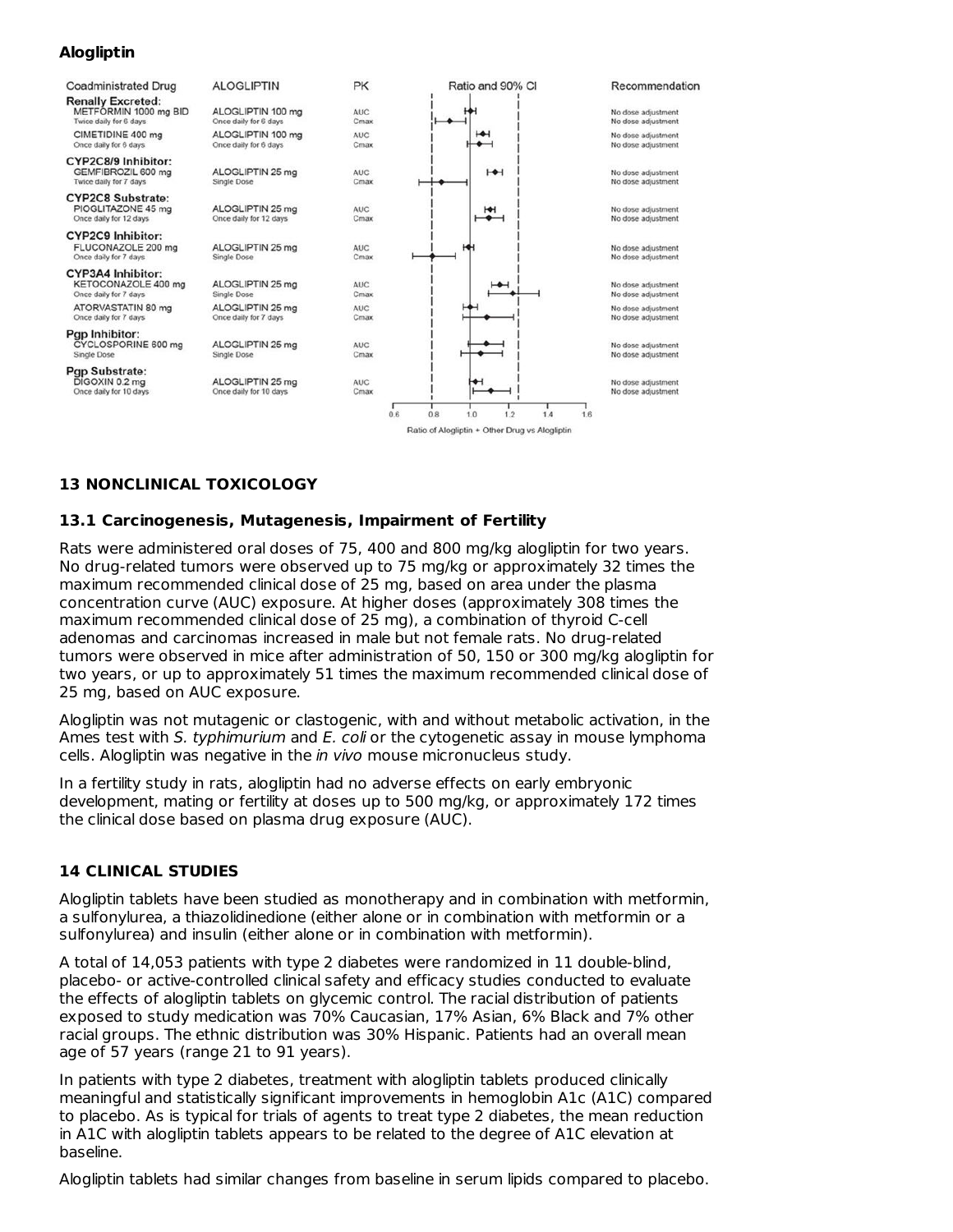### **14.1 Patients with Inadequate Glycemic Control on Diet and Exercise**

A total of 1768 patients with type 2 diabetes participated in three double-blind studies to evaluate the efficacy and safety of alogliptin tablets in patients with inadequate glycemic control on diet and exercise. All three studies had a four week, single-blind, placebo runin period followed by a 26 week randomized treatment period. Patients who failed to meet prespecified hyperglycemic goals during the 26 week treatment periods received glycemic rescue therapy.

In a 26 week, double-blind, placebo-controlled study, a total of 329 patients (mean baseline  $A1C = 8\%$ ) were randomized to receive alogliptin tablets 12.5 mg, alogliptin tablets 25 mg or placebo once daily. Treatment with alogliptin tablets 25 mg resulted in statistically significant improvements from baseline in A1C and fasting plasma glucose (FPG) compared to placebo at Week 26 (Table 3). A total of 8% of patients receiving alogliptin tablets 25 mg and 30% of those receiving placebo required glycemic rescue therapy.

Improvements in A1C were not affected by gender, age or baseline body mass index (BMI).

The mean change in body weight with alogliptin tablets was similar to placebo.

|                                                                                                | <b>Alogliptin Tablets</b>          |                |
|------------------------------------------------------------------------------------------------|------------------------------------|----------------|
|                                                                                                | 25 <sub>mg</sub>                   | <b>Placebo</b> |
| A1C (%)                                                                                        | $N = 128$                          | $N = 63$       |
| Baseline (mean)                                                                                | 7.9                                | 8.0            |
| Change from<br>baseline (adjusted<br>$ mean†$ )                                                | $-0.6$                             | 0              |
| Difference from<br>placebo (adjusted<br>$ $ mean $^{\dagger}$ with 95%<br>confidence interval) | $-0.6^{\ddagger}$ ( $-0.8, -0.3$ ) |                |
| % of patients (n/N)<br>achieving A1C $\leq$ 7%                                                 | 44% (58/131) <sup>‡</sup>          | 23% (15/64)    |
| FPG (mg/dL)                                                                                    | $N = 129$                          | $N = 64$       |
| Baseline (mean)                                                                                | 172                                | 173            |
| Change from<br>baseline (adjusted<br>$ mean†$ )                                                | -16                                | 11             |
| Difference from<br>placebo (adjusted<br>$m$ ean <sup>†</sup> with 95%<br>confidence interval)  | $-28^{\ddagger}$ (-40, -15)        |                |

#### **Table 3. Glycemic Parameters at Week 26 in a Placebo-Controlled Monotherapy Study of Alogliptin Tablets \***

\* Intent-to-treat population using last observation on study

† Least squares means adjusted for treatment, baseline value, geographic

region and duration of diabetes

‡ p<0.01 compared to placebo

In a 26 week, double-blind, active-controlled study, a total of 655 patients (mean baseline A1C = 8.8%) were randomized to receive alogliptin tablets 25 mg alone, pioglitazone 30 mg alone, alogliptin tablets 12.5 mg with pioglitazone 30 mg or alogliptin tablets 25 mg with pioglitazone 30 mg once daily. Coadministration of alogliptin tablets 25 mg with pioglitazone 30 mg resulted in statistically significant improvements from baseline in A1C and FPG compared to alogliptin tablets 25 mg alone and to pioglitazone 30 mg alone (Table 4). A total of 3% of patients receiving alogliptin tablets 25 mg coadministered with pioglitazone 30 mg, 11% of those receiving alogliptin tablets 25 mg alone and 6% of those receiving pioglitazone 30 mg alone required glycemic rescue.

Improvements in A1C were not affected by gender, age or baseline BMI.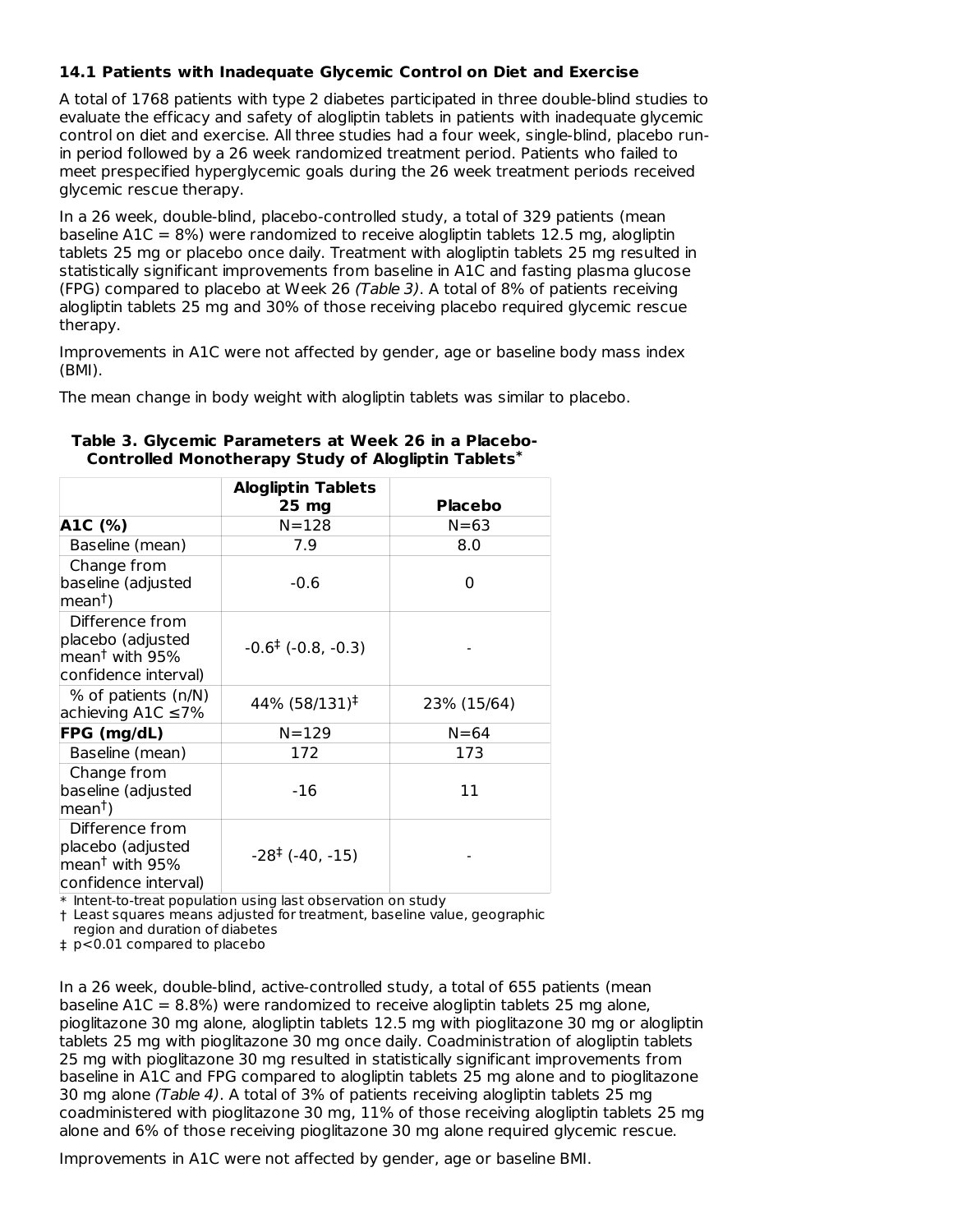The mean increase in body weight was similar between pioglitazone alone and alogliptin tablets when coadministered with pioglitazone.

#### **Table 4. Glycemic Parameters at Week 26 in an Active-Controlled Study of Alogliptin Tablets, Pioglitazone, and Alogliptin Tablets in Combination with Pioglitazone \***

|                                                                                                                | <b>Alogliptin</b><br><b>Tablets</b><br>25 <sub>mg</sub> | <b>Pioglitazone</b><br>30 mg | <b>Alogliptin</b><br><b>Tablets 25</b><br>ma<br>÷<br><b>Pioglitazone</b><br>30 mg |
|----------------------------------------------------------------------------------------------------------------|---------------------------------------------------------|------------------------------|-----------------------------------------------------------------------------------|
| A1C (%)                                                                                                        | $N = 160$                                               | $N = 153$                    | $N = 158$                                                                         |
| Baseline (mean)                                                                                                | 8.8                                                     | 8.8                          | 8.8                                                                               |
| Change from<br>baseline (adjusted<br>mean <sup>†</sup> )                                                       | $-1.0$                                                  | $-1.2$                       | $-1.7$                                                                            |
| Difference from<br>alogliptin tablets 25<br>mg (adjusted mean <sup>†</sup><br>with 95% confidence<br>interval) |                                                         |                              | $-0.8^{\ddagger}$ (-1.0, -<br>0.5)                                                |
| Difference from<br>pioglitazone 30 mg<br>(adjusted mean <sup>†</sup> with<br>95% confidence<br>interval)       |                                                         |                              | $-0.6^{\ddagger}$ (-0.8, -<br>0.3)                                                |
| % of Patients (n/N)<br>achieving A1C ≤7%                                                                       | 24% (40/164)                                            | 34% (55/163)                 | 63%<br>$(103/164)^{\ddagger}$                                                     |
| FPG (mg/dL)                                                                                                    | $N = 162$                                               | $N = 157$                    | $N = 162$                                                                         |
| Baseline (mean)                                                                                                | 189                                                     | 189                          | 185                                                                               |
| Change from<br>baseline (adjusted<br>$ mean†$ )                                                                | $-26$                                                   | -37                          | $-50$                                                                             |
| Difference from<br>alogliptin tablets 25<br>mg (adjusted mean <sup>†</sup><br>with 95% confidence<br>interval) |                                                         |                              | $-24^{\ddagger}$ (-34, -<br>15)                                                   |
| Difference from<br>pioglitazone 30 mg<br>(adjusted mean <sup>†</sup> with<br>95% confidence<br>interval)       |                                                         |                              | $-13^{\ddagger}$ (-22, -4)                                                        |

\* Intent-to-treat population using last observation carried forward

† Least squares means adjusted for treatment, geographic region and baseline value

‡ p<0.01 compared to alogliptin tablets 25 mg or pioglitazone 30 mg

In a 26 week, double-blind, placebo-controlled study, a total of 784 patients inadequately controlled on diet and exercise alone (mean baseline  $A1C = 8.4\%$ ) were randomized to one of seven treatment groups: placebo; metformin HCl 500 mg or metformin HCl 1000 mg twice daily; alogliptin tablets 12.5 mg twice daily; alogliptin tablets 25 mg daily; or alogliptin tablets 12.5 mg in combination with metformin HCl 500 mg or metformin HCl 1000 mg twice daily. Both coadministration treatment arms (alogliptin tablets 12.5 mg  $+$ metformin HCl 500 mg and alogliptin tablets 12.5 mg + metformin HCl 1000 mg) resulted in statistically significant improvements in A1C and FPG when compared with their respective individual alogliptin and metformin component regimens (Table 5). Coadministration treatment arms demonstrated improvements in two hour postprandial glucose (PPG) compared to alogliptin tablets alone or metformin alone (Table 5). A total of 12.3% of patients receiving alogliptin tablets 12.5 mg + metformin HCl 500 mg, 2.6%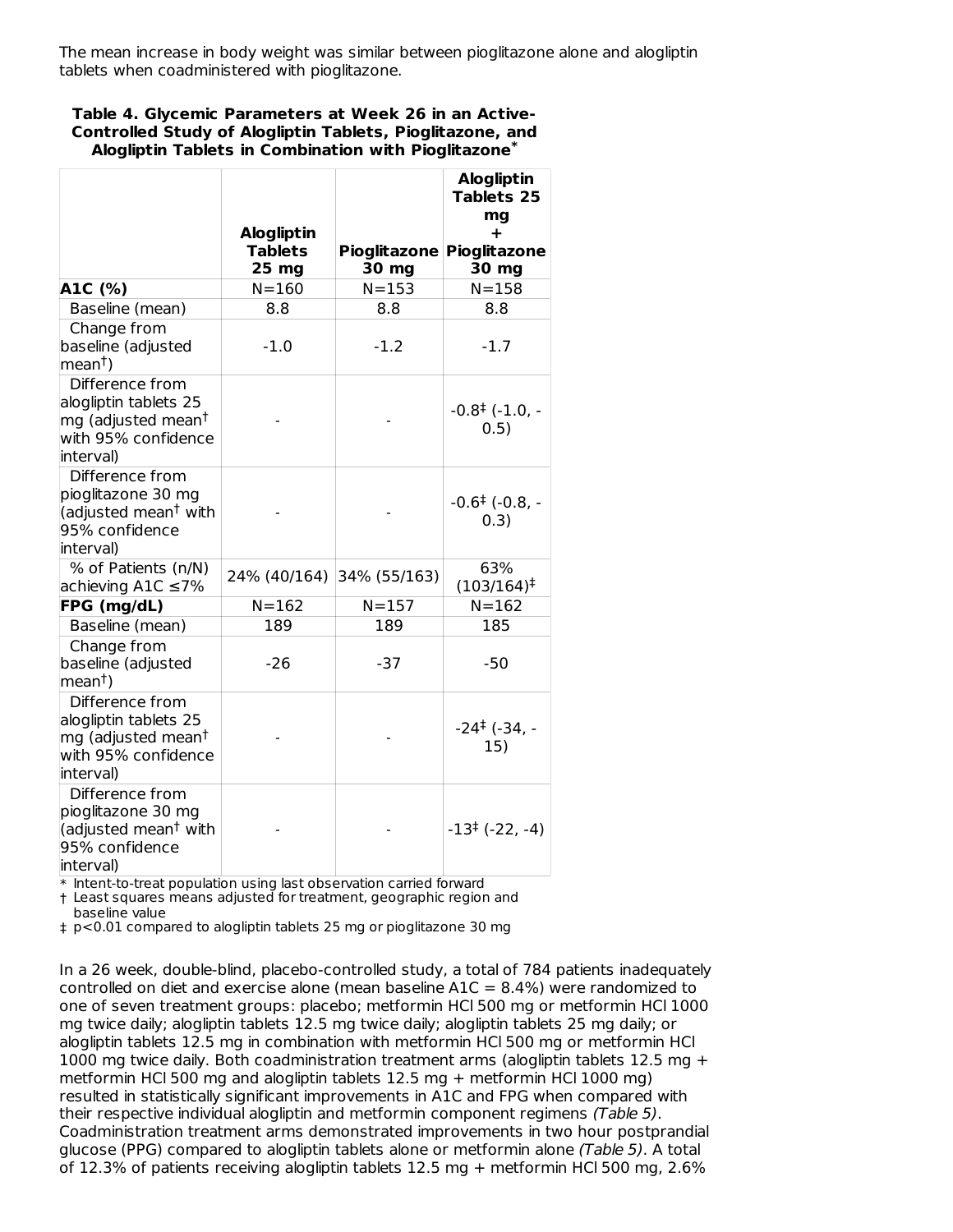of patients receiving alogliptin tablets 12.5 mg + metformin HCl 1000 mg, 17.3% of patients receiving alogliptin tablets 12.5 mg, 22.9% of patients receiving metformin HCl 500 mg, 10.8% of patients receiving metformin HCl 1000 mg and 38.7% of patients receiving placebo required glycemic rescue.

Improvements in A1C were not affected by gender, age, race or baseline BMI. The mean decrease in body weight was similar between metformin alone and alogliptin tablets when coadministered with metformin.

|                                                                                                             | <b>Placebo</b> | <b>Tablets</b><br>12.5 <sub>mg</sub><br><b>Twice</b><br><b>Daily</b> | Alogliptin Metformin Metformin<br><b>HCI</b><br>500 mg<br><b>Twice</b><br><b>Daily</b> | HCI<br>1000 mg<br><b>Twice</b><br><b>Daily</b> | <b>Tablets</b><br><b>HCI</b><br>500 mg<br><b>Twice</b><br><b>Daily</b> | Alogliptin   Alogliptin<br><b>Tablets</b><br>12.5 mg + 12.5 mg +<br><b>Metformin</b> Metformin<br><b>HCI</b><br>1000 mg<br><b>Twice</b><br><b>Daily</b> |
|-------------------------------------------------------------------------------------------------------------|----------------|----------------------------------------------------------------------|----------------------------------------------------------------------------------------|------------------------------------------------|------------------------------------------------------------------------|---------------------------------------------------------------------------------------------------------------------------------------------------------|
| A1C (%)*                                                                                                    | $N = 102$      | $N = 104$                                                            | $N = 103$                                                                              | $N = 108$                                      | $N = 102$                                                              | $N = 111$                                                                                                                                               |
| Baseline (mean)                                                                                             | 8.5            | 8.4                                                                  | 8.5                                                                                    | 8.4                                            | 8.5                                                                    | 8.4                                                                                                                                                     |
| Change from<br>baseline<br>(adjusted<br>$ mean^{\dagger})$                                                  | 0.1            | $-0.6$                                                               | $-0.7$                                                                                 | $-1.1$                                         | $-1.2$                                                                 | $-1.6$                                                                                                                                                  |
| Difference from<br>metformin<br>(adjusted mean <sup>t</sup><br>with 95%<br>confidence<br>interval)          |                |                                                                      |                                                                                        |                                                | $-0.6^{\ddagger}$                                                      | $-0.4^{\ddagger}$<br>$(-0.9, -0.3)$ $(-0.7, -0.2)$                                                                                                      |
| Difference from<br>Alogliptin Tablets<br>(adjusted mean <sup>†</sup><br>with 95%<br>confidence<br>interval) |                |                                                                      |                                                                                        |                                                | $-0.7^{\ddagger}$                                                      | $-1.0^{+}$<br>$(-1.0, -0.4)$ $(-1.3, -0.7)$                                                                                                             |
| % of Patients<br>(n/N) achieving<br>A1C $< 7\%$ <sup>§</sup>                                                | 4%<br>(4/102)  | 20%<br>(21/104)                                                      | 27%<br>(28/103)                                                                        | 34%<br>(37/108)                                | 47% <sup>‡</sup><br>(48/102)                                           | 59%#<br>(66/111)                                                                                                                                        |
| FPG $(mg/dL)^*$                                                                                             | $N = 105$      | $N = 106$                                                            | $N = 106$                                                                              | $N = 110$                                      | $N = 106$                                                              | $N = 112$                                                                                                                                               |
| Baseline (mean)                                                                                             | 187            | 177                                                                  | 180                                                                                    | 181                                            | 176                                                                    | 185                                                                                                                                                     |
| Change from<br>baseline<br>(adjusted<br> mean <sup>†</sup>                                                  | 12             | $-10$                                                                | $-12$                                                                                  | $-32$                                          | $-32$                                                                  | -46                                                                                                                                                     |
| Difference from<br>metformin<br>(adjusted mean <sup>t</sup><br>with 95%<br>confidence<br>interval)          |                |                                                                      |                                                                                        |                                                | $-20^{\ddagger}$<br>$(-33, -8)$                                        | $-14^{\ddagger}$<br>$(-26, -2)$                                                                                                                         |
| Difference from<br>Alogliptin Tablets<br>(adjusted mean <sup>†</sup><br>with 95%<br>confidence<br>interval) |                |                                                                      |                                                                                        |                                                | $-22^+$<br>$(-35, -10)$                                                | $-36^{\ddagger}$<br>$(-49, -24)$                                                                                                                        |
| 2-Hour PPG<br>$\frac{1}{2}$ (mg/dL) <sup>1</sup>                                                            | $N = 26$       | $N = 34$                                                             | $N = 28$                                                                               | $N = 37$                                       | $N = 31$                                                               | $N = 37$                                                                                                                                                |
| Baseline (mean)                                                                                             | 263            | 272                                                                  | 247                                                                                    | 266                                            | 261                                                                    | 268                                                                                                                                                     |

### **Table 5. Glycemic Parameters at Week 26 for Alogliptin Tablets and Metformin Alone and in Combination in Patients with Type 2 Diabetes**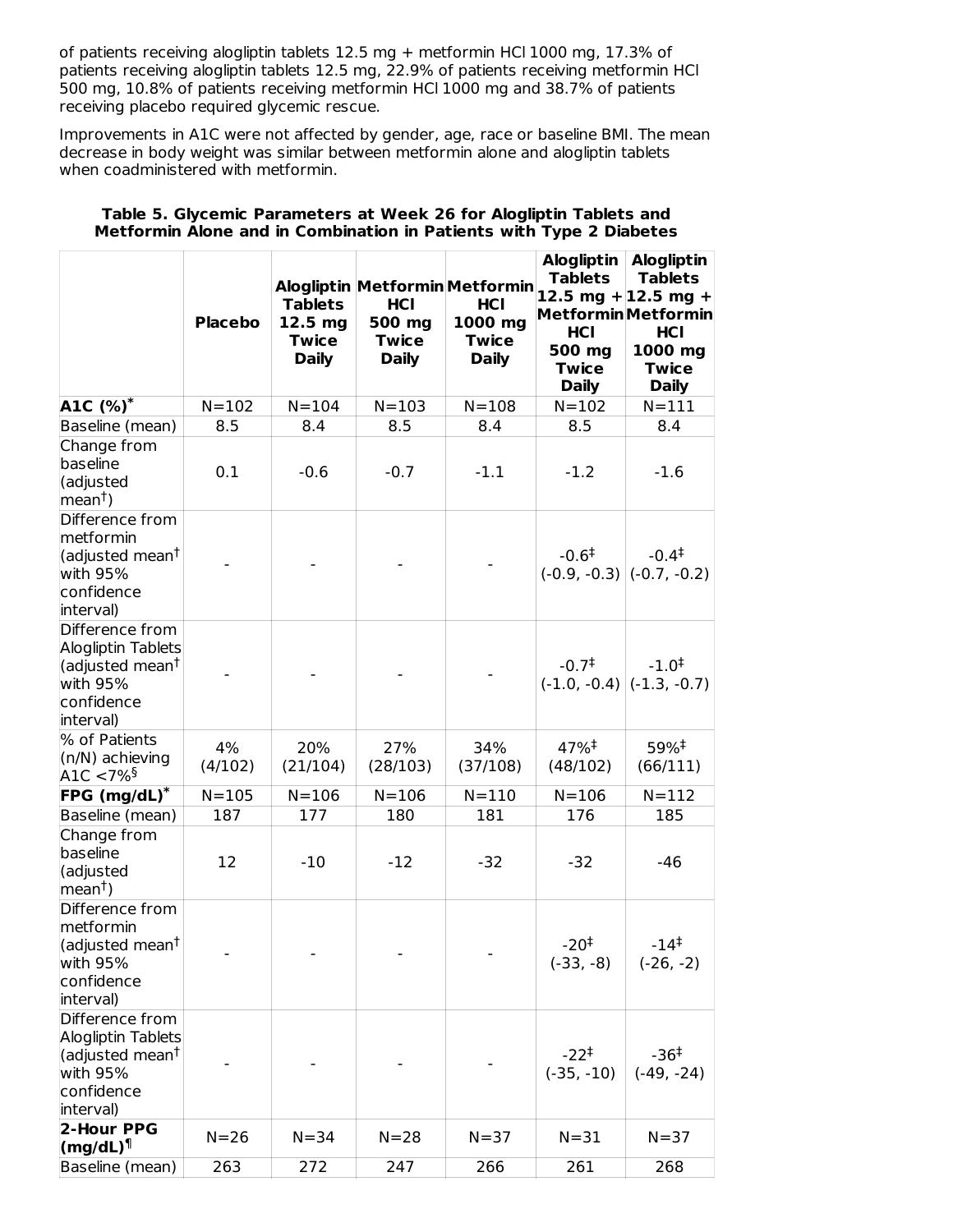| Change from<br>baseline<br>(adjusted<br> mean <sup>†</sup>                                                    | $-21$ | -43 | -49 | -54 | -68                | $-86‡$                                       |
|---------------------------------------------------------------------------------------------------------------|-------|-----|-----|-----|--------------------|----------------------------------------------|
| Difference from<br>metformin<br>(adjusted mean <sup>†</sup><br>with 95%<br>confidence<br>interval)            |       |     |     |     | -19<br>$(-49, 11)$ | $-32^{\ddagger}$<br>$(-58, -5)$              |
| Difference from<br>Alogliptin Tablets<br>(adjusted mean <sup>†</sup><br>with $95%$<br>confidence<br>interval) |       |     |     |     | $-25$              | $-43^{\ddagger}$<br>$(-53, -3)$ $(-70, -16)$ |

\* Intent-to-treat population using last observation on study prior to discontinuation of double-blind study medication or sulfonylurea rescue therapy for patients needing rescue

† Least squares means adjusted for treatment, geographic region and baseline value

‡ p<0.05 when compared to metformin and alogliptin tablets alone

§ Compared using logistic regression

¶ Intent-to-treat population using data available at Week 26

### **14.2 Combination Therapy**

#### **Add-On Therapy to Metformin**

A total of 2081 patients with type 2 diabetes participated in two 26 week, double-blind, placebo-controlled studies to evaluate the efficacy and safety of alogliptin tablets as addon therapy to metformin. In both studies, patients were inadequately controlled on metformin at a dose of at least 1500 mg per day or at the maximum tolerated dose. All patients entered a four week, single-blind placebo run-in period prior to randomization. Patients who failed to meet prespecified hyperglycemic goals during the 26 week treatment periods received glycemic rescue therapy.

In the first 26 week, placebo-controlled study, a total of 527 patients already on metformin (mean baseline  $A1C = 8%$ ) were randomized to receive alogliptin tablets 12.5 mg, alogliptin tablets 25 mg or placebo. Patients were maintained on a stable dose of metformin (median dose  $= 1700$  mg) during the treatment period. Alogliptin tablets 25 mg in combination with metformin resulted in statistically significant improvements from baseline in A1C and FPG at Week 26, when compared to placebo (Table 6). A total of 8% of patients receiving alogliptin tablets 25 mg and 24% of patients receiving placebo required glycemic rescue.

Improvements in A1C were not affected by gender, age, baseline BMI or baseline metformin dose.

The mean decrease in body weight was similar between alogliptin tablets and placebo when given in combination with metformin.

|                                                                                         | Alogliptin Tablets 25 mg<br>+ Metformin | Placebo + Metformin |
|-----------------------------------------------------------------------------------------|-----------------------------------------|---------------------|
| A1C (%)                                                                                 | $N = 203$                               | $N = 103$           |
| Baseline (mean)                                                                         | 7.9                                     | 8.0                 |
| Change from baseline<br>(adjusted mean <sup>†</sup> )                                   | $-0.6$                                  | $-0.1$              |
| Difference from placebo<br>(adjusted mean <sup>†</sup> with 95%<br>confidence interval) | $-0.5^{\ddagger}$ (-0.7, -0.3)          |                     |
| % of patients (n/N)<br>achieving A1C $\leq$ 7%                                          | 44% (92/207) <sup>‡</sup>               | 18% (19/104)        |
| FPG (mg/dL)                                                                             | $N = 204$                               | $N = 104$           |

#### **Table 6. Glycemic Parameters at Week 26 in a Placebo-Controlled Study of Alogliptin Tablets as Add-On Therapy to Metformin \***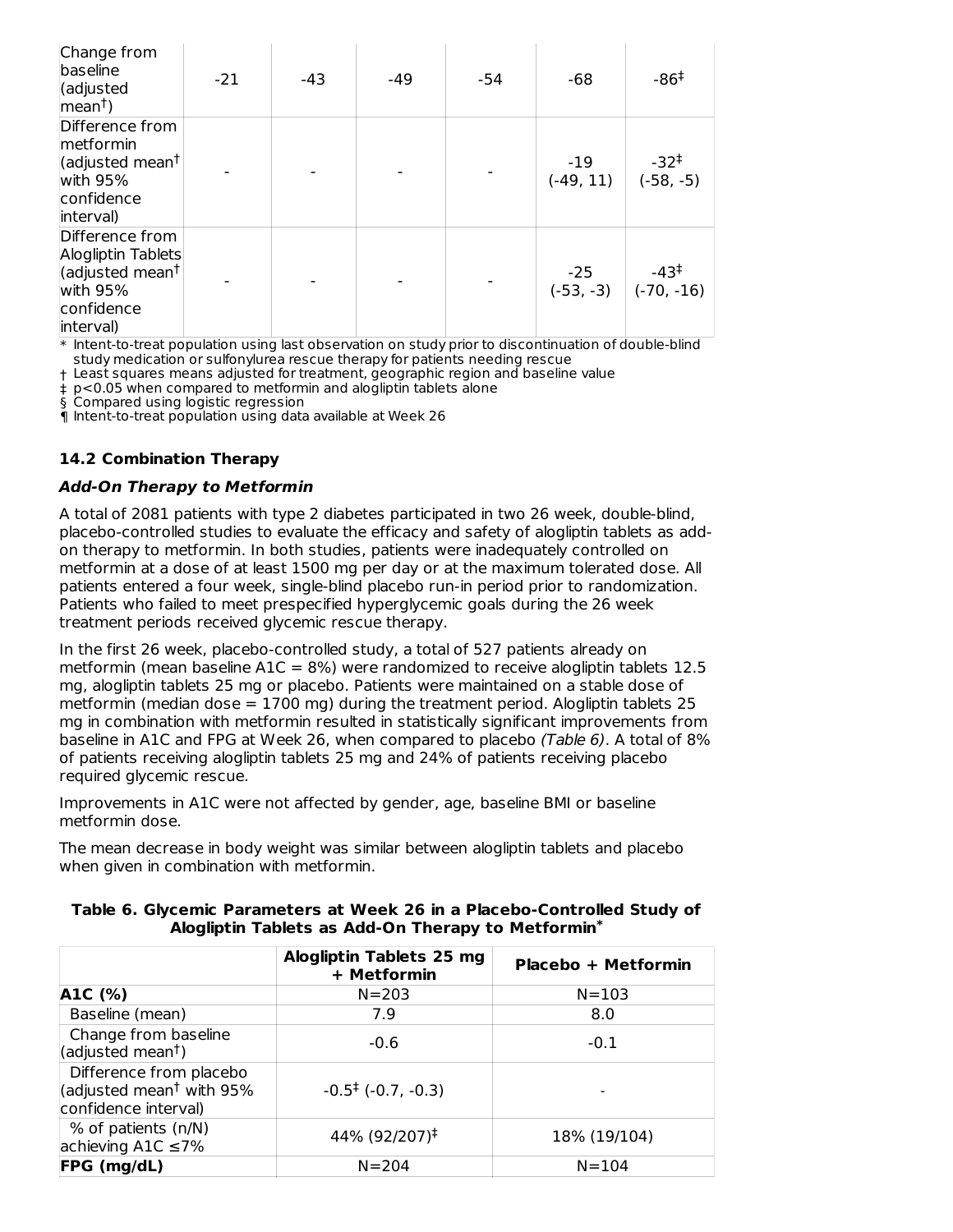| Baseline (mean)                                                                         | 172                        | 180 |
|-----------------------------------------------------------------------------------------|----------------------------|-----|
| Change from baseline<br>(adjusted mean <sup>†</sup> )                                   | -17                        |     |
| Difference from placebo<br>(adjusted mean <sup>†</sup> with 95%<br>confidence interval) | $-17^{\ddagger}$ (-26, -9) |     |

\* Intent-to-treat population using last observation on study

† Least squares means adjusted for treatment, baseline value, geographic region and baseline metformin dose

‡ p<0.001 compared to placebo

In the second 26 week, double-blind, placebo-controlled study, a total of 1554 patients already on metformin (mean baseline  $A1C = 8.5\%$ ) were randomized to one of 12 double-blind treatment groups: placebo; 12.5 mg or 25 mg of alogliptin tablets alone; 15 mg, 30 mg or 45 mg of pioglitazone alone; or 12.5 mg or 25 mg of alogliptin tablets in combination with 15 mg, 30 mg or 45 mg of pioglitazone. Patients were maintained on a stable dose of metformin (median dose  $= 1700$  mg) during the treatment period. Coadministration of alogliptin tablets and pioglitazone provided statistically significant improvements in A1C and FPG compared to placebo, to alogliptin tablets alone or to pioglitazone alone when added to background metformin therapy (Table 7, Figure 3). In addition, improvements from baseline A1C were comparable between alogliptin tablets alone and pioglitazone alone (15 mg, 30 mg and 45 mg) at Week 26. A total of 4%, 5% or 2% of patients receiving alogliptin tablets 25 mg with 15 mg, 30 mg or 45 mg pioglitazone, 33% of patients receiving placebo, 13% of patients receiving alogliptin tablets 25 mg and 10%, 15% or 9% of patients receiving pioglitazone 15 mg, 30 mg or 45 mg alone required glycemic rescue.

Improvements in A1C were not affected by gender, age or baseline BMI.

The mean increase in body weight was similar between pioglitazone alone and alogliptin tablets when coadministered with pioglitazone.

|                                                                                                                | Placebo   | <b>Tablets</b><br>25 mg | Alogliptin Pioglitazone Pioglitazone Pioglitazone<br>15 <sub>mg</sub> | 30 mg     | 45 mg     | <b>Alogliptin</b><br>Tablets 25<br>$mg +$<br>15 <sub>mg</sub> | <b>Alogliptin</b><br><b>Tablets 25</b><br>$mq +$<br>30 mg | <b>Alogliptin</b><br><b>Tablets 25</b><br>$mg +$<br>Pioglitazone Pioglitazone Pioglitazone<br>45 mg |
|----------------------------------------------------------------------------------------------------------------|-----------|-------------------------|-----------------------------------------------------------------------|-----------|-----------|---------------------------------------------------------------|-----------------------------------------------------------|-----------------------------------------------------------------------------------------------------|
| A1C (%)                                                                                                        | $N = 126$ | $N = 123$               | $N = 127$                                                             | $N = 123$ | $N = 126$ | $N = 127$                                                     | $N = 124$                                                 | $N = 126$                                                                                           |
| <b>Baseline</b><br>(mean)                                                                                      | 8.5       | 8.6                     | 8.5                                                                   | 8.5       | 8.5       | 8.5                                                           | 8.5                                                       | 8.6                                                                                                 |
| Change<br>from<br>baseline<br>(adjusted<br>$ mean^{\dagger})$                                                  | $-0.1$    | $-0.9$                  | $-0.8$                                                                | $-0.9$    | $-1.0$    | $-1.3^{\ddagger}$                                             | $-1.4^{\ddagger}$                                         | $-1.6^{\ddagger}$                                                                                   |
| Difference<br>from<br>pioglitazone<br>(adjusted<br>mean <sup>t</sup> with<br>95%<br>confidence<br>interval)    |           |                         |                                                                       |           |           | $-0.5^{\ddagger}$<br>$(-0.7, -0.3)$                           | $-0.5^{\ddagger}$<br>$(-0.7, -0.3)$                       | $-0.6^{\ddagger}$<br>$(-0.8, -0.4)$                                                                 |
| Difference<br>from<br>Alogliptin<br><b>Tablets</b><br>(adjusted<br>mean <sup>t</sup> with<br>95%<br>confidence |           |                         |                                                                       |           |           | $-0.4^{\ddagger}$                                             | $-0.5^{\ddagger}$<br>$(-0.6, -0.1)$ $(-0.7, -0.3)$        | $-0.7^{\ddagger}$<br>$(-0.9, -0.5)$                                                                 |

#### **Table 7. Glycemic Parameters in a 26 Week Study of Alogliptin Tablets, Pioglitazone and Alogliptin Tablets in Combination with Pioglitazone when Added to Metformin \***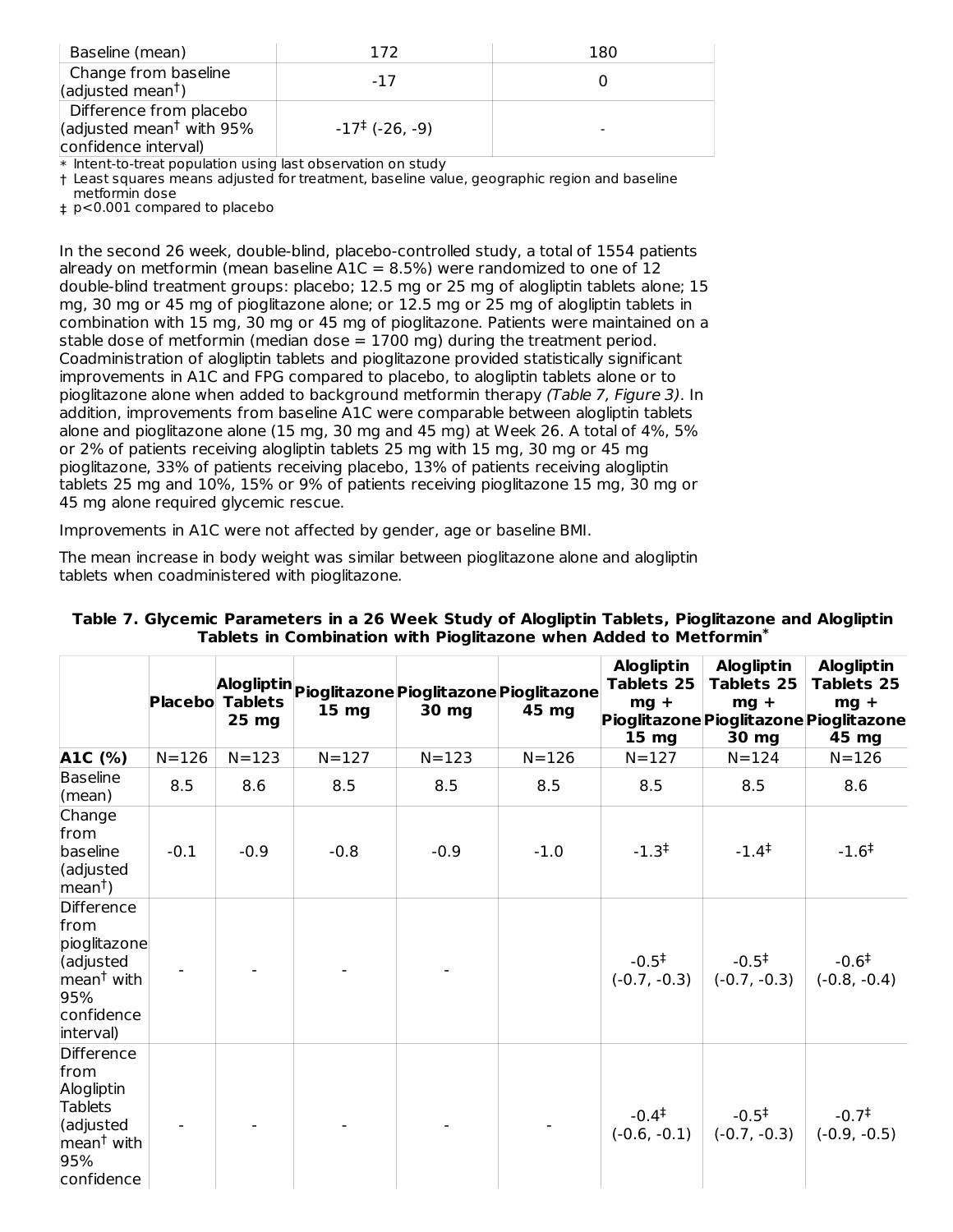| interval)                                                                                                                   |                |                 |                 |                 |                 |                                 |                                                       |                                 |
|-----------------------------------------------------------------------------------------------------------------------------|----------------|-----------------|-----------------|-----------------|-----------------|---------------------------------|-------------------------------------------------------|---------------------------------|
| Patients<br>(% )<br>achieving<br>A1C $\leq$ 7%                                                                              | 6%<br>(8/129)  | 27%<br>(35/129) | 26%<br>(33/129) | 30%<br>(38/129) | 36%<br>(47/129) | 55%<br>$(71/130)^{\ddagger}$    | 53%<br>$(69/130)^{\ddagger}$                          | 60%<br>$(78/130)^{\ddagger}$    |
| <b>FPG</b><br>(mg/dL)                                                                                                       | $N = 129$      | $N = 126$       | $N = 127$       | $N = 125$       | $N = 129$       | $N = 130$                       | $N = 126$                                             | $N = 127$                       |
| Baseline<br>(mean)                                                                                                          | 177            | 184             | 177             | 175             | 181             | 179                             | 179                                                   | 178                             |
| Change<br>from<br>baseline<br>(adjusted<br>$mean†$ )                                                                        | $\overline{7}$ | $-19$           | $-24$           | $-29$           | $-32$           | $-38‡$                          | $-42^+$                                               | $-53^{\ddagger}$                |
| Difference<br>from<br>pioglitazone<br>(adjusted<br>mean <sup>t</sup> with<br>95%<br>confidence<br>interval)                 |                |                 |                 |                 |                 |                                 | $-14^{\ddagger}$ (-24, -5) $-13^{\ddagger}$ (-23, -3) | $-20^{\ddagger}$ (-30, -<br>11) |
| Difference<br>from<br>Alogliptin<br><b>Tablets</b><br>(adjusted<br>mean <sup>†</sup> with<br>95%<br>confidence<br>interval) |                |                 |                 |                 |                 | $-19^{\ddagger}$ (-29, -<br>10) | $-23^{\ddagger}$ (-33, -<br>13)                       | $-34^{\ddagger}$ (-44, -<br>24) |

\* Intent-to-treat population using last observation on study

† Least squares means adjusted for treatment, geographic region, metformin dose and baseline value

‡ p≤0.01 when compared to corresponding doses of pioglitazone and alogliptin tablets alone

#### **Figure 3. Change from Baseline in A1C at Week 26 with Alogliptin Tablets and Pioglitazone Alone and Alogliptin Tablets in Combination with Pioglitazone When Added to Metformin**

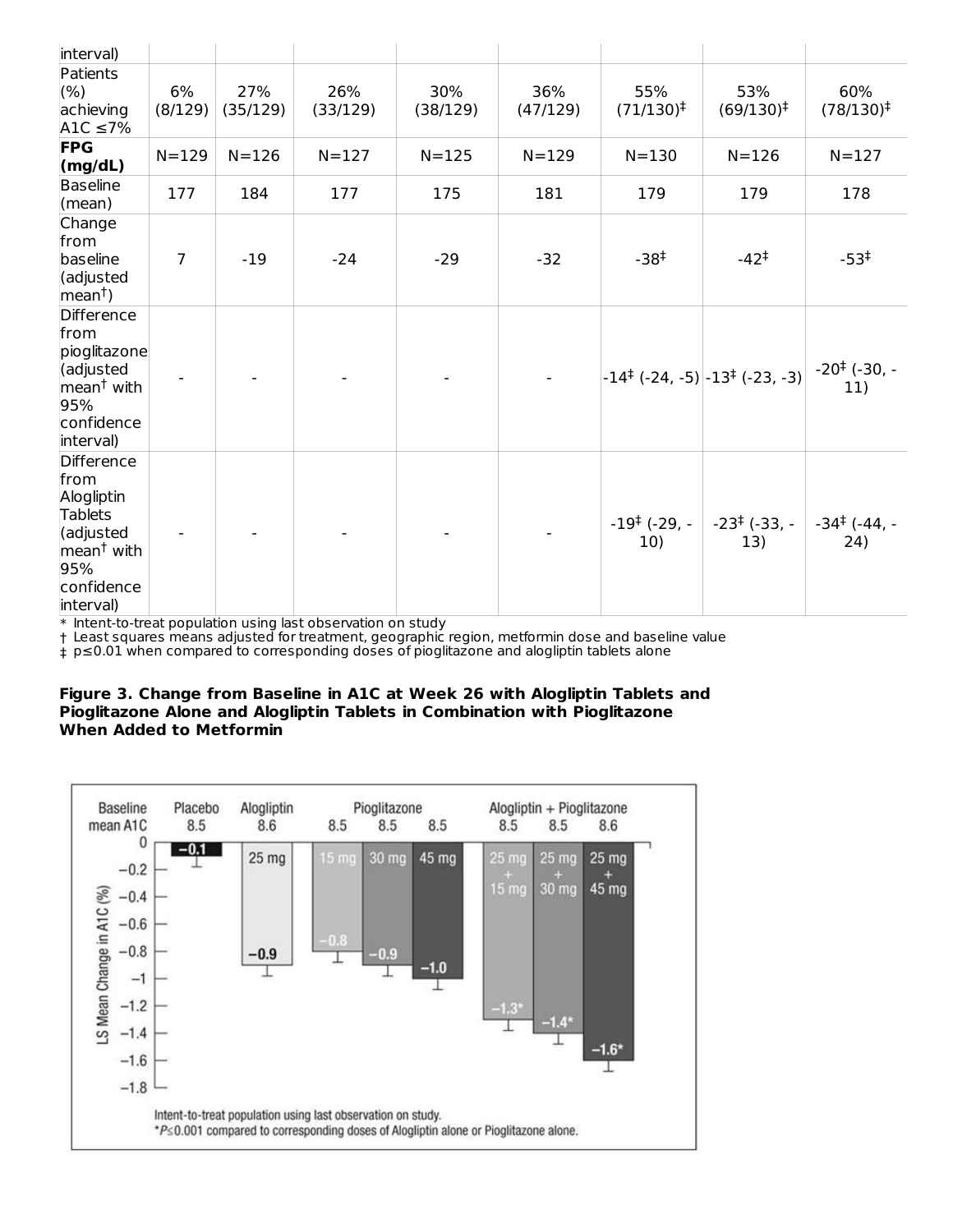# **Add-On Therapy to a Thiazolidinedione**

In a 26 week, placebo-controlled study, a total of 493 patients inadequately controlled on a thiazolidinedione alone or in combination with metformin or a sulfonylurea (10 mg) (mean baseline  $A1C = 8%$ ) were randomized to receive alogliptin tablets 12.5 mg, alogliptin tablets 25 mg or placebo. Patients were maintained on a stable dose of pioglitazone (median dose = 30 mg) during the treatment period; those who were also previously treated on metformin (median dose = 2000 mg) or sulfonylurea (median dose = 10 mg) prior to randomization were maintained on the combination therapy during the treatment period. All patients entered into a four week, single-blind placebo run-in period prior to randomization. Patients who failed to meet prespecified hyperglycemic goals during the 26 week treatment period received glycemic rescue therapy.

The addition of alogliptin tablets 25 mg once daily to pioglitazone therapy resulted in statistically significant improvements from baseline in A1C and FPG at Week 26, compared to placebo (Table 8). A total of 9% of patients who were receiving alogliptin tablets 25 mg and 12% of patients receiving placebo required glycemic rescue.

Improvements in A1C were not affected by gender, age, baseline BMI or baseline pioglitazone dose.

Clinically meaningful reductions in A1C were observed with alogliptin tablets compared to placebo regardless of whether subjects were receiving concomitant metformin or sulfonylurea (-0.2% placebo versus -0.9% alogliptin tablets) therapy or pioglitazone alone (0% placebo versus -0.52% alogliptin tablets).

The mean increase in body weight was similar between alogliptin tablets and placebo when given in combination with pioglitazone.

|                                                                                         | Alogliptin Tablets 25 mg +<br>Pioglitazone ± Metformin<br>$±$ Sulfonylurea | Placebo + Pioglitazone ±<br>Metformin ± Sulfonylurea |
|-----------------------------------------------------------------------------------------|----------------------------------------------------------------------------|------------------------------------------------------|
| A1C (%)                                                                                 | $N = 195$                                                                  | $N = 95$                                             |
| Baseline (mean)                                                                         | 8                                                                          | 8                                                    |
| Change from baseline<br>(adjusted mean <sup>†</sup> )                                   | $-0.8$                                                                     | $-0.2$                                               |
| Difference from placebo<br>(adjusted mean <sup>†</sup> with 95%<br>confidence interval) | $-0.6^{\ddagger}$ ( $-0.8, -0.4$ )                                         |                                                      |
| % of patients (n/N)<br>achieving A1C $\leq$ 7%                                          | 49% (98/199) <sup>‡</sup>                                                  | 34% (33/97)                                          |
| <b>FPG</b> (mg/dL)                                                                      | $N = 197$                                                                  | $N = 97$                                             |
| Baseline (mean)                                                                         | 170                                                                        | 172                                                  |
| Change from baseline<br>(adjusted mean <sup>†</sup> )                                   | $-20$                                                                      | -6                                                   |
| Difference from placebo<br>(adjusted mean <sup>†</sup> with 95%<br>confidence interval) | $-14^{\ddagger}$ (-23, -5)                                                 |                                                      |

#### **Table 8. Glycemic Parameters in a 26 Week, Placebo-Controlled Study of Alogliptin Tablets as Add-On Therapy to Pioglitazone \***

 $\ast$  Intent-to-treat population using last observation on study

† Least squares means adjusted for treatment, baseline value, geographic region, baseline treatment regimen (pioglitazone, pioglitazone + metformin or pioglitazone + sulfonylurea) and baseline pioglitazone dose

‡ p<0.01 compared to placebo

### **Add-on Combination Therapy with Pioglitazone and Metformin**

In a 52 week, active-comparator study, a total of 803 patients inadequately controlled (mean baseline  $A1C = 8.2\%$ ) on a current regimen of pioglitazone 30 mg and metformin at least 1500 mg per day or at the maximum tolerated dose were randomized to either receive the addition of alogliptin tablets 25 mg or the titration of pioglitazone 30 mg to 45 mg following a four week, single-blind placebo run-in period. Patients were maintained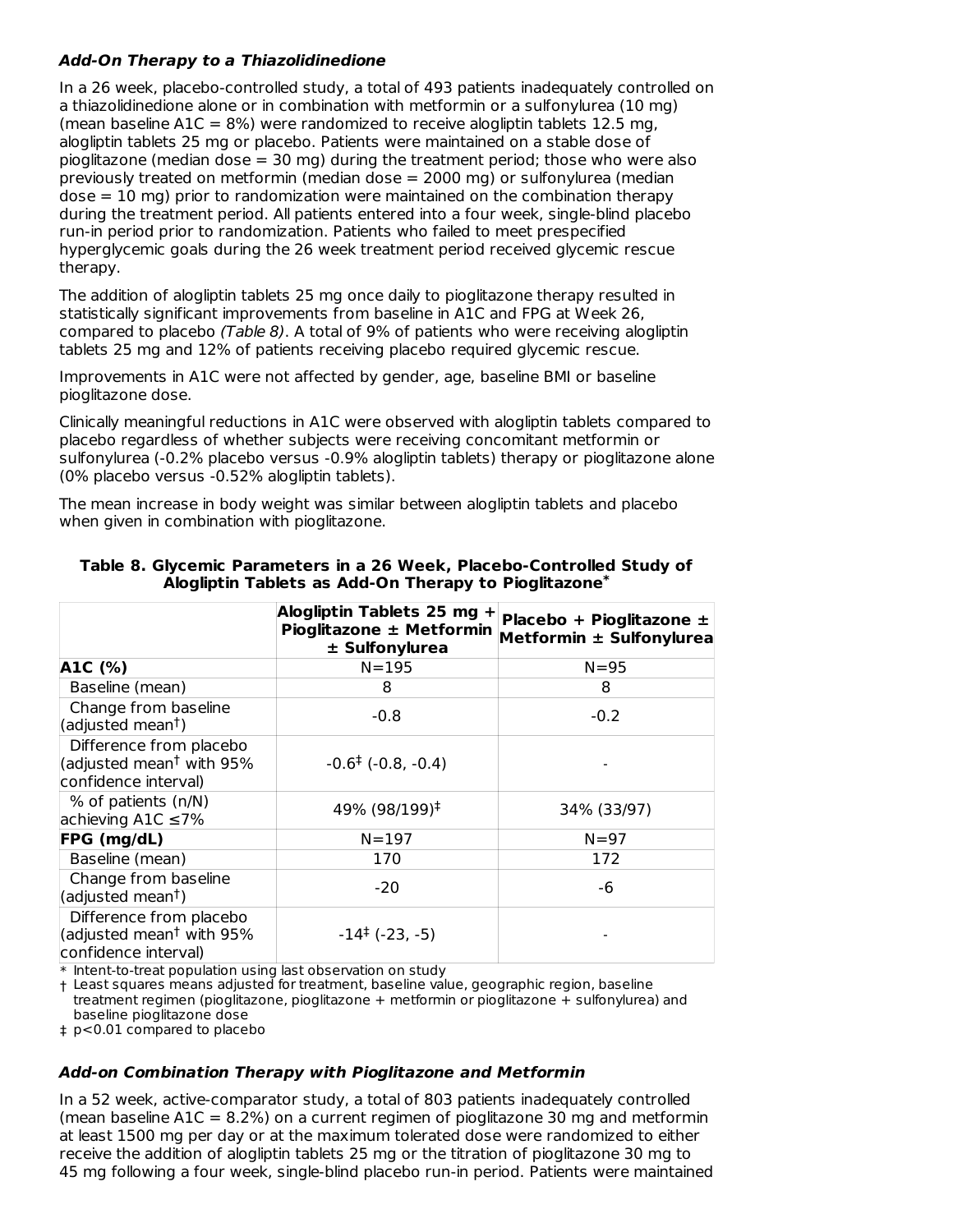on a stable dose of metformin (median dose  $= 1700$  mg). Patients who failed to meet prespecified hyperglycemic goals during the 52 week treatment period received glycemic rescue therapy.

In combination with pioglitazone and metformin, alogliptin tablets 25 mg were shown to be statistically superior in lowering A1C and FPG compared with the titration of pioglitazone from 30 mg to 45 mg at Week 26 and at Week 52 (Table 9; results shown only for Week 52). A total of 11% of patients in the alogliptin tablets 25 mg treatment group and 22% of patients in the pioglitazone up-titration group required glycemic rescue.

Improvements in A1C were not affected by gender, age, race or baseline BMI.

The mean increase in body weight was similar in both treatment arms.

#### **Table 9. Glycemic Parameters in a 52 Week, Active-Controlled Study of Alogliptin Tablets as Add-On Combination Therapy to Metformin and Pioglitazone \***

|                                                                                                                      | <b>Alogliptin Tablets</b><br>$25$ mg +<br>Pioglitazone 30<br>mg + Metformin | Pioglitazone 45<br>mg + Metformin |
|----------------------------------------------------------------------------------------------------------------------|-----------------------------------------------------------------------------|-----------------------------------|
| A1C (%)                                                                                                              | $N = 397$                                                                   | $N = 394$                         |
| Baseline (mean)                                                                                                      | 8.2                                                                         | 8.1                               |
| Change from baseline<br>(adjusted mean <sup>†</sup> )                                                                | $-0.7$                                                                      | $-0.3$                            |
| Difference from<br>pioglitazone 45 mg +<br>metformin<br>(adjusted mean <sup>†</sup> with 95%<br>confidence interval) | $-0.4^{\ddagger}$ ( $-0.5, -0.3$ )                                          |                                   |
| % of Patients (n/N)<br>achieving A1C≤7%                                                                              | 33% (134/404) <sup>§</sup>                                                  | 21% (85/399)                      |
| <b>Fasting Plasma</b><br>Glucose (mg/dL) <sup>‡</sup>                                                                | $N = 399$                                                                   | $N = 396$                         |
| Baseline (mean)                                                                                                      | 162                                                                         | 162                               |
| Change from baseline<br>(adjusted mean <sup>†</sup> )                                                                | -15                                                                         | -4                                |
| Difference from<br>pioglitazone 45 mg +<br>metformin<br>(adjusted mean <sup>†</sup> with 95%<br>confidence interval) | $-11^{\S}$ (-16, -6)                                                        |                                   |

\* Intent-to-treat population using last observation on study

† Least squares means adjusted for treatment, baseline value, geographic region and baseline metformin dose.

‡ Noninferior and statistically superior to metformin + pioglitazone at the 0.025 one-sided significance level

§ p<0.001 compared to pioglitazone 45 mg + metformin

### **Add-On Therapy to a Sulfonylurea**

In a 26 week, placebo-controlled study, a total of 500 patients inadequately controlled on a sulfonylurea (mean baseline  $A1C = 8.1\%$ ) were randomized to receive alogliptin tablets 12.5 mg, alogliptin tablets 25 mg or placebo. Patients were maintained on a stable dose of glyburide (median dose  $= 10$  mg) during the treatment period. All patients entered into a four week, single-blind, placebo run-in period prior to randomization. Patients who failed to meet prespecified hyperglycemic goals during the 26 week treatment period received glycemic rescue therapy.

The addition of alogliptin tablets 25 mg to glyburide therapy resulted in statistically significant improvements from baseline in A1C at Week 26 when compared to placebo (Table 10). Improvements in FPG observed with alogliptin tablets 25 mg were not statistically significant compared with placebo. A total of 16% of patients receiving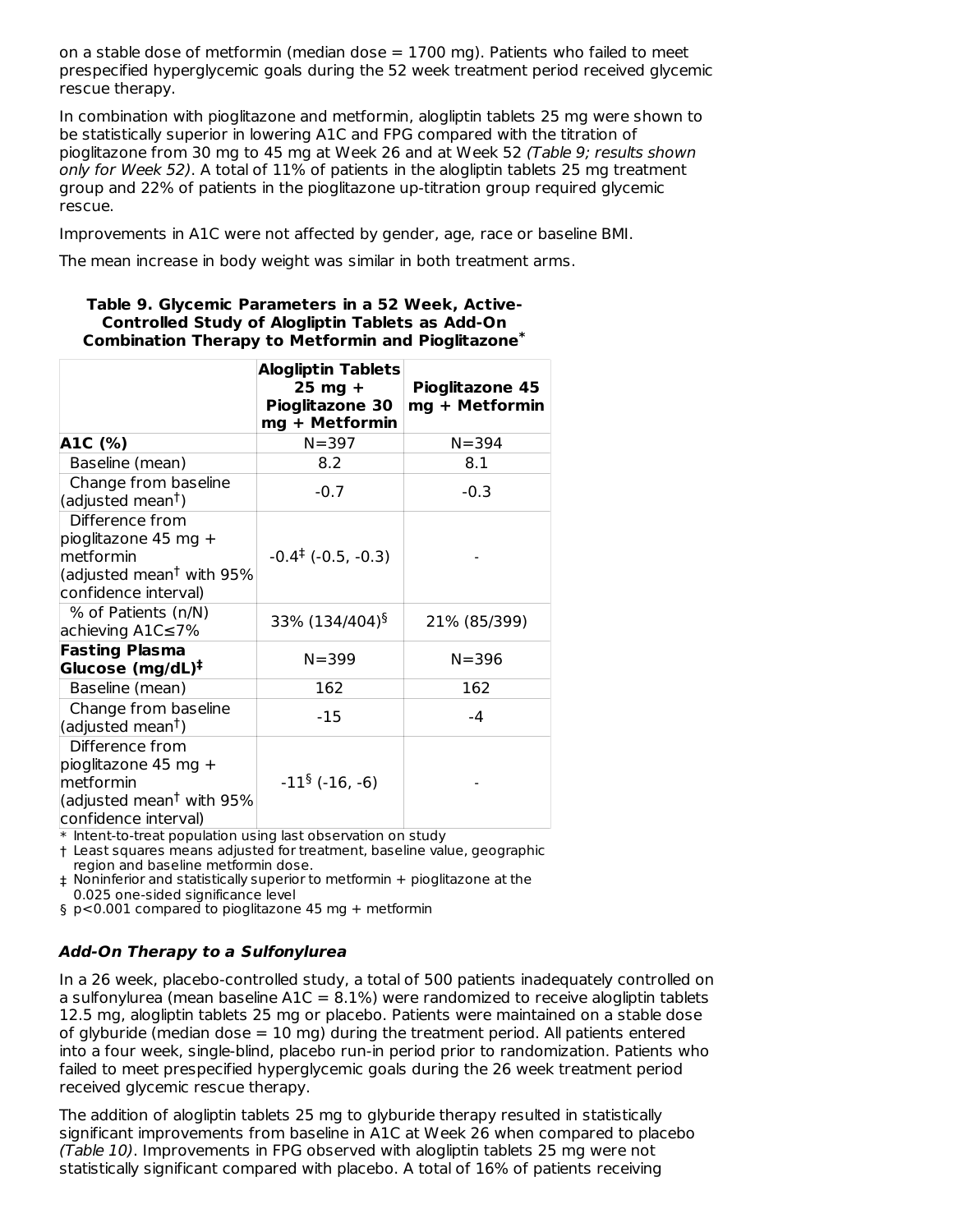alogliptin tablets 25 mg and 28% of those receiving placebo required glycemic rescue.

Improvements in A1C were not affected by gender, age, baseline BMI or baseline glyburide dose.

The mean change in body weight was similar between alogliptin tablets and placebo when given in combination with glyburide.

|                                                                                         | <b>Alogliptin Tablets 25</b><br>mg + Glyburide | Placebo + Glyburide |
|-----------------------------------------------------------------------------------------|------------------------------------------------|---------------------|
| A1C (%)                                                                                 | $N = 197$                                      | $N = 97$            |
| Baseline (mean)                                                                         | 8.1                                            | 8.2                 |
| Change from baseline<br>(adjusted mean <sup>†</sup> )                                   | $-0.5$                                         | 0                   |
| Difference from placebo<br>(adjusted mean <sup>†</sup> with 95%<br>confidence interval) | $-0.5^{\ddagger}$ (-0.7, -0.3)                 |                     |
| % of Patients (n/N) achieving A1C<br>≤7%                                                | 35% (69/198) <sup>‡</sup>                      | 18% (18/99)         |
| FPG (mg/dL)                                                                             | $N = 198$                                      | $N = 99$            |
| Baseline (mean)                                                                         | 174                                            | 177                 |
| Change from baseline<br>(adjusted mean <sup>†</sup> )                                   | -8                                             | $\overline{2}$      |
| Difference from placebo<br>(adjusted mean <sup>†</sup> with 95%<br>confidence interval) | $-11 (-22, 1)$                                 |                     |

### **Table 10. Glycemic Parameters in a 26 Week, Placebo-Controlled Study of Alogliptin Tablets as Add-On Therapy to Glyburide \***

 $\ast$  Intent-to-treat population using last observation on study

† Least squares means adjusted for treatment, baseline value, geographic region and baseline glyburide dose

‡ p<0.01 compared to placebo

# **Add-On Therapy to Insulin**

In a 26 week, placebo-controlled study, a total of 390 patients inadequately controlled on insulin alone (42%) or in combination with metformin (58%) (mean baseline A1C =  $9.3\%$ ) were randomized to receive alogliptin tablets 12.5 mg, alogliptin tablets 25 mg or placebo. Patients were maintained on their insulin regimen (median dose = 55 IU) upon randomization and those previously treated with insulin in combination with metformin (median dose  $= 1700$  mg) prior to randomization continued on the combination regimen during the treatment period. Patients entered the trial on short-, intermediate- or longacting (basal) insulin or premixed insulin. Patients who failed to meet prespecified hyperglycemic goals during the 26 week treatment period received glycemic rescue therapy.

The addition of alogliptin tablets 25 mg once daily to insulin therapy resulted in statistically significant improvements from baseline in A1C and FPG at Week 26, when compared to placebo (Table 11). A total of 20% of patients receiving alogliptin tablets 25 mg and 40% of those receiving placebo required glycemic rescue.

Improvements in A1C were not affected by gender, age, baseline BMI or baseline insulin dose. Clinically meaningful reductions in A1C were observed with alogliptin tablets compared to placebo regardless of whether subjects were receiving concomitant metformin and insulin (-0.2% placebo versus -0.8% alogliptin tablets) therapy or insulin alone (0.1% placebo versus -0.7% alogliptin tablets).

The mean increase in body weight was similar between alogliptin tablets and placebo when given in combination with insulin.

# **Table 11. Glycemic Parameters in a 26 Week, Placebo-Controlled Study of Alogliptin Tablets as Add-On Therapy to Insulin \***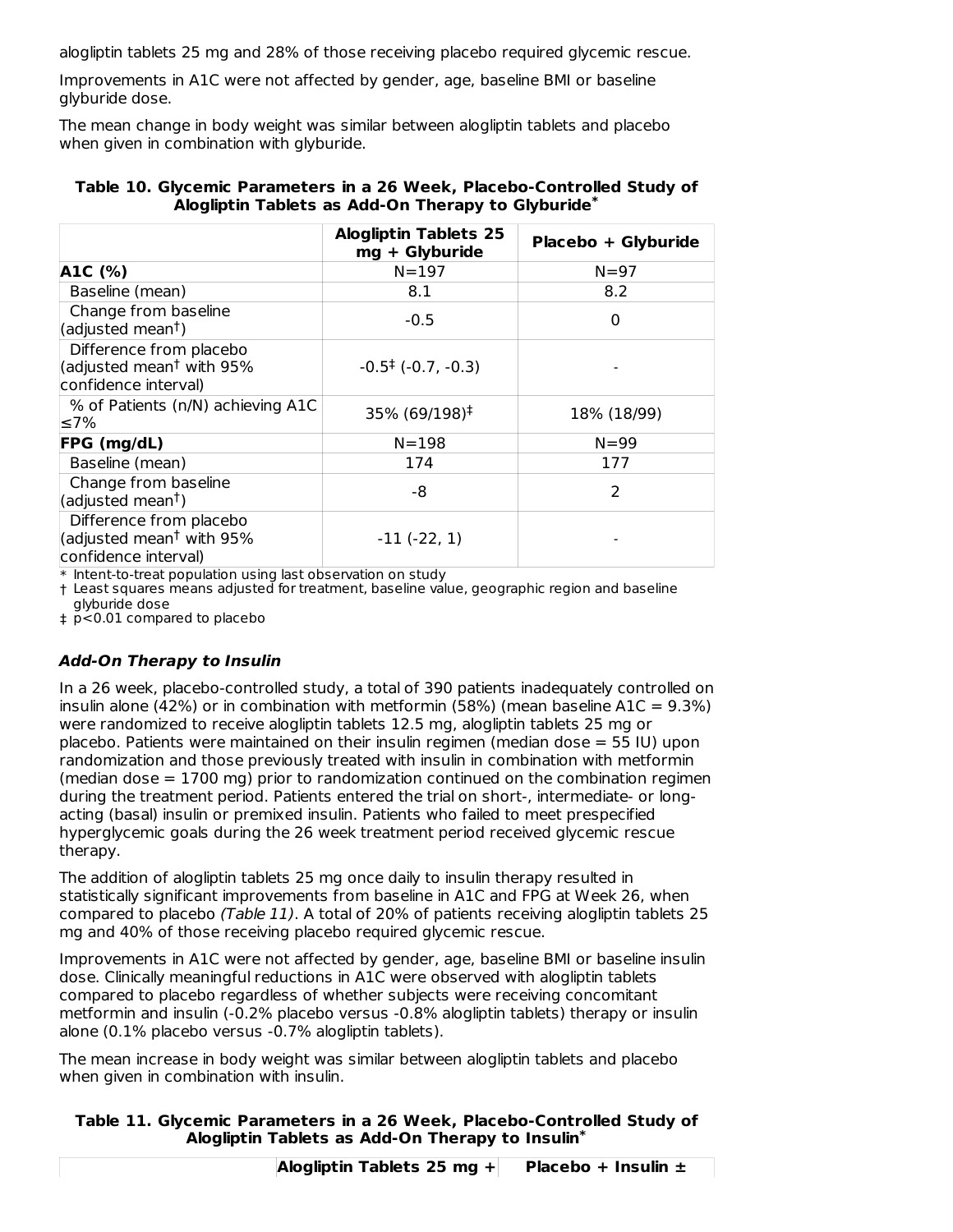|                                                                                         | Insulin ± Metformin                | <b>Metformin</b> |
|-----------------------------------------------------------------------------------------|------------------------------------|------------------|
| A1C (%)                                                                                 | $N = 126$                          | $N = 126$        |
| Baseline (mean)                                                                         | 9.3                                | 9.3              |
| Change from baseline<br>(adjusted mean <sup>†</sup> )                                   | $-0.7$                             | $-0.1$           |
| Difference from placebo<br>(adjusted mean <sup>†</sup> with 95%<br>confidence interval) | $-0.6^{\ddagger}$ ( $-0.8, -0.4$ ) |                  |
| % of patients (n/N)<br>achieving A1C $\leq$ 7%                                          | 8% (10/129)                        | 1% (1/129)       |
| <b>FPG</b> (mg/dL)                                                                      | $N = 128$                          | $N = 127$        |
| Baseline (mean)                                                                         | 186                                | 196              |
| Change from baseline<br>(adjusted mean <sup>†</sup> )                                   | $-12$                              | 6                |
| Difference from placebo<br>(adjusted mean <sup>†</sup> with 95%<br>confidence interval) | $-18^{\ddagger}$ (-33, -2)         |                  |

\* Intent-to-treat population using last observation on study

† Least squares means adjusted for treatment, baseline value, geographic region, baseline

treatment regimen (insulin or insulin + metformin) and baseline daily insulin dose

‡ p<0.05 compared to placebo

### **14.3 Cardiovascular Safety Trial**

A randomized, double-blind, placebo-controlled cardiovascular outcomes trial (EXAMINE) was conducted to evaluate the cardiovascular risk of alogliptin tablets. The trial compared the risk of major adverse cardiovascular events (MACE) between alogliptin tablets (N=2701) and placebo (N=2679) when added to standard of care therapies for diabetes and atherosclerotic vascular disease (ASCVD). The trial was event driven and patients were followed until a sufficient number of primary outcome events accrued.

Eligible patients were adults with type 2 diabetes who had inadequate glycemic control at baseline (e.g., HbA1c >6.5%) and had been hospitalized for an acute coronary syndrome event (e.g., acute myocardial infarction or unstable angina requiring hospitalization) 15 to 90 days prior to randomization. The dose of alogliptin tablets was based on estimated renal function at baseline per dosage and administration recommendations [see Dosage and Administration (2.2)]. The average time between an acute coronary syndrome event and randomization was approximately 48 days.

The mean age of the population was 61 years. Most patients were male (68%), Caucasian (73%), and were recruited from outside of the United States (86%). Asian and Black patients contributed 20% and 4% of the total population, respectively. At the time of randomization patients had a diagnosis of type 2 diabetes mellitus for approximately 9 years, 87% had a prior myocardial infarction and 14% were current smokers. Hypertension (83%) and renal impairment (27% with an eGFR  $\leq 60$  ml/min/1.73 m<sup>2</sup>) were prevalent co-morbid conditions. Use of medications to treat diabetes (e.g., metformin 73%, sulfonylurea 54%, insulin 41%), and ASCVD (e.g., statin 94%, aspirin 93%, reninangiotensin system blocker 88%, beta-blocker 87%) was similar between patients randomized to alogliptin tablets and placebo at baseline. During the trial, medications to treat diabetes and ASCVD could be adjusted to ensure care for these conditions adhered to standard of care recommendations set by local practice guidelines.

The primary endpoint in EXAMINE was the time to first occurrence of a MACE defined as the composite of cardiovascular death, nonfatal myocardial infarction (MI), or nonfatal stroke. The study was designed to exclude a pre-specified risk margin of 1.3 for the hazard ratio of MACE. The median exposure to study drug was 526 days and 95% of the patients were followed to study completion or death.

Table 12 shows the study results for the primary MACE composite endpoint and the contribution of each component to the primary MACE endpoint. The upper bound of the confidence interval was 1.16 and excluded a risk margin larger than 1.3.

### **Table 12. Patients with MACE in EXAMINE**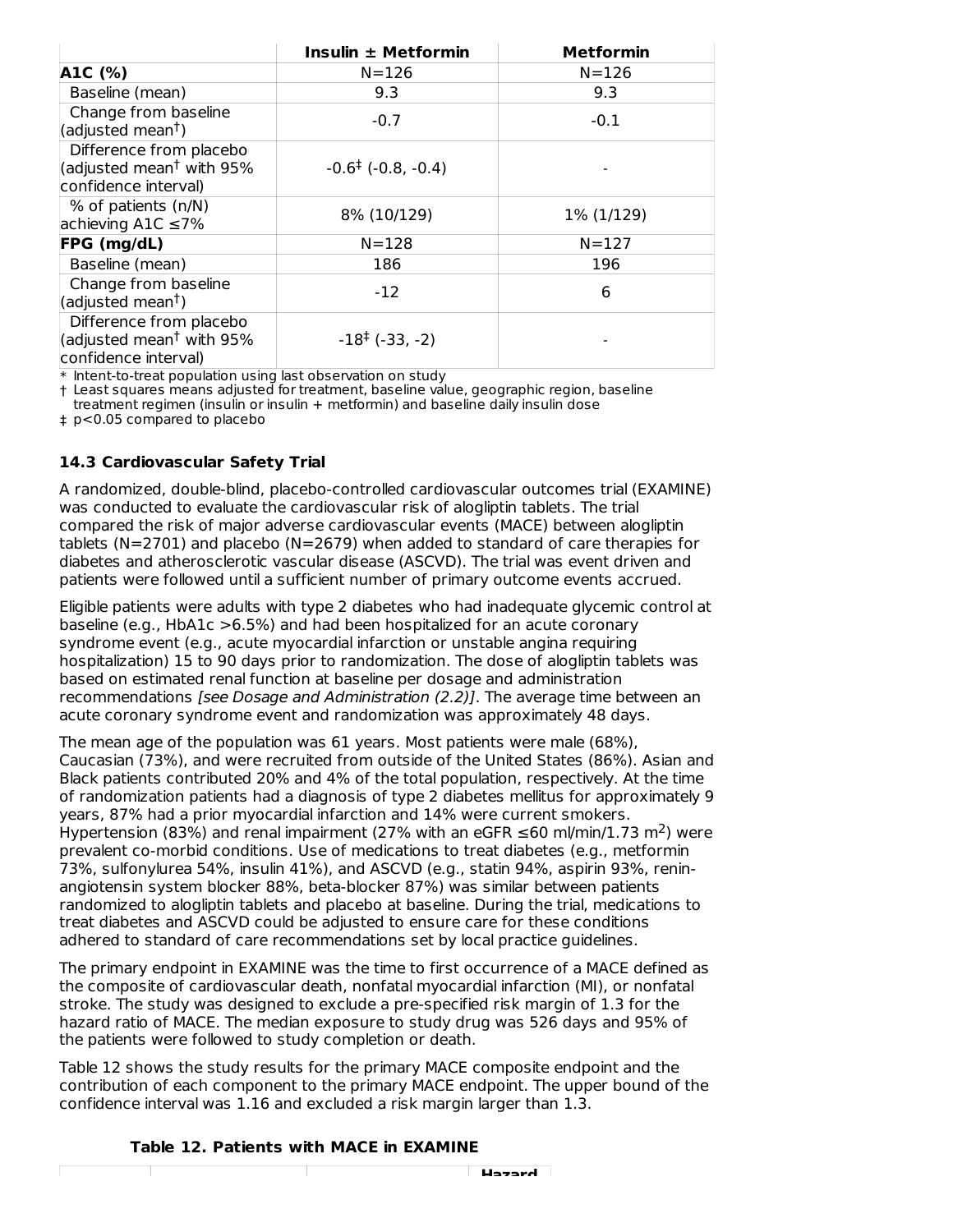| <b>Composite</b>                                       |                                                  | <b>Alogliptin</b>   |                                                  | <b>Placebo</b>      |                         |
|--------------------------------------------------------|--------------------------------------------------|---------------------|--------------------------------------------------|---------------------|-------------------------|
| of first<br>event of<br>CV death,<br>nonfatal<br>MI or | <b>Number</b><br>οf<br><b>Patients</b><br>$(\%)$ | Rate per<br>100 PY* | <b>Number</b><br>οf<br><b>Patients</b><br>$(\%)$ | Rate per<br>100 PY* | (98% CI)                |
| <b>nonfatal</b>                                        | $N = 2701$                                       |                     | $N = 2679$                                       |                     |                         |
| stroke<br>(MACE)                                       | 305<br>(11.3)                                    | 7.6                 | 316<br>(11.8)                                    | 7.9                 | 0.96<br>(0.80,<br>1.16) |
| CV Death                                               | 89 (3.3)                                         | 2.2                 | 111(4.1)                                         | 2.8                 |                         |
| Non-fatal<br>MI                                        | 187 (6.9)                                        | 4.6                 | 173(6.5)                                         | 4.3                 |                         |
| Non-fatal<br>stroke<br>$\cdots$                        | 29(1.1)<br>$\cdots$                              | 0.7                 | 32(1.2)                                          | 0.8                 |                         |

\* Patient Years (PY)

The Kaplan-Meier based cumulative event probability is presented in Figure 4 for the time to first occurrence of the primary MACE composite endpoint by treatment arm. The curves for placebo and alogliptin tablets overlap throughout the duration of the study. The observed incidence of MACE was highest within the first 60 days after randomization in both treatment arms (14.8 MACE per 100 PY), decreased from day 60 to the end of the first year (8.4 per 100 PY) and was lowest after one year of follow-up (5.2 per 100 PY).



**Figure 4. Observed Cumulative Rate of MACE in EXAMINE**

The rate of all cause death was similar between treatment arms with 153 (3.6 per 100 PY) recorded among patients randomized to alogliptin tablets and 173 (4.1 per 100 PY) among patients randomized to placebo. A total of 112 deaths (2.9 per 100 PY) among patients on alogliptin tablets and 130 among patients on placebo (3.5 per 100 PY) were adjudicated as cardiovascular deaths.

#### **16 HOW SUPPLIED/STORAGE AND HANDLING**

Alogliptin tablets are available as film-coated tablets containing 25 mg, 12.5 mg or 6.25 mg of alogliptin as follows:

25 mg tablet: light red, oval, biconvex, film-coated, with "TAK ALG-25" printed on one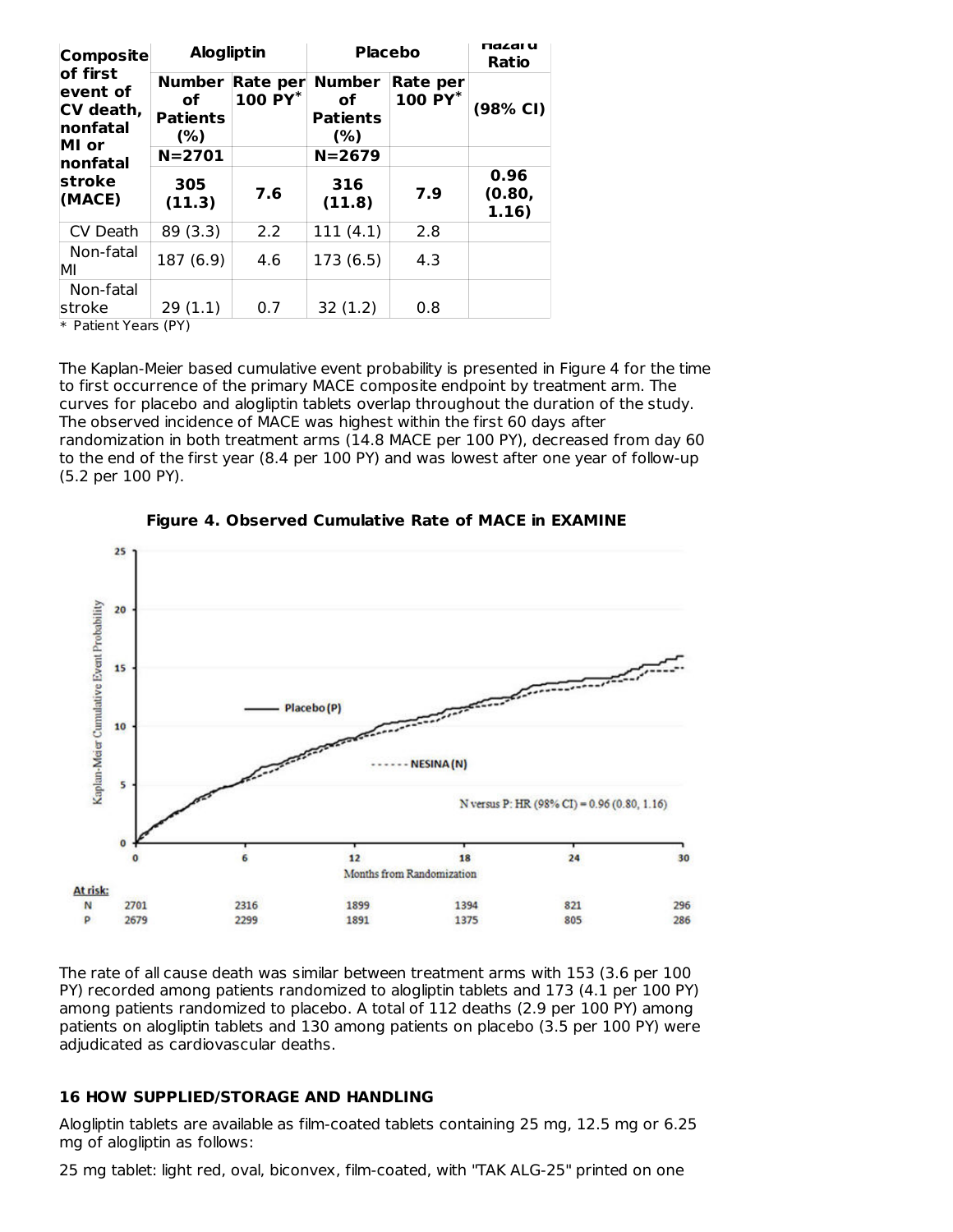side, available in:

NDC 45802-150-65 Bottles of 30 tablets

12.5 mg tablet: yellow, oval, biconvex, film-coated, with "TAK ALG-12.5" printed on one side, available in:

| NDC 45802-103-65        | Bottles of 30 tablets                                                                   |
|-------------------------|-----------------------------------------------------------------------------------------|
| one side, available in: | 6.25 mg tablet: light pink, oval, biconvex, film-coated, with "TAK ALG-6.25" printed on |
| NDC 45802-087-65        | Bottles of 30 tablets                                                                   |

#### **Storage**

Store at 25°C (77°F); excursions permitted to 15° to 30°C (59° to 86°F) [see USP Controlled Room Temperature].

### **17 PATIENT COUNSELING INFORMATION**

Advise the patient to read the FDA-approved patient labeling (Medication Guide).

Inform patients of the potential risks and benefits of alogliptin tablets.

Patients should be informed that acute pancreatitis has been reported during use of alogliptin tablets. Patients should be informed that persistent, severe abdominal pain, sometimes radiating to the back, which may or may not be accompanied by vomiting, is the hallmark symptom of acute pancreatitis. Patients should be instructed to promptly discontinue alogliptin tablets and contact their physician if persistent severe abdominal pain occurs.

Patients should be informed of the signs and symptoms of heart failure. Before initiating alogliptin tablets, patients should be asked about a history of heart failure or other risk factors for heart failure including moderate to severe renal impairment. Patients should be instructed to contact their healthcare providers as soon as possible if they experience symptoms of heart failure, including increasing shortness of breath, rapid increase in weight, or swelling of the feet.

Patients should be informed that allergic reactions have been reported during use of alogliptin tablets. If symptoms of allergic reactions (including skin rash, hives and swelling of the face, lips, tongue and throat that may cause difficulty in breathing or swallowing) occur, patients should be instructed to discontinue alogliptin tablets and seek medical advice promptly.

Patients should be informed that postmarketing reports of liver injury, sometimes fatal, have been reported during use of alogliptin tablets. If signs or symptoms of liver injury occur, patients should be instructed to discontinue alogliptin tablets and seek medical advice promptly.

Inform patients that hypoglycemia can occur, particularly when an insulin secretagogue or insulin is used in combination with alogliptin tablets. Explain the risks, symptoms and appropriate management of hypoglycemia.

Inform patients that severe and disabling joint pain may occur with this class of drugs. The time to onset of symptoms can range from one day to years. Instruct patients to seek medical advice if severe joint pain occurs.

Inform patients that bullous pemphigoid may occur with this class of drugs. Instruct patients to seek medical advice if blisters or erosions occur [see Warnings and Precautions (5.7)].

Instruct patients to take alogliptin tablets only as prescribed. If a dose is missed, advise patients not to double their next dose.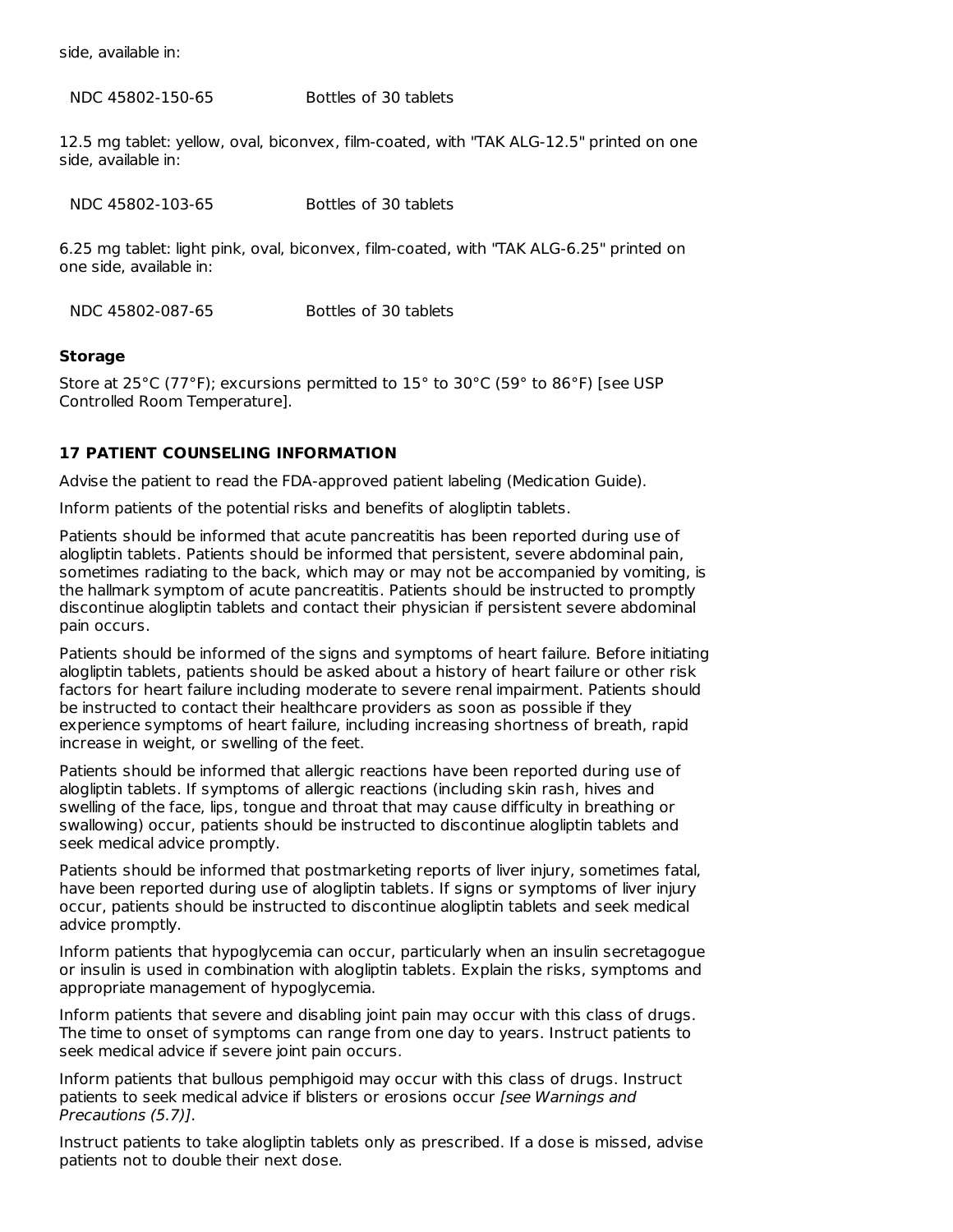Instruct patients to read the Medication Guide before starting alogliptin tablets therapy and to reread each time the prescription is refilled. Instruct patients to inform their healthcare provider if an unusual symptom develops or if a symptom persists or worsens.

ALO332 R5

### **MEDICATION GUIDE Alogliptin Tablets**

Read this Medication Guide carefully before you start taking alogliptin tablets and each time you get a refill. There may be new information. This information does not take the place of talking with your doctor about your medical condition or treatment. If you have any questions about alogliptin tablets, ask your doctor or pharmacist.

#### **What is the most important information I should know about alogliptin tablets?**

# **Serious side effects can happen to people taking alogliptin tablets, including:**

1. **Inflammation of the pancreas (pancreatitis)**: Alogliptin tablets may cause pancreatitis which may be severe.

Certain medical conditions make you more likely to get pancreatitis.

**Before you start taking alogliptin tablets:**

Tell your doctor if you have ever had:

• pancreatitis • kidney problems • liver problems

Stop taking alogliptin tablets and call your doctor right away if you have pain in your stomach area (abdomen) that is severe and will not go away. The pain may be felt going from your abdomen through to your back. The pain may happen with or without vomiting. These may be symptoms of pancreatitis.

#### 2. **Heart failure:**

### **Before you start taking alogliptin tablets:**

Tell your healthcare provider if you have ever had heart failure or have problems with your kidneys.

Contact your healthcare provider right away if you have any of the following symptoms:

• increasing shortness of breath or trouble breathing especially when lying down

• an unusually fast increase in weight • swelling of feet, ankles, or legs

These may be symptoms of heart failure.

### **What is alogliptin tablets?**

- Alogliptin tablets is a prescription medicine used along with diet and exercise to improve blood sugar (glucose) control in adults with type 2 diabetes.
- Alogliptin tablets are unlikely by themselves to cause your blood sugar to be lowered to a dangerous level (hypoglycemia). However, hypoglycemia may still occur with alogliptin tablets.
- Alogliptin tablets are not for people with type 1 diabetes.
- Alogliptin tablets are not for people with diabetic ketoacidosis (increased ketones in blood or urine).

It is not known if alogliptin tablets are safe and effective in children under the age of 18.

### **Who should not take alogliptin tablets?**

### **Do not take alogliptin tablets if you:**

Are allergic to any ingredients in alogliptin tablets or have had a serious allergic (hypersensitivity) reaction to alogliptin tablets. See the end of this Medication Guide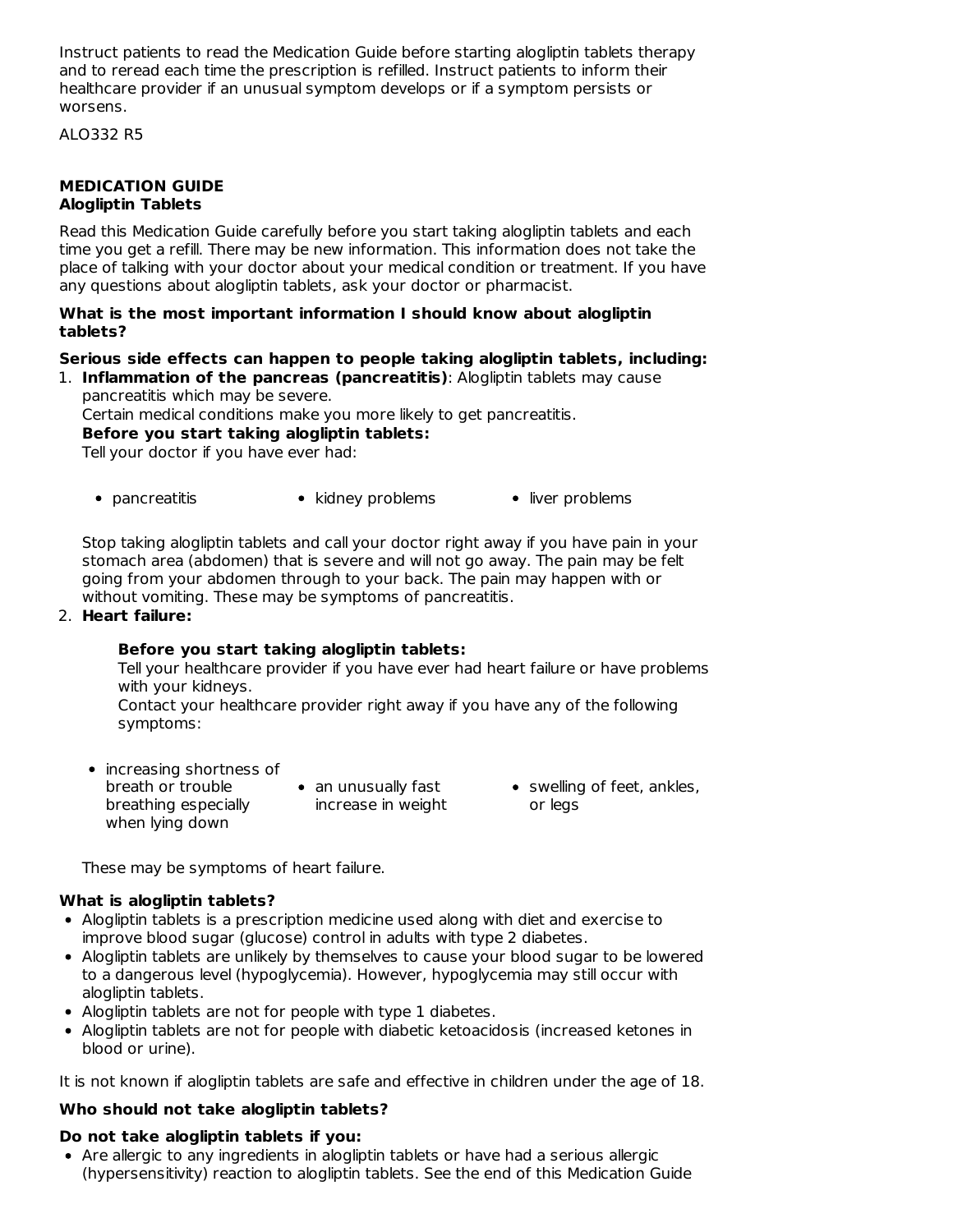for a complete list of the ingredients in alogliptin tablets. Symptoms of a serious allergic reaction to alogliptin tablets may include:

- swelling of your face, lips, throat and other areas on your skin
- difficulty with swallowing or breathing
- o skin rash, itching, flaking or peeling
- raised, red areas on your skin (hives)

If you have any of these symptoms, stop taking alogliptin tablets and contact your doctor or go to the nearest hospital emergency room right away.

### **What should I tell my doctor before and during treatment with alogliptin tablets?**

Before you take alogliptin tablets, tell your doctor if you:

- have or have had inflammation of your pancreas (pancreatitis)
- have kidney or liver problems
- have other medical conditions
- **are pregnant or plan to become pregnant.** It is not known if alogliptin tablets can harm your unborn baby. Talk with your doctor about the best way to control your blood sugar while you are pregnant or if you plan to become pregnant
- **are breastfeeding or plan to breastfeed.** It is not known whether alogliptin passes into your breast milk. Talk with your doctor about the best way to feed your baby if you are taking alogliptin tablets

**Tell your doctor about all the medicines you take,** including prescription and over-the-counter medicines, vitamins and herbal supplements.

Know the medicines you take. Keep a list of them and show it to your doctor and pharmacist before you start any new medicine.

Alogliptin tablets may affect the way other medicines work, and other medicines may affect how alogliptin tablets work. Contact your doctor before you start or stop other types of medicines.

### **How should I take alogliptin tablets?**

- Take alogliptin tablets exactly as your doctor tells you to take it.
- Take alogliptin tablets 1 time each day with or without food.
- If you miss a dose, take it as soon as you remember. If you do not remember until it is time for your next dose, skip the missed dose, and take the next dose at your regular time. **Do not** take 2 doses of alogliptin tablets at the same time.
- If you take too many alogliptin tablets, call your doctor or go to the nearest hospital emergency room right away.
- If your body is under stress, such as from fever, infection, accident or surgery, the dose of your diabetes medicines may need to be changed. Call your doctor right away.
- Stay on your diet and exercise programs and check your blood sugar as your doctor tells you to.
- Your doctor may do certain blood tests before you start alogliptin tablets and during treatment as needed. Your doctor may change your dose of alogliptin tablets based on the results of your blood tests due to how well your kidneys are working.
- Your doctor will check your diabetes with regular blood tests, including your blood sugar levels and your hemoglobin A1C.

### **What are the possible side effects of alogliptin tablets?**

#### **Alogliptin tablets can cause serious side effects, including:**

See "**What is the most important information I should know about alogliptin tablets?**"

- **Allergic (hypersensitivity) reactions** such as:
	- swelling of your face, lips, throat and other areas on your skin
		- difficulty swallowing or breathing
		- $\circ$  skin rash, itching, flaking or peeling
	- raised, red areas on your skin (hives)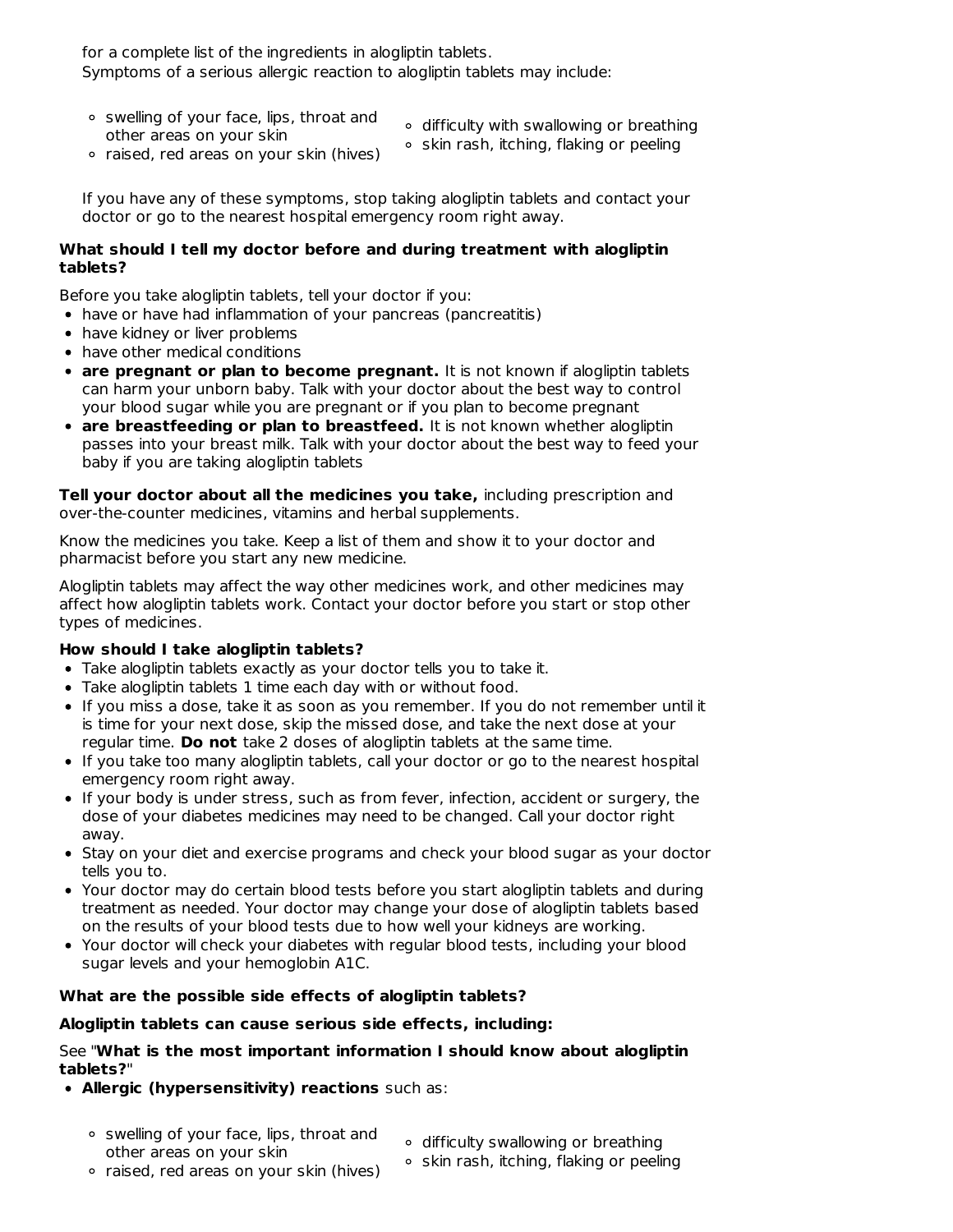If you have these symptoms, stop taking alogliptin tablets and contact your doctor right away.

- **Liver problems.** Call your doctor right away if you have unexplained symptoms, such as:
	- ∘ nausea or vomiting
- ∘ stomach pain
	- loss of appetite
- ∘ dark urine
- unusual or unexplained tiredness
- o vellowing of your skin or the whites of your eyes
- **Low blood sugar (hypoglycemia).** If you take alogliptin tablets with another medicine that can cause low blood sugar, such as a sulfonylurea or insulin, your risk of getting low blood sugar is higher. The dose of your sulfonylurea medicine or insulin may need to be lowered while you take alogliptin tablets. If you have symptoms of low blood sugar, you should check your blood sugar and treat if low, then call your doctor. Signs and symptoms of low blood sugar include:

| ∘ shaking or<br>feeling jittery<br>∘ fast<br>heartbeat | ∘ sweating<br>$\circ$ change in<br>vision | • hunger<br>∘ confusion | ∘ headache<br>∘ dizziness | • change in<br>mood |
|--------------------------------------------------------|-------------------------------------------|-------------------------|---------------------------|---------------------|
|--------------------------------------------------------|-------------------------------------------|-------------------------|---------------------------|---------------------|

- **Joint pain.** Some people who take medicines called DPP-4 inhibitors like alogliptin tablets may develop joint pain that can be severe. Call your doctor if you have severe joint pain.
- **Skin reaction**. Some people who take medicines called DPP-4 inhibitors, like alogliptin tablets, may develop a skin reaction called bullous pemphigoid that can require treatment in a hospital. Tell your doctor right away if you develop blisters or the breakdown of the outer layer of your skin (erosion). Your doctor may tell you to stop taking alogliptin tablets.

**The most common side effects of alogliptin tablets include** stuffy or runny nose and sore throat, headache, or cold-like symptoms (upper respiratory tract infection).

Tell your doctor if you have any side effect that bothers you or that does not go away.

These are not all the possible side effects of alogliptin tablets. For more information, ask your doctor or pharmacist.

Call your doctor for medical advice about side effects. You may report side effects to FDA at 1-800-FDA-1088.

### **How should I store alogliptin tablets?**

Store alogliptin tablets at room temperature between 68°F to 77°F (20°C to 25°C).

### **Keep alogliptin tablets and all medicines out of the reach of children.**

#### **General information about the safe and effective use of alogliptin tablets**

Medicines are sometimes prescribed for purposes other than those listed in the Medication Guide. Do not take alogliptin tablets for a condition for which it was not prescribed. Do not give alogliptin tablets to other people, even if they have the same symptoms you have. It may harm them.

This Medication Guide summarizes the most important information about alogliptin tablets. If you would like to know more information, talk with your doctor. You can ask your doctor or pharmacist for information about alogliptin tablets that is written for health professionals.

For more information go to www.perrigo.com or call 1-877-TAKEDA-7 (1-877-825- 3327).

### **What are the ingredients in alogliptin tablets?**

**Active ingredient:** alogliptin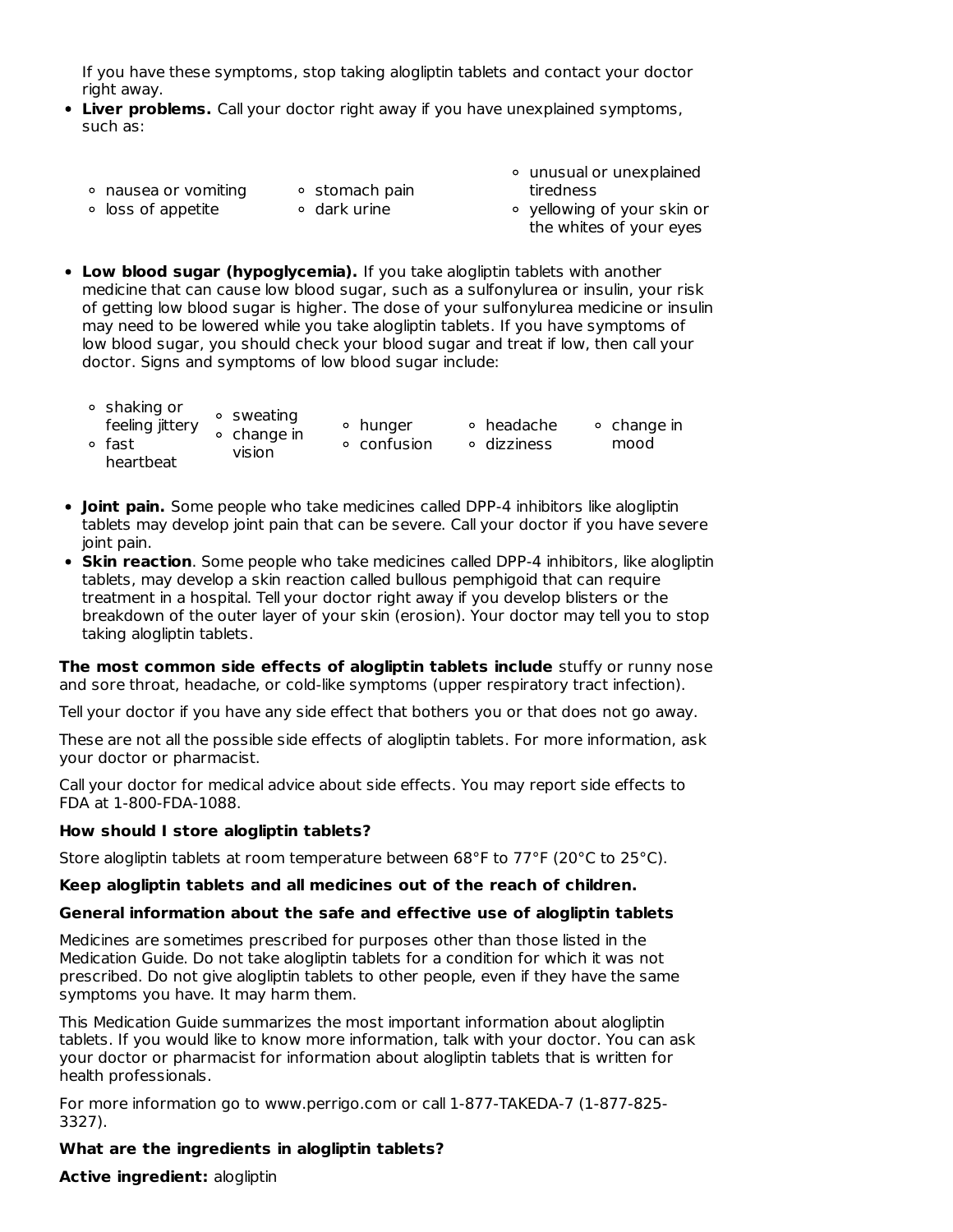**Inactive ingredients:** mannitol, microcrystalline cellulose, hydroxypropyl cellulose, croscarmellose sodium and magnesium stearate. In addition, the film-coating contains the following inactive ingredients: hypromellose, titanium dioxide, ferric oxide (red or yellow) and polyethylene glycol and is marked with gray F1 printing ink

Distributed By **Perrigo** ® Allegan, MI 49010 • www.perrigo.com

All trademarks are the property of their respective owners.

ALO332 R5

This Medication Guide has been approved by the U.S. Food and Drug Administration. 12/2016

### **PRINCIPAL DISPLAY PANEL - 6.25 mg Tablet Bottle Label**

Rx Only

NDC 45802-087-65

Alogliptin **Tablets** 6.25 mg

Dispense with Medication Guide

30 Tablets Perrigo ®



# **PRINCIPAL DISPLAY PANEL - 12.5 mg Tablet Bottle Label**

Rx Only

NDC 45802-103-65

Alogliptin Tablets 12.5 mg

Dispense with Medication Guide

30 Tablets Perrigo ®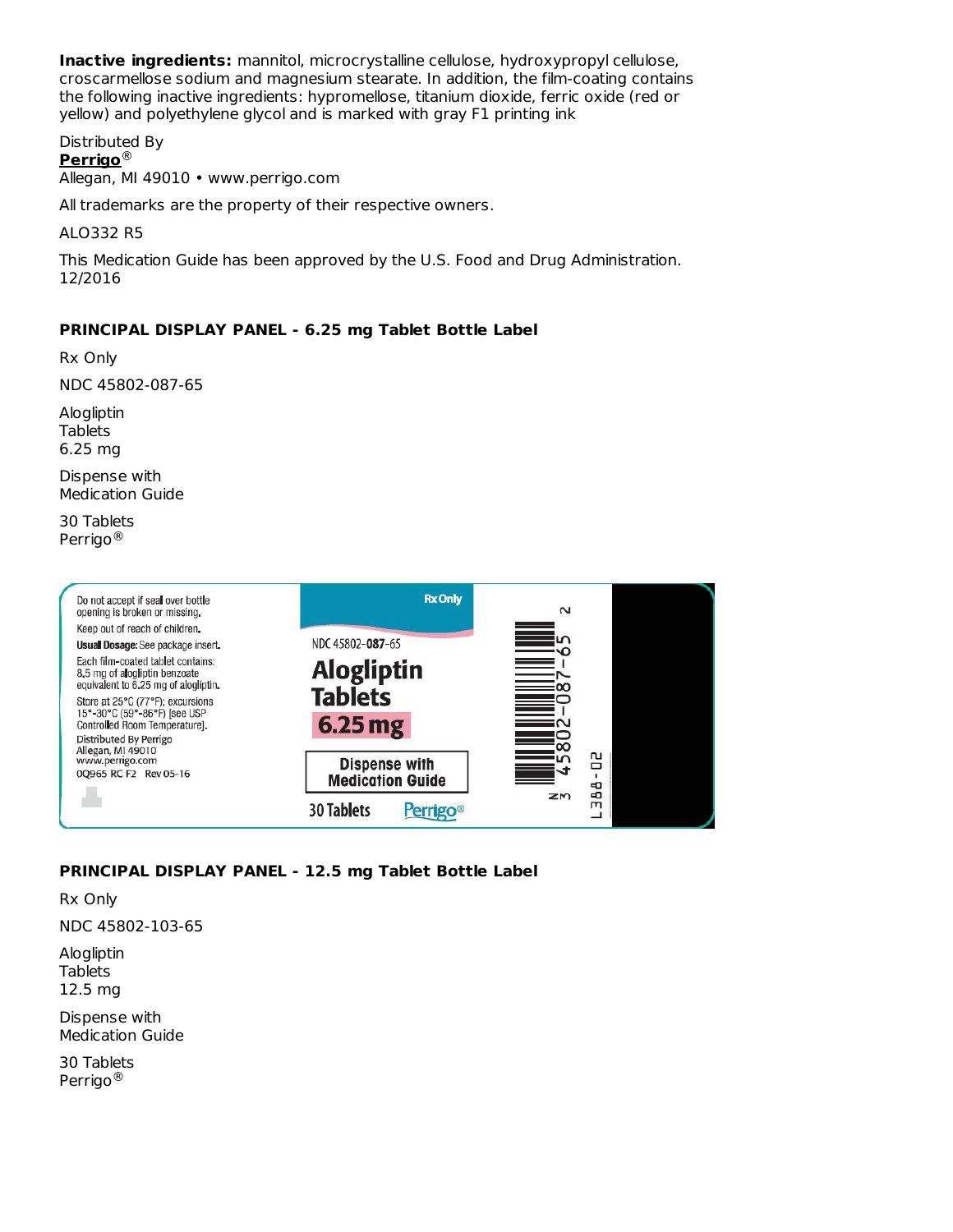

# **PRINCIPAL DISPLAY PANEL - 25 mg Tablet Bottle Label**

Rx Only

NDC 45802-150-65

Alogliptin Tablets 25 mg

Dispense with Medication Guide

30 Tablets Perrigo ®



| <b>ALOGLIPTIN</b>                                                      |                         |                           |                 |
|------------------------------------------------------------------------|-------------------------|---------------------------|-----------------|
| alogliptin tablet, film coated                                         |                         |                           |                 |
|                                                                        |                         |                           |                 |
| <b>Product Information</b>                                             |                         |                           |                 |
| <b>Product Type</b>                                                    | HUMAN PRESCRIPTION DRUG | <b>Item Code (Source)</b> | NDC:45802-087   |
| <b>Route of Administration</b>                                         | ORAI                    |                           |                 |
|                                                                        |                         |                           |                 |
|                                                                        |                         |                           |                 |
| <b>Active Ingredient/Active Moiety</b>                                 |                         |                           |                 |
|                                                                        | <b>Ingredient Name</b>  | <b>Basis of Strength</b>  | <b>Strength</b> |
| Alogliptin Benzoate (UNII: EEN99869SC) (Alogliptin - UNII: JHC049LO86) |                         | Alogliptin                | $6.25$ mg       |
|                                                                        |                         |                           |                 |
|                                                                        |                         |                           |                 |
| <b>Inactive Ingredients</b>                                            |                         |                           |                 |
|                                                                        | <b>Ingredient Name</b>  |                           | <b>Strength</b> |
|                                                                        |                         |                           |                 |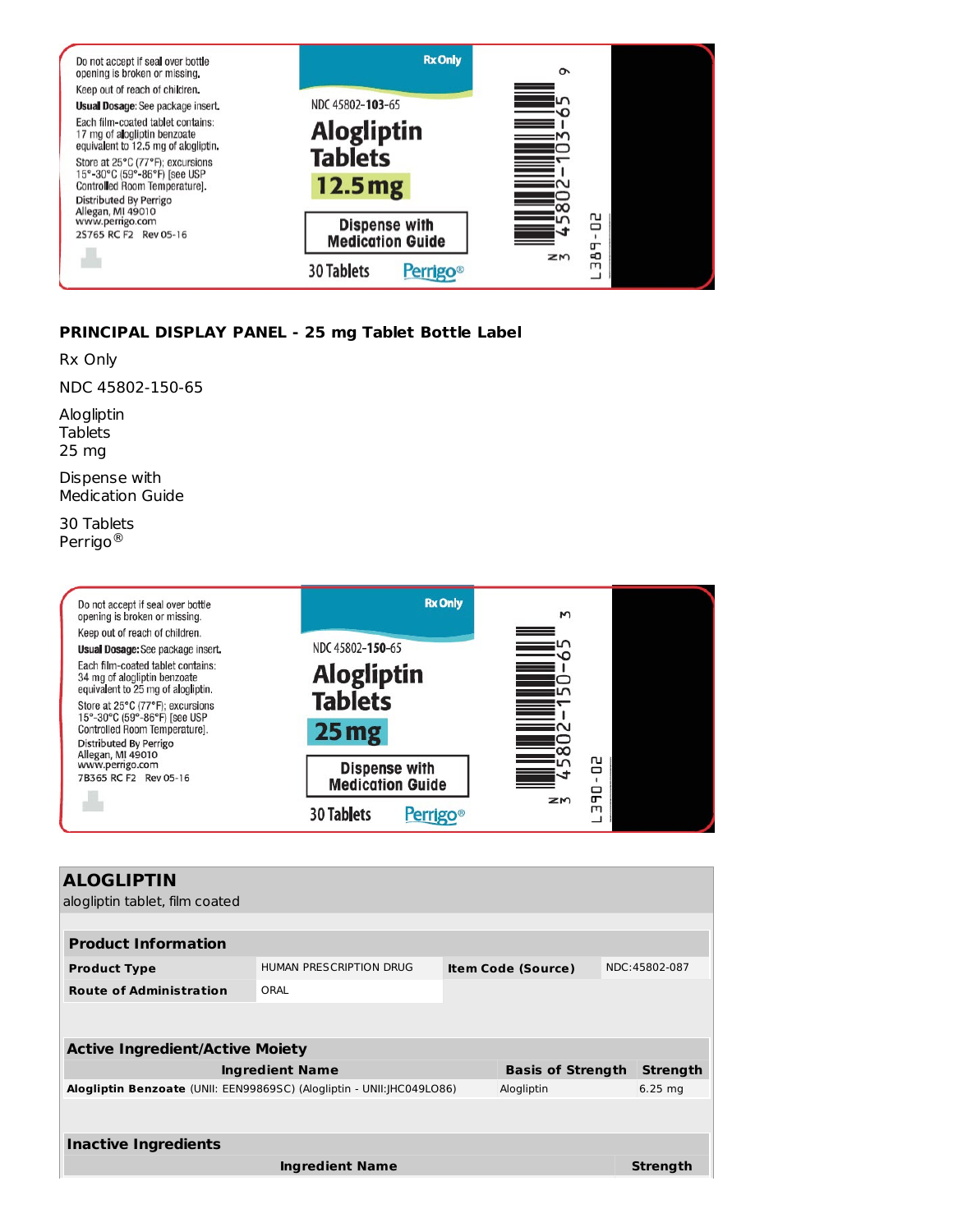| Mannitol (UNII: 30WL53L36A)                                    |  |
|----------------------------------------------------------------|--|
| <b>HYDROXYPROPYL CELLULOSE (90000 WAMW) (UNII: UKE75GEA7F)</b> |  |
| Microcrystalline Cellulose (UNII: OP1R32D61U)                  |  |
| Croscarmellose sodium (UNII: M28OL1HH48)                       |  |
| Magnesium stearate (UNII: 70097M6I30)                          |  |
| Hypromellose 2910 (6 MPA.S) (UNII: 0WZ8WG20P6)                 |  |
| Titanium dioxide (UNII: 15FIX9V2JP)                            |  |
| Polyethylene Glycol 8000 (UNII: Q662QK8M3B)                    |  |
| <b>Ferric oxide Red (UNII: 1K09F3G675)</b>                     |  |
| Ferrosoferric oxide (UNII: XM0M87F357)                         |  |
| <b>Shellac</b> (UNII: 46N107B71O)                              |  |
| <b>Butyl Alcohol (UNII: 8PI61P6TS3)</b>                        |  |
| Alcohol (UNII: 3K9958V90M)                                     |  |

# **Product Characteristics Color** PINK (Light pink) **Score Score** no score **Shape** OVAL (biconvex) **Size** 9mm **Flavor Imprint Code** TAK;ALG;6;25 **Contains**

|   | <b>Packaging</b> |                                                                                   |                                       |                                     |  |  |  |
|---|------------------|-----------------------------------------------------------------------------------|---------------------------------------|-------------------------------------|--|--|--|
| # | <b>Item Code</b> | <b>Package Description</b>                                                        | <b>Marketing Start</b><br><b>Date</b> | <b>Marketing End</b><br><b>Date</b> |  |  |  |
|   | 65               | $\frac{1}{2}$ NDC:45802-087- 30 in 1 BOTTLE; Type 0: Not a Combination<br>Product | 04/08/2016                            |                                     |  |  |  |
|   |                  |                                                                                   |                                       |                                     |  |  |  |

| <b>Marketing Information</b> |                                                           |                                |                              |  |  |
|------------------------------|-----------------------------------------------------------|--------------------------------|------------------------------|--|--|
| <b>Marketing</b><br>Category | <b>Application Number or Monograph</b><br><b>Citation</b> | <b>Marketing Start</b><br>Date | <b>Marketing End</b><br>Date |  |  |
| NDA authorized<br>generic    | NDA022271                                                 | 04/08/2016                     |                              |  |  |

| <b>ALOGLIPTIN</b>                                                                    |                         |  |                           |  |                    |
|--------------------------------------------------------------------------------------|-------------------------|--|---------------------------|--|--------------------|
| alogliptin tablet, film coated                                                       |                         |  |                           |  |                    |
|                                                                                      |                         |  |                           |  |                    |
| <b>Product Information</b>                                                           |                         |  |                           |  |                    |
| <b>Product Type</b>                                                                  | HUMAN PRESCRIPTION DRUG |  | <b>Item Code (Source)</b> |  | NDC:45802-103      |
| <b>Route of Administration</b>                                                       | ORAI                    |  |                           |  |                    |
|                                                                                      |                         |  |                           |  |                    |
|                                                                                      |                         |  |                           |  |                    |
| <b>Active Ingredient/Active Moiety</b>                                               |                         |  |                           |  |                    |
|                                                                                      | <b>Ingredient Name</b>  |  | <b>Basis of Strength</b>  |  | <b>Strength</b>    |
| Alogliptin Benzoate (UNII: EEN99869SC) (Alogliptin - UNII: JHC049LO86)<br>Alogliptin |                         |  |                           |  | 12.5 <sub>mg</sub> |
|                                                                                      |                         |  |                           |  |                    |
|                                                                                      |                         |  |                           |  |                    |
| <b>Inactive Ingredients</b>                                                          |                         |  |                           |  |                    |
|                                                                                      | <b>Ingredient Name</b>  |  |                           |  | <b>Strength</b>    |
| Mannitol (UNII: 30WL53L36A)                                                          |                         |  |                           |  |                    |
| HYDROXYPROPYL CELLULOSE (90000 WAMW) (UNII: UKE75GEA7F)                              |                         |  |                           |  |                    |
| Microcrystalline Cellulose (UNII: OP1R32D61U)                                        |                         |  |                           |  |                    |
| Croscarmellose sodium (UNII: M28OL1HH48)                                             |                         |  |                           |  |                    |
| Magnesium stearate (UNII: 70097M6I30)                                                |                         |  |                           |  |                    |
| Hypromellose 2910 (6 MPA.S) (UNII: 0WZ8WG20P6)                                       |                         |  |                           |  |                    |
| Titanium dioxide (UNII: 15FIX9V2JP)                                                  |                         |  |                           |  |                    |
| Polyethylene Glycol 8000 (UNII: Q662QK8M3B)                                          |                         |  |                           |  |                    |
| Ferric oxide Yellow (UNII: EX43802MRT)                                               |                         |  |                           |  |                    |
| Ferrosoferric oxide (UNII: XM0M87F357)                                               |                         |  |                           |  |                    |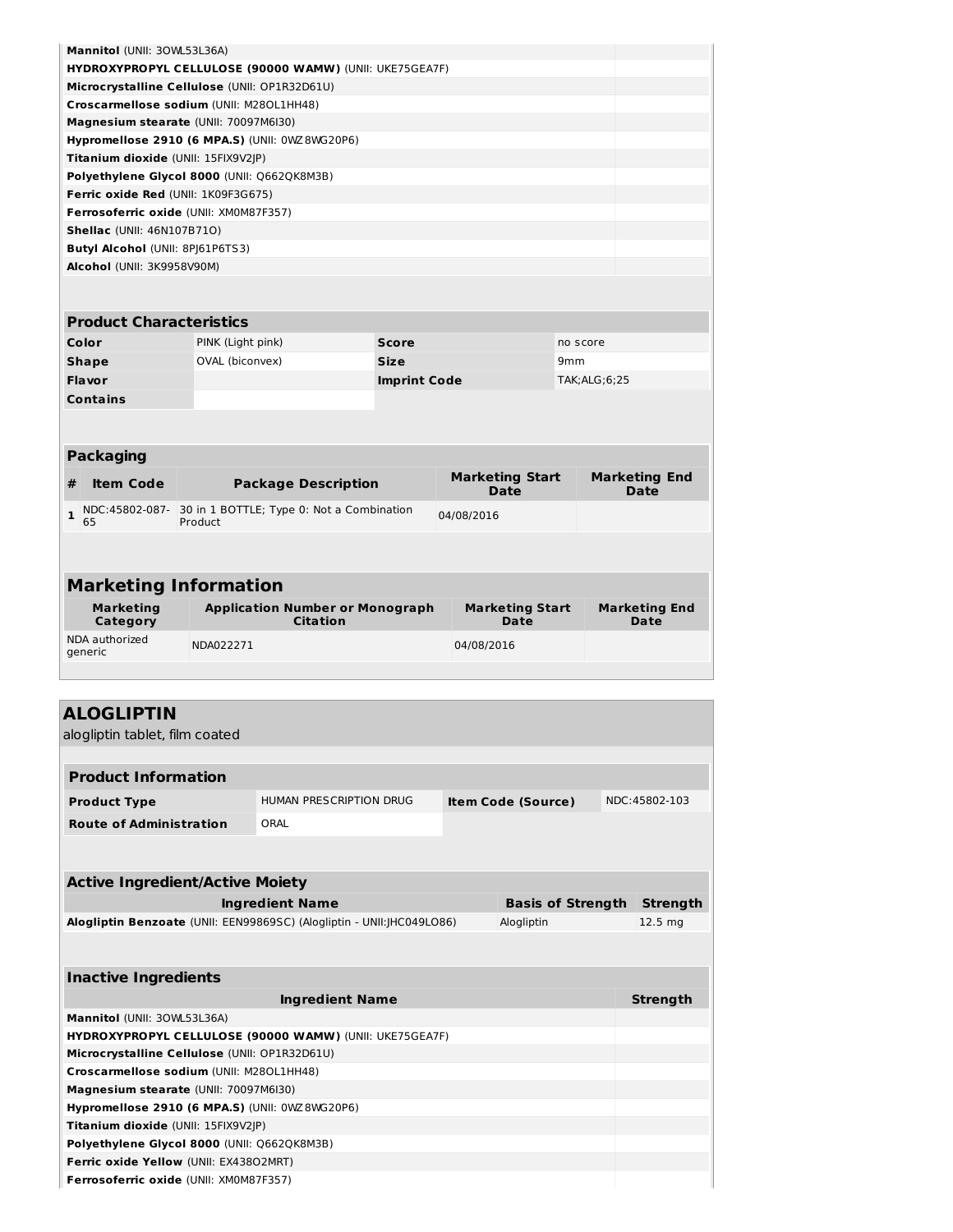| <b>Shellac</b> (UNII: 46N107B710)                                                                       |                                 |                                           |  |                        |                           |                          |                      |  |  |
|---------------------------------------------------------------------------------------------------------|---------------------------------|-------------------------------------------|--|------------------------|---------------------------|--------------------------|----------------------|--|--|
| Butyl Alcohol (UNII: 8PJ61P6TS3)                                                                        |                                 |                                           |  |                        |                           |                          |                      |  |  |
| Alcohol (UNII: 3K9958V90M)                                                                              |                                 |                                           |  |                        |                           |                          |                      |  |  |
|                                                                                                         |                                 |                                           |  |                        |                           |                          |                      |  |  |
| <b>Product Characteristics</b>                                                                          |                                 |                                           |  |                        |                           |                          |                      |  |  |
|                                                                                                         |                                 |                                           |  |                        |                           |                          |                      |  |  |
| Color                                                                                                   | <b>YELLOW</b>                   | <b>Score</b>                              |  |                        | no score                  |                          |                      |  |  |
| Shape                                                                                                   | OVAL (biconvex)                 | <b>Size</b>                               |  |                        |                           | 9mm                      |                      |  |  |
| <b>Flavor</b>                                                                                           |                                 | <b>Imprint Code</b>                       |  |                        | TAK; ALG; 12; 5           |                          |                      |  |  |
| <b>Contains</b>                                                                                         |                                 |                                           |  |                        |                           |                          |                      |  |  |
|                                                                                                         |                                 |                                           |  |                        |                           |                          |                      |  |  |
| <b>Packaging</b>                                                                                        |                                 |                                           |  |                        |                           |                          |                      |  |  |
| <b>Item Code</b><br>#                                                                                   |                                 |                                           |  | <b>Marketing Start</b> |                           |                          | <b>Marketing End</b> |  |  |
|                                                                                                         |                                 | <b>Package Description</b>                |  |                        | Date                      |                          | Date                 |  |  |
| NDC:45802-103-<br>1<br>65                                                                               | Product                         | 30 in 1 BOTTLE; Type 0: Not a Combination |  |                        | 04/08/2016                |                          |                      |  |  |
|                                                                                                         |                                 |                                           |  |                        |                           |                          |                      |  |  |
|                                                                                                         |                                 |                                           |  |                        |                           |                          |                      |  |  |
| <b>Marketing Information</b>                                                                            |                                 |                                           |  |                        |                           |                          |                      |  |  |
| <b>Marketing</b>                                                                                        |                                 | <b>Application Number or Monograph</b>    |  | <b>Marketing Start</b> |                           |                          | <b>Marketing End</b> |  |  |
| Category                                                                                                |                                 | Citation                                  |  | Date                   |                           | Date                     |                      |  |  |
| NDA authorized<br>generic                                                                               | NDA022271                       |                                           |  | 04/08/2016             |                           |                          |                      |  |  |
|                                                                                                         |                                 |                                           |  |                        |                           |                          |                      |  |  |
|                                                                                                         |                                 |                                           |  |                        |                           |                          |                      |  |  |
| <b>ALOGLIPTIN</b>                                                                                       |                                 |                                           |  |                        |                           |                          |                      |  |  |
| alogliptin tablet, film coated                                                                          |                                 |                                           |  |                        |                           |                          |                      |  |  |
|                                                                                                         |                                 |                                           |  |                        |                           |                          |                      |  |  |
| <b>Product Information</b>                                                                              |                                 |                                           |  |                        |                           |                          |                      |  |  |
| <b>Product Type</b>                                                                                     |                                 | HUMAN PRESCRIPTION DRUG                   |  |                        | <b>Item Code (Source)</b> |                          | NDC:45802-150        |  |  |
| <b>Route of Administration</b>                                                                          |                                 | ORAL                                      |  |                        |                           |                          |                      |  |  |
|                                                                                                         |                                 |                                           |  |                        |                           |                          |                      |  |  |
|                                                                                                         |                                 |                                           |  |                        |                           |                          |                      |  |  |
| <b>Active Ingredient/Active Moiety</b>                                                                  |                                 |                                           |  |                        |                           |                          |                      |  |  |
|                                                                                                         |                                 | <b>Ingredient Name</b>                    |  |                        |                           | <b>Basis of Strength</b> | <b>Strenath</b>      |  |  |
| Alogliptin Benzoate (UNII: EEN99869SC) (Alogliptin - UNII: JHC049LO86)<br>Alogliptin<br>$25 \text{ mg}$ |                                 |                                           |  |                        |                           |                          |                      |  |  |
|                                                                                                         |                                 |                                           |  |                        |                           |                          |                      |  |  |
|                                                                                                         |                                 |                                           |  |                        |                           |                          |                      |  |  |
| <b>Inactive Ingredients</b>                                                                             |                                 |                                           |  |                        |                           |                          |                      |  |  |
| <b>Ingredient Name</b><br><b>Strength</b>                                                               |                                 |                                           |  |                        |                           |                          |                      |  |  |
| Mannitol (UNII: 30WL53L36A)                                                                             |                                 |                                           |  |                        |                           |                          |                      |  |  |
| HYDROXYPROPYL CELLULOSE (90000 WAMW) (UNII: UKE75GEA7F)                                                 |                                 |                                           |  |                        |                           |                          |                      |  |  |
| Microcrystalline Cellulose (UNII: OP1R32D61U)<br>Croscarmellose sodium (UNII: M28OL1HH48)               |                                 |                                           |  |                        |                           |                          |                      |  |  |
|                                                                                                         |                                 |                                           |  |                        |                           |                          |                      |  |  |
| Magnesium stearate (UNII: 70097M6I30)                                                                   |                                 |                                           |  |                        |                           |                          |                      |  |  |
| Hypromellose 2910 (6 MPA.S) (UNII: 0WZ8WG20P6)                                                          |                                 |                                           |  |                        |                           |                          |                      |  |  |
| Titanium dioxide (UNII: 15FIX9V2JP)<br>Polyethylene Glycol 8000 (UNII: Q662QK8M3B)                      |                                 |                                           |  |                        |                           |                          |                      |  |  |
|                                                                                                         |                                 |                                           |  |                        |                           |                          |                      |  |  |
| Ferric oxide Red (UNII: 1K09F3G675)<br>Ferrosoferric oxide (UNII: XM0M87F357)                           |                                 |                                           |  |                        |                           |                          |                      |  |  |
| <b>Shellac</b> (UNII: 46N107B71O)                                                                       |                                 |                                           |  |                        |                           |                          |                      |  |  |
| Butyl Alcohol (UNII: 8PJ61P6TS3)                                                                        |                                 |                                           |  |                        |                           |                          |                      |  |  |
| Alcohol (UNII: 3K9958V90M)                                                                              |                                 |                                           |  |                        |                           |                          |                      |  |  |
|                                                                                                         |                                 |                                           |  |                        |                           |                          |                      |  |  |
|                                                                                                         |                                 |                                           |  |                        |                           |                          |                      |  |  |
| <b>Product Characteristics</b>                                                                          |                                 |                                           |  |                        |                           |                          |                      |  |  |
| Color                                                                                                   | RED (Light red)<br><b>Score</b> |                                           |  |                        |                           | no score                 |                      |  |  |
| Shape                                                                                                   | OVAL (biconvex)                 | <b>Size</b>                               |  |                        | 9 <sub>mm</sub>           |                          |                      |  |  |
| <b>Flavor</b>                                                                                           |                                 | <b>Imprint Code</b>                       |  |                        |                           | TAK; ALG; 25             |                      |  |  |